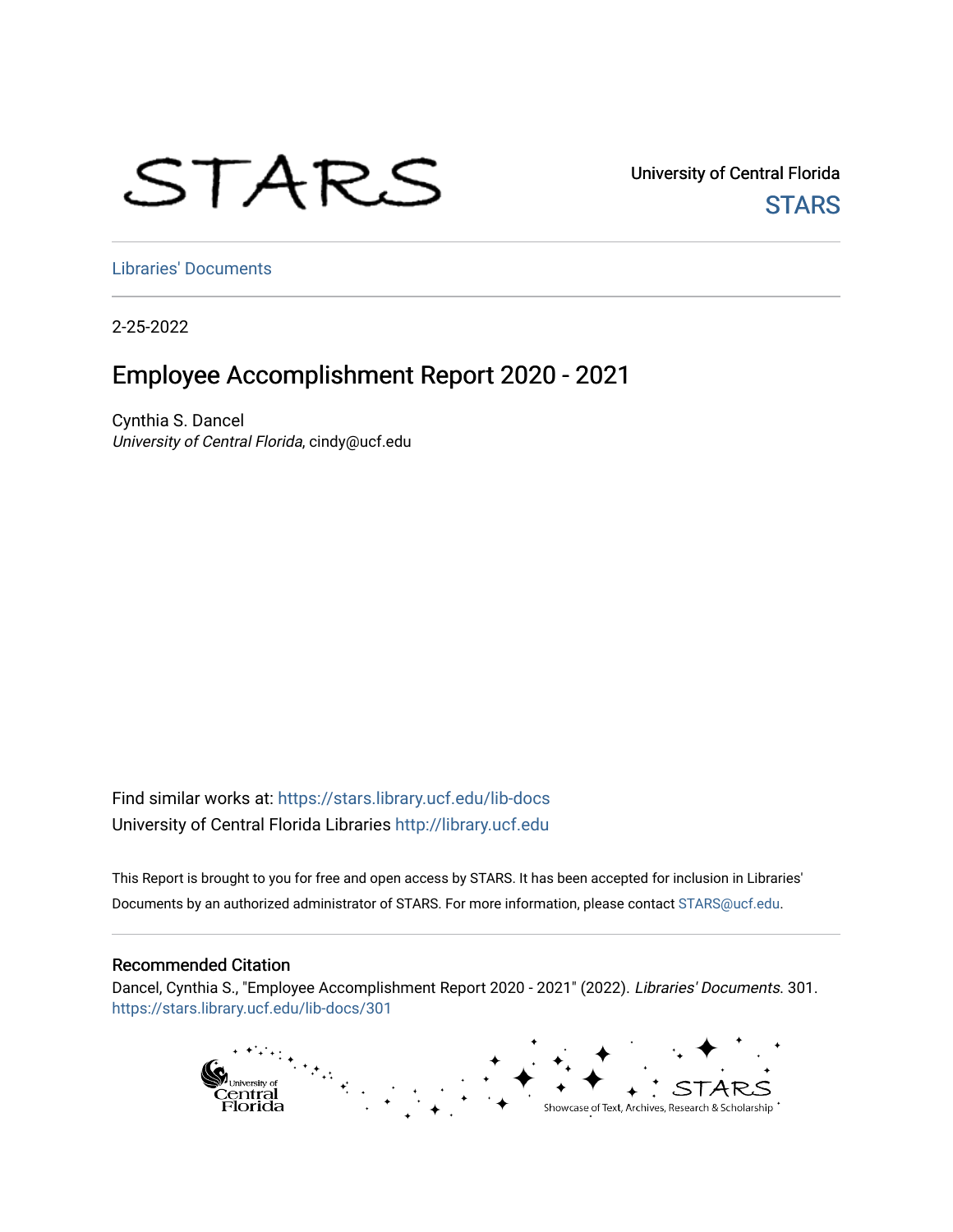# EMPLOYEE ACCOMPLISHMENTS REPORT JULY 1, 2020 – JUNE 30, 2021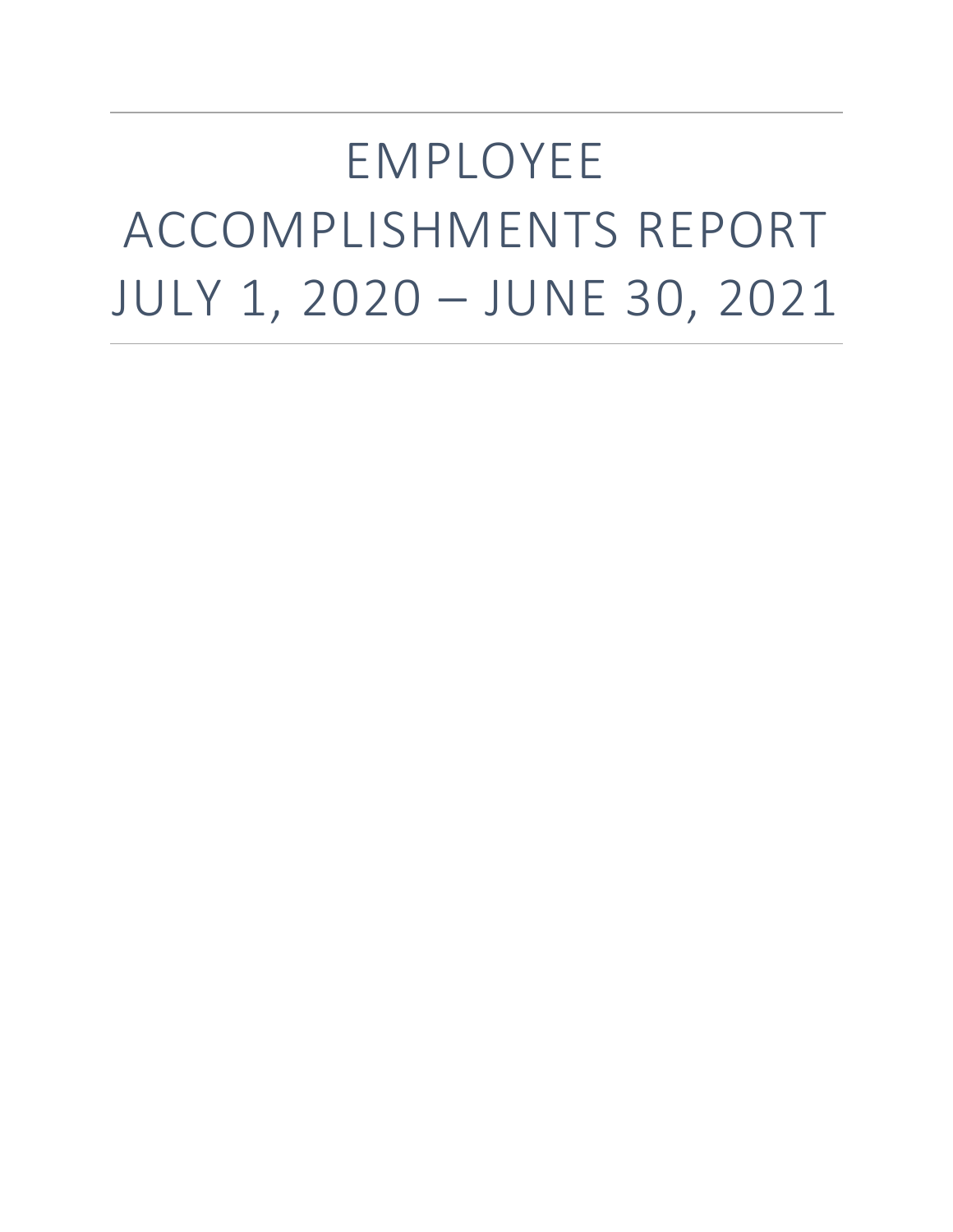# Contents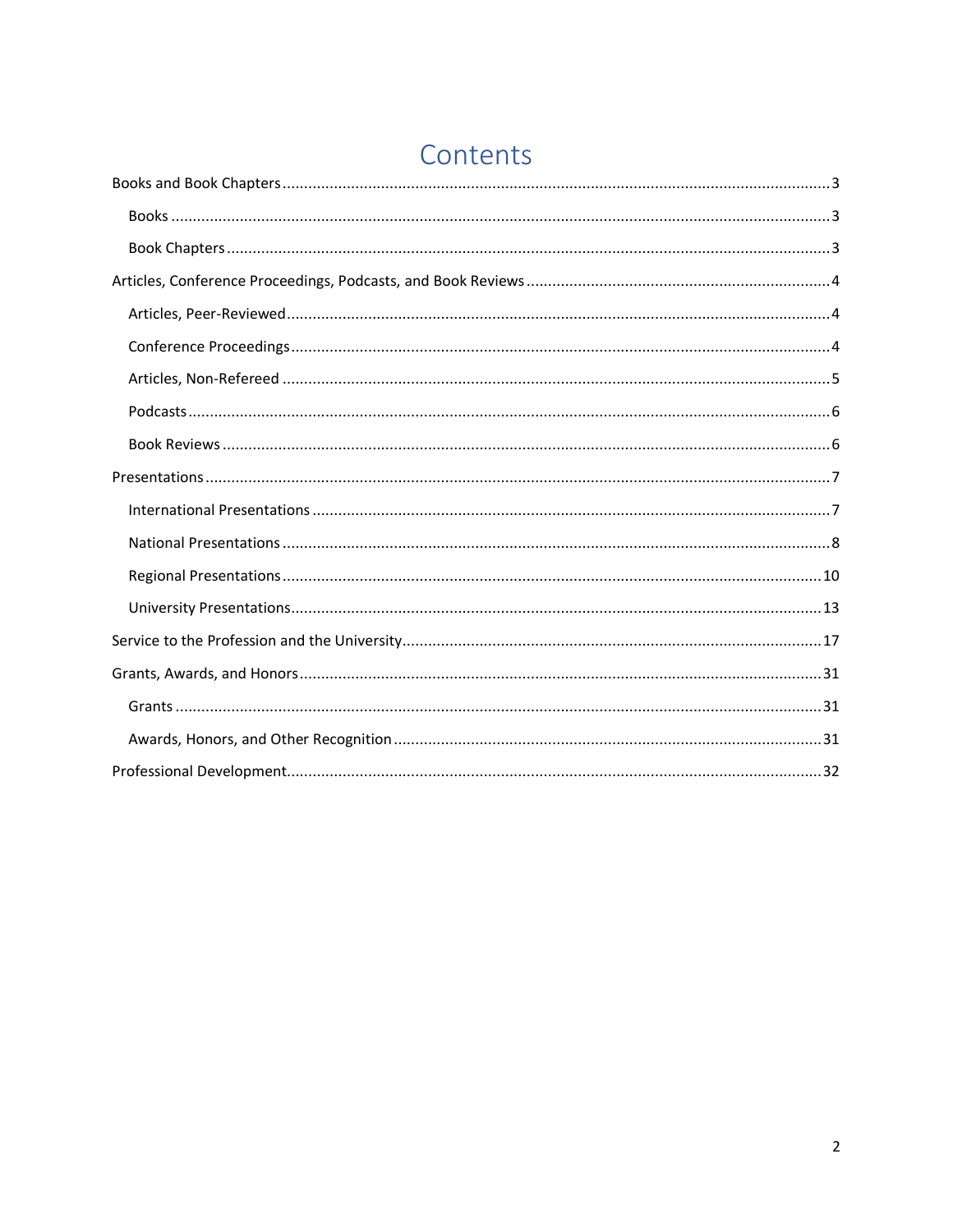# Books and Book Chapters

### Books

<span id="page-3-1"></span><span id="page-3-0"></span>**Buck, Tina,** and **Sara Duff**. *Guidance for Librarians Transitioning to a New Environment*. Routledge, 14 October 2020, [https://doi.org/10.4324/9780429243998.](https://doi.org/10.4324/9780429243998)

**Nuhn, Peggy L.,** and K. K. Kaufmann. *Supporting Transfer Student Success: The Essential Role of College and University Libraries*. ABC-CLIO, 2020.

## Book Chapters

<span id="page-3-2"></span>**Furlong, Michael**. "Call of Cthulhu: Hosting Roleplaying Events in the World of H.P. Lovecraft." *52 Ready-To-Use Gaming Programs for Libraries*, edited by Ellyssa Kroski. American Library Association, 2020, 9780838947340.

**Miller, Katy**, **Sara Duff** and **Penny Beile**. "Collaborations in Textbook Affordability: Using Library-Sourced Materials as a Possible Solution." *Charleston Voices: Perspectives from the 2019 Conference*, edited by Lars Meyer, 2019, pp. 88-107, [https://doi.org/10.3998/mpub.12078329.](https://nam02.safelinks.protection.outlook.com/?url=https%3A%2F%2Fdoi.org%2F10.3998%2Fmpub.12078329&data=04%7C01%7CCindy%40ucf.edu%7Cadd87f4d2958423b0b2108d9ab97c21a%7Cbb932f15ef3842ba91fcf3c59d5dd1f1%7C0%7C0%7C637729490542528117%7CUnknown%7CTWFpbGZsb3d8eyJWIjoiMC4wLjAwMDAiLCJQIjoiV2luMzIiLCJBTiI6Ik1haWwiLCJXVCI6Mn0%3D%7C3000&sdata=U6jP5DjEtkiebnQ3F6DfS4%2FTk0kJozc%2F6CPYdRTKnf0%3D&reserved=0)

**Norris, Sarah A., Sandy Avila** and **Buenaventura Basco**. "Scholarly Communication: Liaison Librarians Supporting Faculty Research and Scholarly Work." *Approaches to Liaison Librarianship: Innovations in Organization & Engagement*, edited by Robin Canuel and Chad Crichton, E-book, Association of College & Research Libraries, 2021, pp. 267-281, Downloads: 130, [https://stars.library.ucf.edu/ucfscholar/936/.](https://stars.library.ucf.edu/ucfscholar/936/)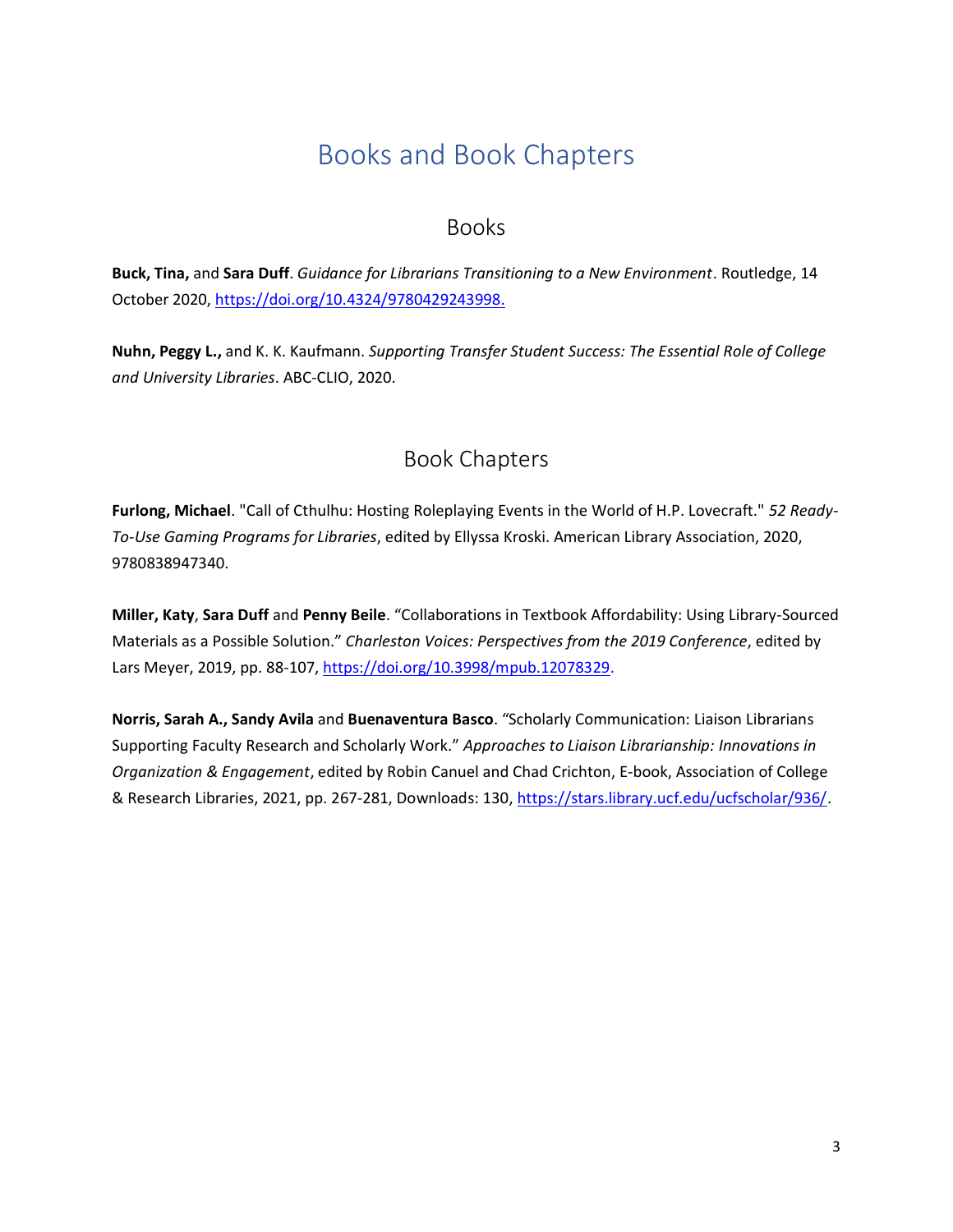# <span id="page-4-0"></span>Articles, Conference Proceedings, Podcasts, and Book Reviews

## Articles, Peer-Reviewed

<span id="page-4-1"></span>**Allen, Frank R**., and Mike Moyer. *"*A Library Seating Census: Gathering Seating Occupancy Data in an Academic Library to Reveal Furniture Preferences and Inform Future Planning." *Journal of Academic Librarianship*, 47, No. 5, September 2021.

**Beile, Penny**, Rose Beiler, Melody Bowdon, Michael Callaghan, Annabelle Conroy, Aimee deNoyelles, Alicia Duffy, Daniel McConnell, Amber Mullens, Lindsay Neuberger, John Raible, Matthew Rex, Nick Shrubsole and Lana Williams. "Open Educational Resources and Faculty Development in Crisis: What We Did Last Summer." *Journal of Faculty Development*, 34(3), September 2020, pp 47-51.

Miller, Ann Neville, Chad Collins, Lindsay Neuberger, **Andrew Todd**, Timothy L. Sellnow, and Laura Boutemen. "Being First, Being Right, and Being Credible Since 2002: A Systematic Review of Crisis and Emergency Risk Communication (CERC) Research." *Journal of International Crisis and Risk Research*, 4(1), 2021, pp. 1–28, [https://doi.org/10.30658/jicrcr.4.1.1.](https://doi.org/10.30658/jicrcr.4.1.1)

Morin, J., S. Willox, and **Sandy Avila**. "Strategy: Kahoot! Games." *Journal of Faculty Development*, 34(3), 2020, pp. 73-74.

## Conference Proceedings

<span id="page-4-2"></span>**Avila**, **Sandy**, **Buenaventura Basco,** and **Sarah A. Norris**. "Falling Down the Rabbit Hole: Exploring the Unique Partnership Between Subject Librarians and Scholarly Communication." *Charleston Conference Proceedings*, Against the Grain Press, LLC, 2020, pp.350-355, Downloads: 82, [https://docs.lib.purdue.edu/charleston/2019/scholarlycommunication/2/.](https://nam02.safelinks.protection.outlook.com/?url=https%3A%2F%2Fdocs.lib.purdue.edu%2Fcharleston%2F2019%2Fscholarlycommunication%2F2%2F&data=04%7C01%7CPBeile%40ucf.edu%7Cc5da9b02da29463e43ab08d9738c32e2%7Cbb932f15ef3842ba91fcf3c59d5dd1f1%7C0%7C0%7C637667868252050507%7CUnknown%7CTWFpbGZsb3d8eyJWIjoiMC4wLjAwMDAiLCJQIjoiV2luMzIiLCJBTiI6Ik1haWwiLCJXVCI6Mn0%3D%7C1000&sdata=SOxlkigRIkV3oPL74CbD1TKlZaS%2FoalxP2S1uPKA28E%3D&reserved=0)

Sobczak, James, and **Buenaventura Basco.** "Inter-University Bibliometric Comparison of Research Output within Engineering Departments: A Small-Scale Case Study at the University of Central Florida and the University of Miami." *2020 American Society for Engineering Education (ASEE) Virtual Conference & Exposition 21-24 June 2020.* ASEE Conference Content Access, 2020,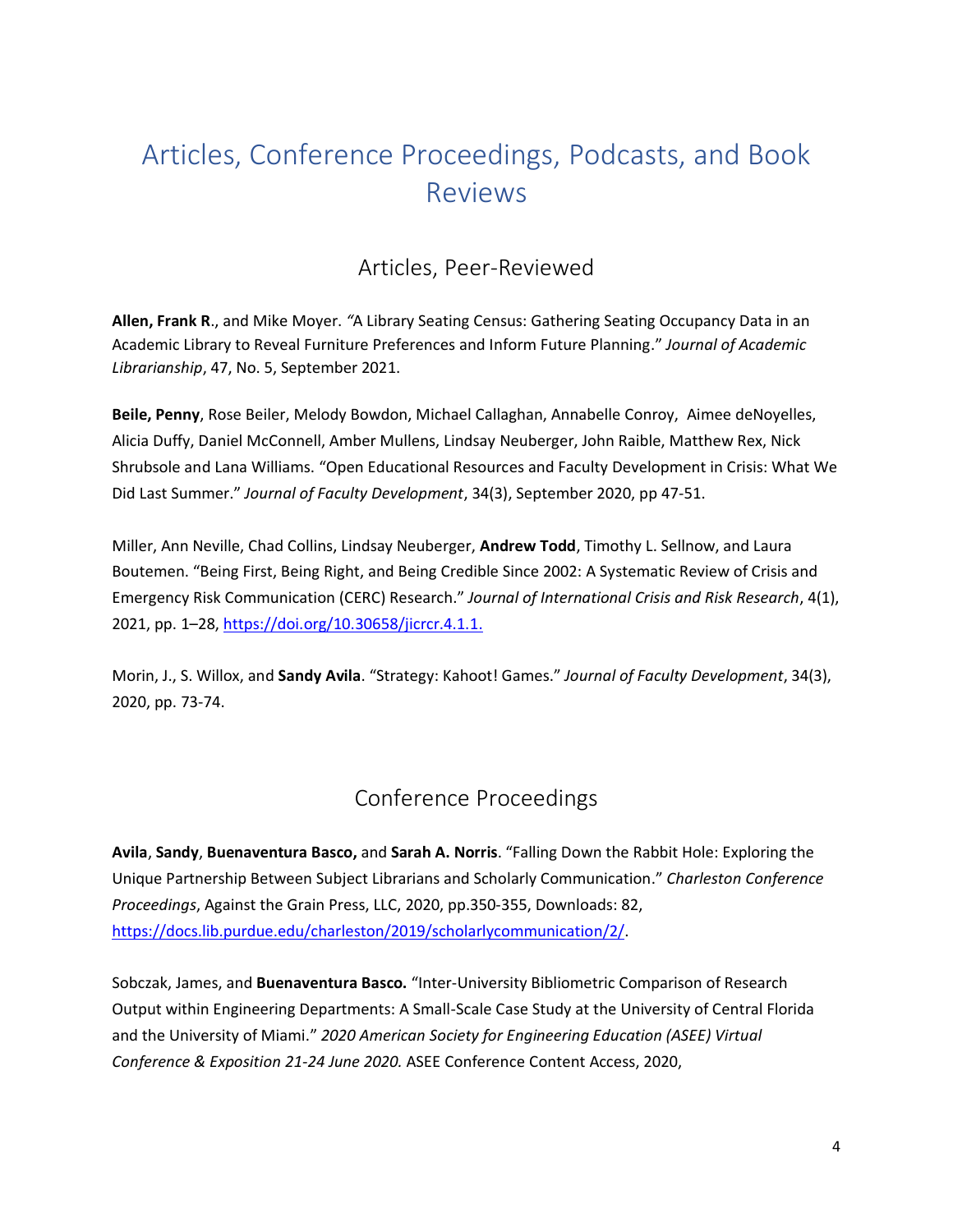[https://peer.asee.org/inter-university-bibliometric-comparison-of-research-output-within-engineering](https://nam02.safelinks.protection.outlook.com/?url=https%3A%2F%2Fpeer.asee.org%2Finter-university-bibliometric-comparison-of-research-output-within-engineering-departments-a-small-scale-case-study-at-the-university-of-central-florida-and-the-university-of-miami&data=04%7C01%7CCindy%40ucf.edu%7C204df4e8eb4a484744c908d9addcbb1d%7Cbb932f15ef3842ba91fcf3c59d5dd1f1%7C0%7C0%7C637731985800614148%7CUnknown%7CTWFpbGZsb3d8eyJWIjoiMC4wLjAwMDAiLCJQIjoiV2luMzIiLCJBTiI6Ik1haWwiLCJXVCI6Mn0%3D%7C3000&sdata=Bf5wX69aXh4rPsDFe%2BTtvooWNAyVzhOsqRfwE3Z7Sos%3D&reserved=0)[departments-a-small-scale-case-study-at-the-university-of-central-florida-and-the-university-of-miami.](https://nam02.safelinks.protection.outlook.com/?url=https%3A%2F%2Fpeer.asee.org%2Finter-university-bibliometric-comparison-of-research-output-within-engineering-departments-a-small-scale-case-study-at-the-university-of-central-florida-and-the-university-of-miami&data=04%7C01%7CCindy%40ucf.edu%7C204df4e8eb4a484744c908d9addcbb1d%7Cbb932f15ef3842ba91fcf3c59d5dd1f1%7C0%7C0%7C637731985800614148%7CUnknown%7CTWFpbGZsb3d8eyJWIjoiMC4wLjAwMDAiLCJQIjoiV2luMzIiLCJBTiI6Ik1haWwiLCJXVCI6Mn0%3D%7C3000&sdata=Bf5wX69aXh4rPsDFe%2BTtvooWNAyVzhOsqRfwE3Z7Sos%3D&reserved=0)

**Deng, Sai,** and Christine Davidian. "Digital Repository Training: Role of the Professional Librarian in Technical Services Interest Group Midwinter 2020 Report." *Technical Services Quarterly*, Volume 37, Issue 4, November 2020, pp. 447-450,

[https://www.tandfonline.com/doi/full/10.1080/07317131.2020.1812934.](https://www.tandfonline.com/doi/full/10.1080/07317131.2020.1812934)

**Miller, K**., **S. Duff**, and **P. Beile**. "The Textbook Affordability Puzzle: Perspectives from Three of the Pieces." *Proceedings of the Charleston Library Conference*, 2019, [http://dx.doi.org/10.5703/1288284317183.](http://dx.doi.org/10.5703/1288284317183)

**Tong**, **M**., **C. Cronin-Kardon,** and **S. M. Cramer**. "Leading from Below: Influencing Vendors and Collection Budget Decisions as a Subject Liaison." *Charleston Conference Proceedings*, Against the Grain Press, LLC, 2020, pp. 322-326, [https://docs.lib.purdue.edu/charleston/2019/management/3/.](https://docs.lib.purdue.edu/charleston/2019/management/3/)

**Wray, Christina C.,** and **David Benjamin.** "Warning! Not for Sensitive Viewers: Creating Exhibits Policies for Encouraging Healthy Public Discourse." *American Association for Adult and Continuing Education Inaugural 2020 Conference Proceedings*, edited by Y. Hunter-Johnson, et al. AAACE, 2021, pp. 275-280. [https://cdn.ymaws.com/www.aaace.org/resource/resmgr/2020\\_conference/proceedings/proceedings\\_](https://cdn.ymaws.com/www.aaace.org/resource/resmgr/2020_conference/proceedings/proceedings_2020_final.pdf) [2020\\_final.pdf](https://cdn.ymaws.com/www.aaace.org/resource/resmgr/2020_conference/proceedings/proceedings_2020_final.pdf)

## Articles, Non-Refereed

<span id="page-5-0"></span>Colding, L., and **Rich Gause.** "Reimagining Services for the University Community During a Pandemic: A Tale of Two Florida Academic Libraries: How Two University Libraries Are Supporting Their Faculty and Students in a New Environment," *Elsevier Library Connect*, 2021,

[https://www.elsevier.com/connect/library-connect/reimagining-services-for-the-university-community](https://www.elsevier.com/connect/library-connect/reimagining-services-for-the-university-community-during-a-pandemic-a-tale-of-two-florida-academic-libraries)[during-a-pandemic-a-tale-of-two-florida-academic-libraries.](https://www.elsevier.com/connect/library-connect/reimagining-services-for-the-university-community-during-a-pandemic-a-tale-of-two-florida-academic-libraries)

Fitzgerald, Sarah, John Budd, **Penny Beile,** and Wendi Kasper. "Modeling Transparency in Roles: Moving from Authorship to Contributorship." *College and Research Libraries,* 81(7), 2020, pp. 1056-1060, [https://crl.acrl.org/index.php/crl/article/view/24669/32478.](https://crl.acrl.org/index.php/crl/article/view/24669/32478)

**Deng, Sai**, S.Z. Chen, and M.Y. Li. "CALASYS Metadata Guideline Version 2." *Chinese American Library Association (CALA) Academic Resources and Repository System*, 4 April 2021, [https://ir.cala](https://ir.cala-web.org/items/show/726)[web.org/items/show/726.](https://ir.cala-web.org/items/show/726)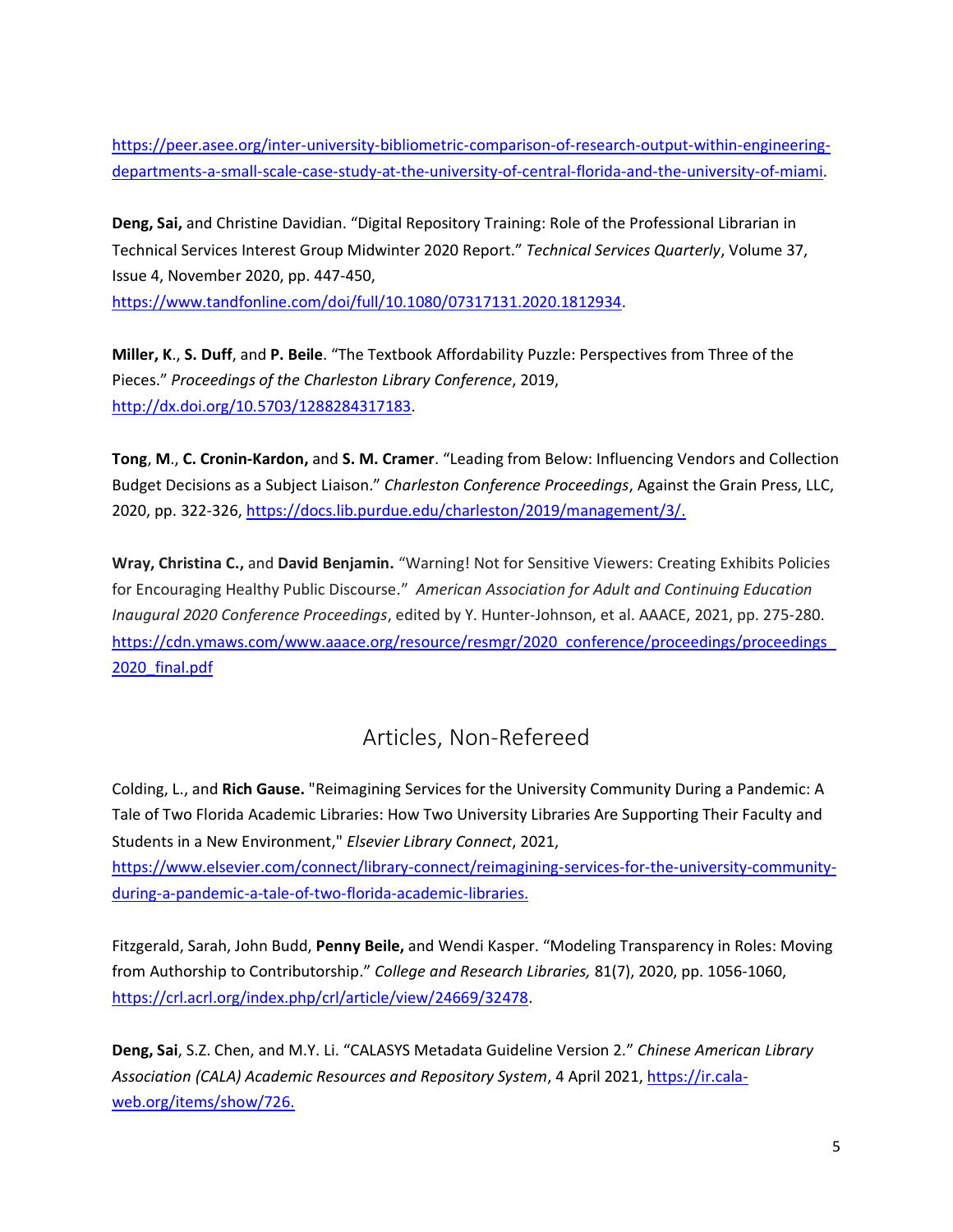**Deng, Sai,** W.L. Liu, M.Y. Li, S.Z. Chen and M. Qu. "CALASYS Self-Contribution Training." *Chinese American Library Association (CALA) Academic Resources and Repository System*, 4 April 2021, [https://ir.cala-web.org/items/show/727.](https://ir.cala-web.org/items/show/727)

**Norris, Sarah A**. "Copyright, Fair Use & Online Teaching: Considerations for Synchronous and Asynchronous Teaching," *UCF Faculty Focus Newsletter*, March 2021, pp. 7-9, [https://fctl.ucf.edu/wp](https://fctl.ucf.edu/wp-content/uploads/sites/5/2021/03/FF_2021_March.pdf)[content/uploads/sites/5/2021/03/FF\\_2021\\_March.pdf.](https://fctl.ucf.edu/wp-content/uploads/sites/5/2021/03/FF_2021_March.pdf)

**Norris, Sarah A.** "Fair Use in Open Educational Resources," *TOPKit Digest,* April 2021, [https://digitallearning.ucf.edu/newsroom/newsletter/topkit-digest-oer/.](https://digitallearning.ucf.edu/newsroom/newsletter/topkit-digest-oer/)

**Vernon-Devlin, Susan** and **Timothy Bottorff**. "Rosen Library and STARS: Shining a Light on the Past and Illuminating the Future of Hospitality & Tourism Industry Research," *Rosen Research Review*, Summer 2021, pp. 36-37, [https://stars.library.ucf.edu/rosen-research-review/vol2/iss2/7/.](https://stars.library.ucf.edu/rosen-research-review/vol2/iss2/7/)

## Podcasts

<span id="page-6-0"></span>**Duff, Sara**, **Rich Gause**, **Lily Dubach,** and Karen Christensen. "What's the Point of Reference?" *A Berkshire Bookworld Roundtable Podcast.* Barrington Institute, August 2020, [https://barringtoninstitute.org/podcast/whats-the-point-of-reference-a-berkshire-bookworld](https://barringtoninstitute.org/podcast/whats-the-point-of-reference-a-berkshire-bookworld-roundtable-podcast/)[roundtable-podcast/](https://barringtoninstitute.org/podcast/whats-the-point-of-reference-a-berkshire-bookworld-roundtable-podcast/)

## Book Reviews

<span id="page-6-1"></span>**Bottorff, Tim.** Review of *Post-Disaster and Post-Conflict Tourism: Toward a New Management Approach,* edited by Hugues Seraphin, et al. *CHOICE: Current Reviews for Academic Libraries*, 58(5), Jan 2021, p. 489.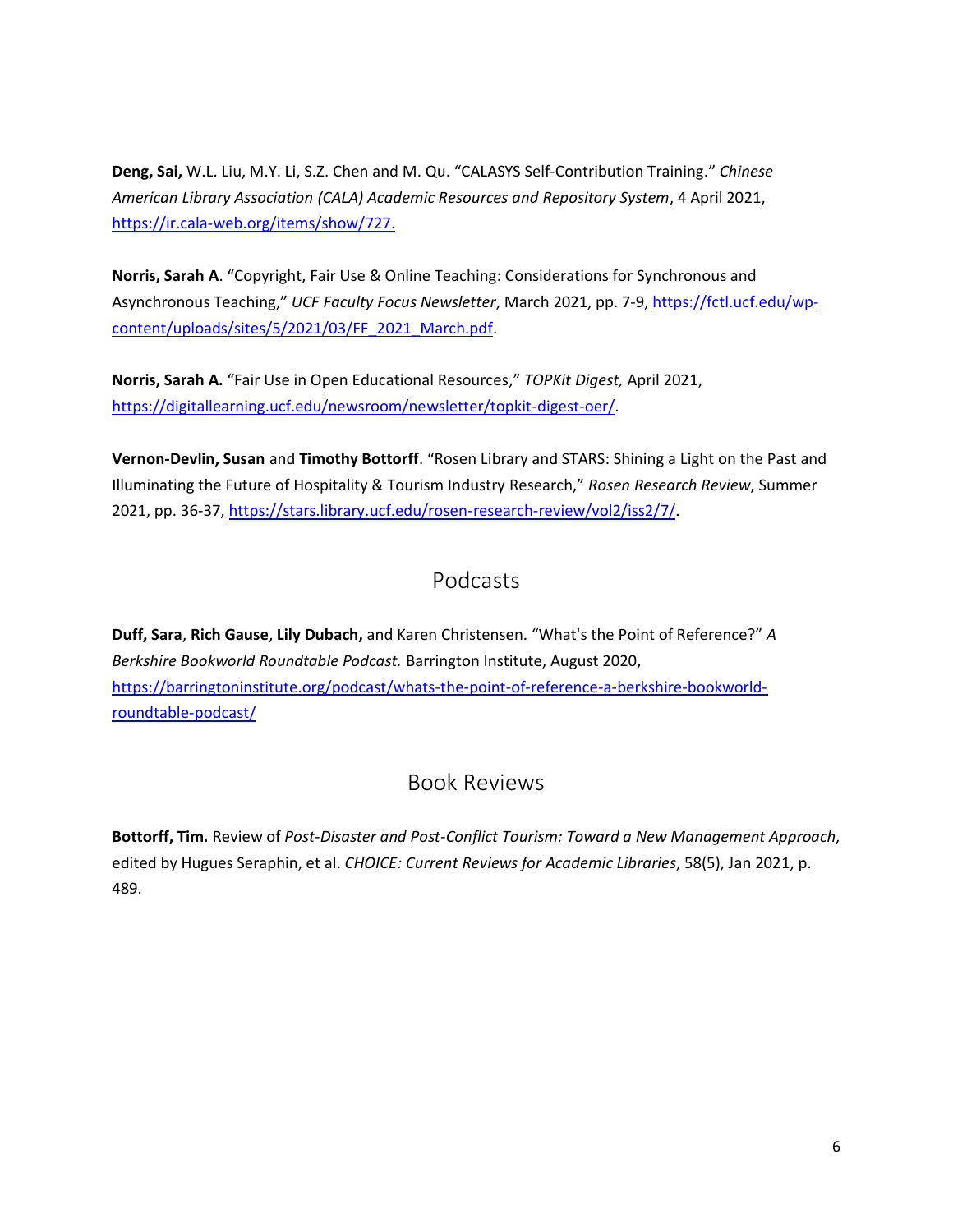# Presentations

## International Presentations

<span id="page-7-1"></span><span id="page-7-0"></span>**Avila,** S. "Library Carpentries: A 360 Degree Review of Supporting Data Science Skills." International Federation of Library Associations & Institutions (IFLA)'s World Library and Information Congress, IFLA, 18 August 2021, Virtual. Program Session.

**Avila,** S. "Navigating the New Normal at the UCF Libraries: A Spotlight on our Reopening Process." Eurasian Academic Libraries Conference, EALC, 1 October 2020, (Virtual) Nur-Sultan, Kazakhstan. Invited Speaker.

**Avila, Sandy**, and **Buenaventura Basco** "Re-Opening Libraries and Handling Collections During a Pandemic." 2020 Eurasian Academic Libraries Conference, EALC, 2 October 2020, Virtual. Conference Presentation.

Beck, Christian, **Lily Dubach**, **Sarah A. Norris, John Venecek,** Christopher Guder, and Bryan McGeary. "Open Pedagogy Approaches: Faculty, Library, and Student Collaborations." Author Series Presentation for book chapter, 19 January 2021, University of Rochester. [https://libcal.lib.rochester.edu/event/7235363](https://nam02.safelinks.protection.outlook.com/?url=https%3A%2F%2Flibcal.lib.rochester.edu%2Fevent%2F7235363&data=04%7C01%7CCindy%40ucf.edu%7Cdf27a00e549546b8e0ff08d9f1594406%7Cbb932f15ef3842ba91fcf3c59d5dd1f1%7C0%7C0%7C637806187956038999%7CUnknown%7CTWFpbGZsb3d8eyJWIjoiMC4wLjAwMDAiLCJQIjoiV2luMzIiLCJBTiI6Ik1haWwiLCJXVCI6Mn0%3D%7C3000&sdata=%2BIJZQkqZpdOdVA9QkOrD5mT%2BK1YcbaBPrSLuBzmFZQA%3D&reserved=0)

**Deng, Sai**, W.L. Liu, S.Z. Chen, M.Y. Li and M. Qu. "Opening CALASYS to All Members." Chinese American Librarians Association (CALA) Annual Virtual Conference, CALA, 23 June 2021, Virtual. Poster Session.

Díaz, Desiree A., Leslee A. Damato-Kubiet, **Andrew Todd**, Gregory E. Gilbert and Martina Harris. "Exploring Healthcare Disparities in Maternal-Child Simulation-Based Education." (Simulation Based Education) International Nursing Association for Clinical Simulation and Learning (INACSL) Virtual Conference, INACSL, 17 June 2021, Virtual, [https://www.eventscribe.net/2021/INACSL/.](https://www.eventscribe.net/2021/INACSL/)

Ragucci, Matthew, Kim Steinle, and **Athena Hoeppner**. "Streamlining Content Platform Migrations: What Do Librarians Need to Know and What Can You Do to Help." North American Serials Interest Group, 21 January 2021, Online. Webinar.

**Hoeppner, Athena**. "Price Transparency: One Librarian's Prolepsis." Plan S Price Transparency, Association of Learned Professional Society Publishers, 8 October 2020, Online.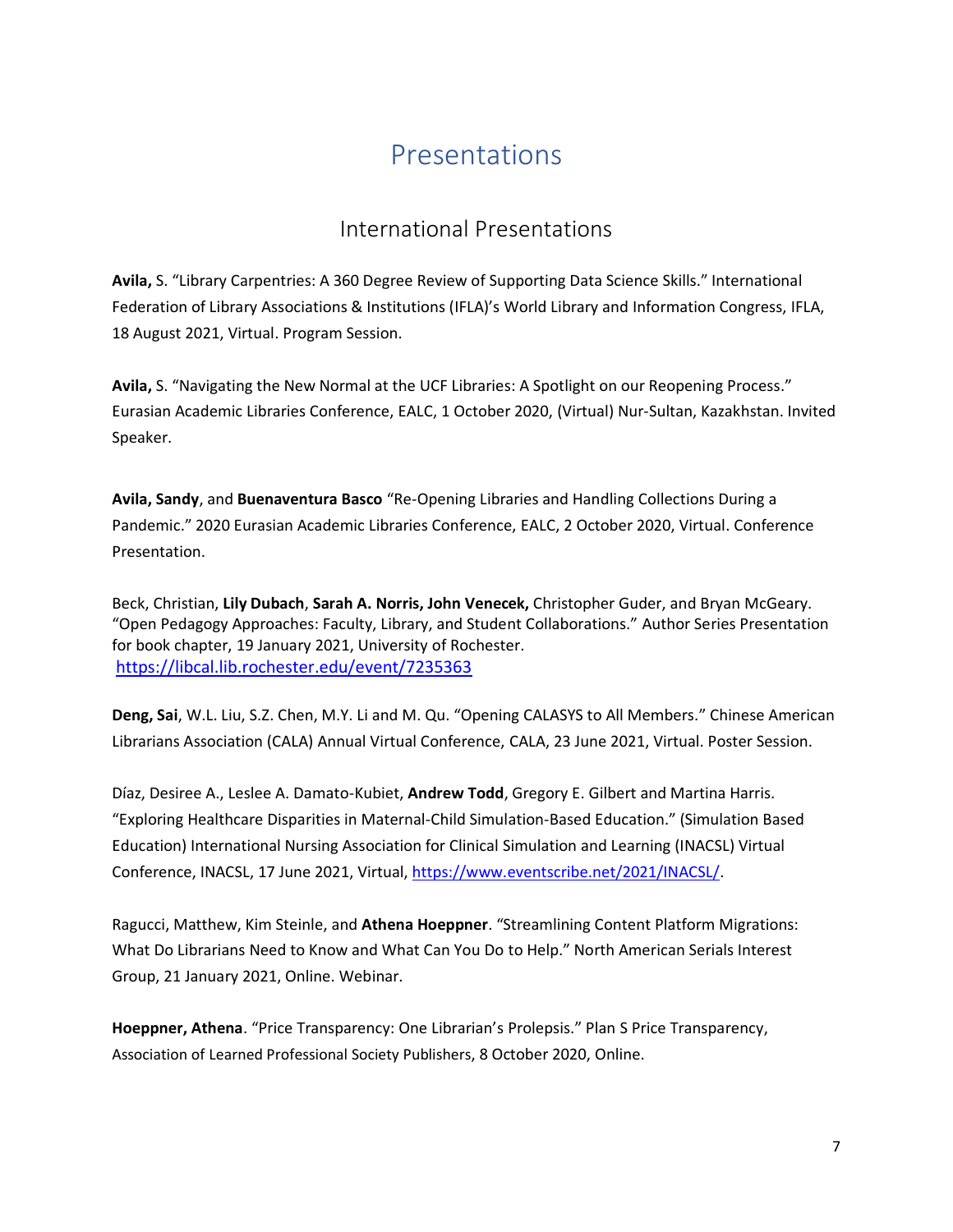Ragucci, Matthew, Xiaoyan Song, and **Athena Hoeppner**. "Walk This Way: Online Content Platform Migration Experiences and Collaboration." North American Serials Interest Group, 10 June 2020, Online.

**Wray, Christina. C.,** and **Renee C. Montgomery.** "TL;DW: Creating Information Literacy Instruction Students Will Watch from Start to Finish." 2021 Georgia International Information Literacy Conference, Online, March 2021.

Yuan Li, Hong Ma, Wei Xuan, **Ying Zhang**, Baicheng Zhao and Ning Zou. "Libraries in Digital Era During Pandemic." International Group of Ex Libris Users: China Ex Libris User Group, 28 October 2020, Online. Invited Speaker.

## National Presentations

<span id="page-8-0"></span>**Avila**, **Sandy**, **Buenaventura Basco**, **Lee Dotson** and **Sarah A. Norris**. "Taking a Grassroots Approach: Creating a Future for STEAM Based Research, Data, and Tools Support at the UCF Libraries.*"* Midwest Data Librarian Symposium, October 2020, Downloads: 108. [https://stars.library.ucf.edu/ucfscholar/917/.](https://nam02.safelinks.protection.outlook.com/?url=https%3A%2F%2Fstars.library.ucf.edu%2Fucfscholar%2F917%2F&data=04%7C01%7CPBeile%40ucf.edu%7Cc5da9b02da29463e43ab08d9738c32e2%7Cbb932f15ef3842ba91fcf3c59d5dd1f1%7C0%7C0%7C637667868252080486%7CUnknown%7CTWFpbGZsb3d8eyJWIjoiMC4wLjAwMDAiLCJQIjoiV2luMzIiLCJBTiI6Ik1haWwiLCJXVCI6Mn0%3D%7C1000&sdata=4nutatVHBKwGTQVOMvgTQ%2B5CIFLfj7AoiQ0njw%2FhLHQ%3D&reserved=0) Lightning Talk.

**Avila, S**. "2020: A Fond Farewell or Good Riddance?" Charleston Library Conference 2020, Lively Discussion Session, 4 November 2020, Virtual. Invited Speaker.

**Avila, S**. "Closing Session and Poll-a-Palooza." Charleston Library Conference 2020, Plenary Session, 6 November 2020, Virtual. Invited Speaker.

**Avila, S**. "Data Visualization and Why It Is Important to Get It Right*.*" Science, Technology, Engineering Librarian Leaders in Action (STELLA!), 9 October 2020, California. Lightning Round.

**Avila, S**., and **B**. **Basco.** "Staying Calm & Carrying On: How the UCF Libraries' STEM Librarians Extended Their Reach Through Remote Access." Science Librarianship in the Time of COVID-19: Fall 2020 Virtual Conference, 5 August 2020, Virtual. Conference Presentation.

**Bishop**, **Corinne**, **Lee Dotson**, **Buenaventura Basco**, **Sandy Avila** and **Sarah A. Norris**. "Short Talks with *Full STEAM Ahead: Piloting Graduate & Faculty RDM Workshops."* Southeast Data Librarian Symposium, 7 October 2020, Downloads: 95. [https://stars.library.ucf.edu/ucfscholar/923/.](https://nam02.safelinks.protection.outlook.com/?url=https%3A%2F%2Fstars.library.ucf.edu%2Fucfscholar%2F923%2F&data=04%7C01%7CPBeile%40ucf.edu%7Cc5da9b02da29463e43ab08d9738c32e2%7Cbb932f15ef3842ba91fcf3c59d5dd1f1%7C0%7C0%7C637667868252090483%7CUnknown%7CTWFpbGZsb3d8eyJWIjoiMC4wLjAwMDAiLCJQIjoiV2luMzIiLCJBTiI6Ik1haWwiLCJXVCI6Mn0%3D%7C1000&sdata=3Z5g1QGD9hZRyhn95P9UQyT9LhEP3MFAiK73tTxvkLQ%3D&reserved=0)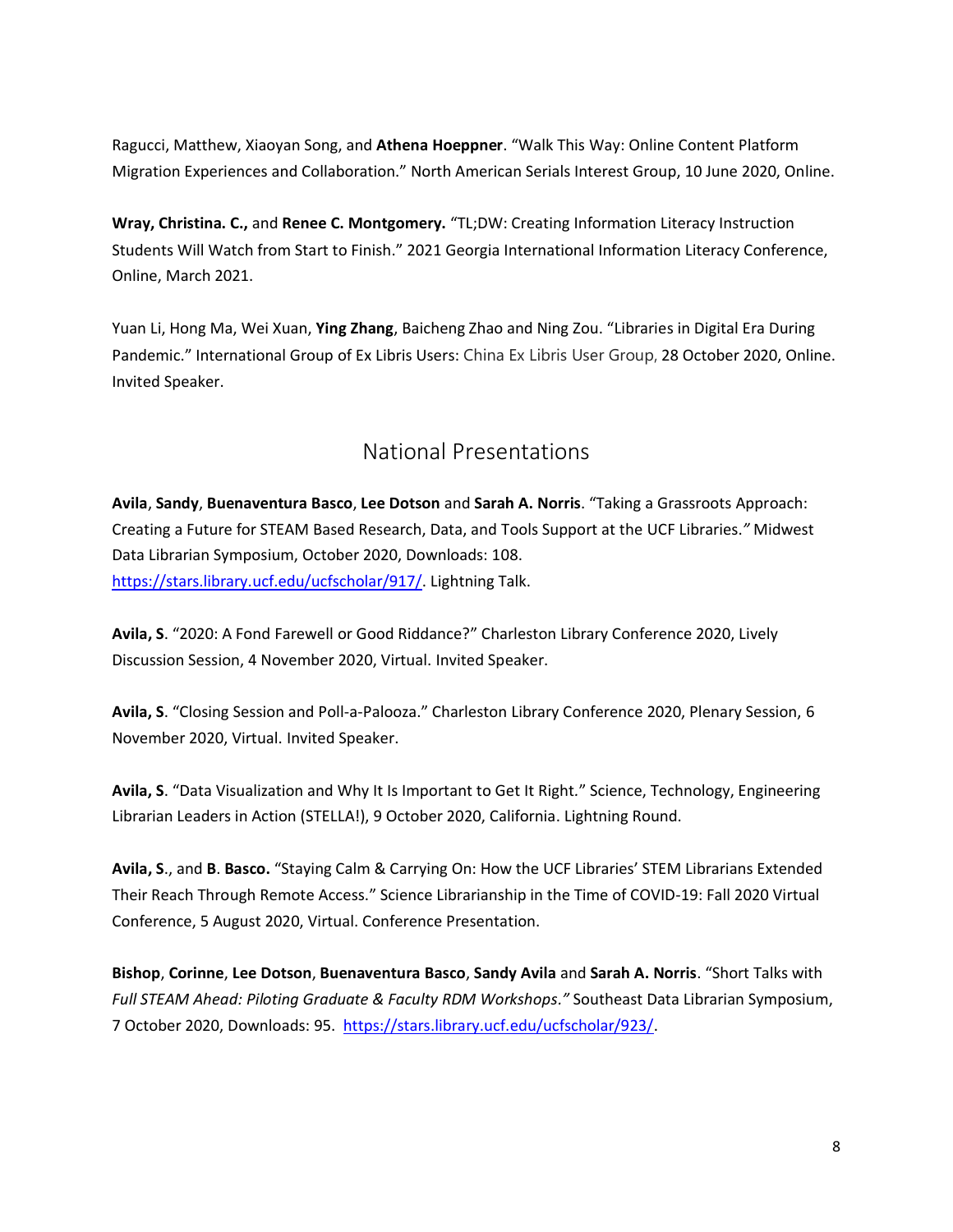**Bottorff, Kerri,** Padmini Coopamah Waldron, and Amanda Ammirati. "Streamlining the Formatting Review Process, Best Practices and Lessons Learned." United States Electronic Theses and Dissertations Association 2020, Virtual Town Hall Meeting, 23 September 2020, Virtual. Conference Presentation.

**Buck, Tina Herman**. "Packages, Packages, Everywhere, and None of Them Quite Right." Electronic Resources & Libraries Conference, 11 March 2021, Online. Conference Presentation.

**Duff**, **Sara**, **Rich Gause** and **Sarah A. Norris**. "Lemonade Out of a Sour Situation: An Opportunity for eBook & Streaming Video Education." Charleston Library Conference 2020, November 2020, Virtual. Poster Session.

**Duff, Sara,** and Wouter van der Velde. "Best Practices for Acquiring and Implementing an E-book Collection." Choice/ACRL Springer Nature Webinar, 24 September 2020, Online. Webinar.

**Edford, Rachel.** "Balancing Accessibility and Aesthetics in Redesigning an Asynchronous Information Literacy Course." Designing for Digital Conference, 22-25 February 2021, [http://works.bepress.com/rachel-edford/12/.](http://works.bepress.com/rachel-edford/12/)

**Edford, Rachel.** "Lights, Camera, Action: Tips and Tricks for Librarian Videographers and Video Managers." Charleston Conference, 4-6 November 2021, [https://doi.org/10.26226/morressier.5f5a04c62c3338b5c13cd044.](https://doi.org/10.26226/morressier.5f5a04c62c3338b5c13cd044) Poster Presentation.

**Hoeppner, Athena** and **Sandy Avila**. "Closing Session and Poll-a-Palooza." Charleston Library Conference 2020, Plenary Session, 6 November 2020, Virtual. Invited Speaker.

**Hoeppner, Athena** and Christine Stohn. "Package Collection Identifiers: Who What When Where Why How." National Information Standards Organization, Plus 2021, 25 February 2021.

**Hoeppner, Athena**. "Content Platform Migration Working Group Update." NISO Plus 2021, 23 February 2021, Online.

Ragucci, Matthew, Xiaoyan Song, and **Athena Hoeppner**. "Oh the Places You'll Go! Improving the Content Platform Migration Experience." Moving On: Migrating Library Content and Data, AMIGOS Conference, 11 February 2021, Online.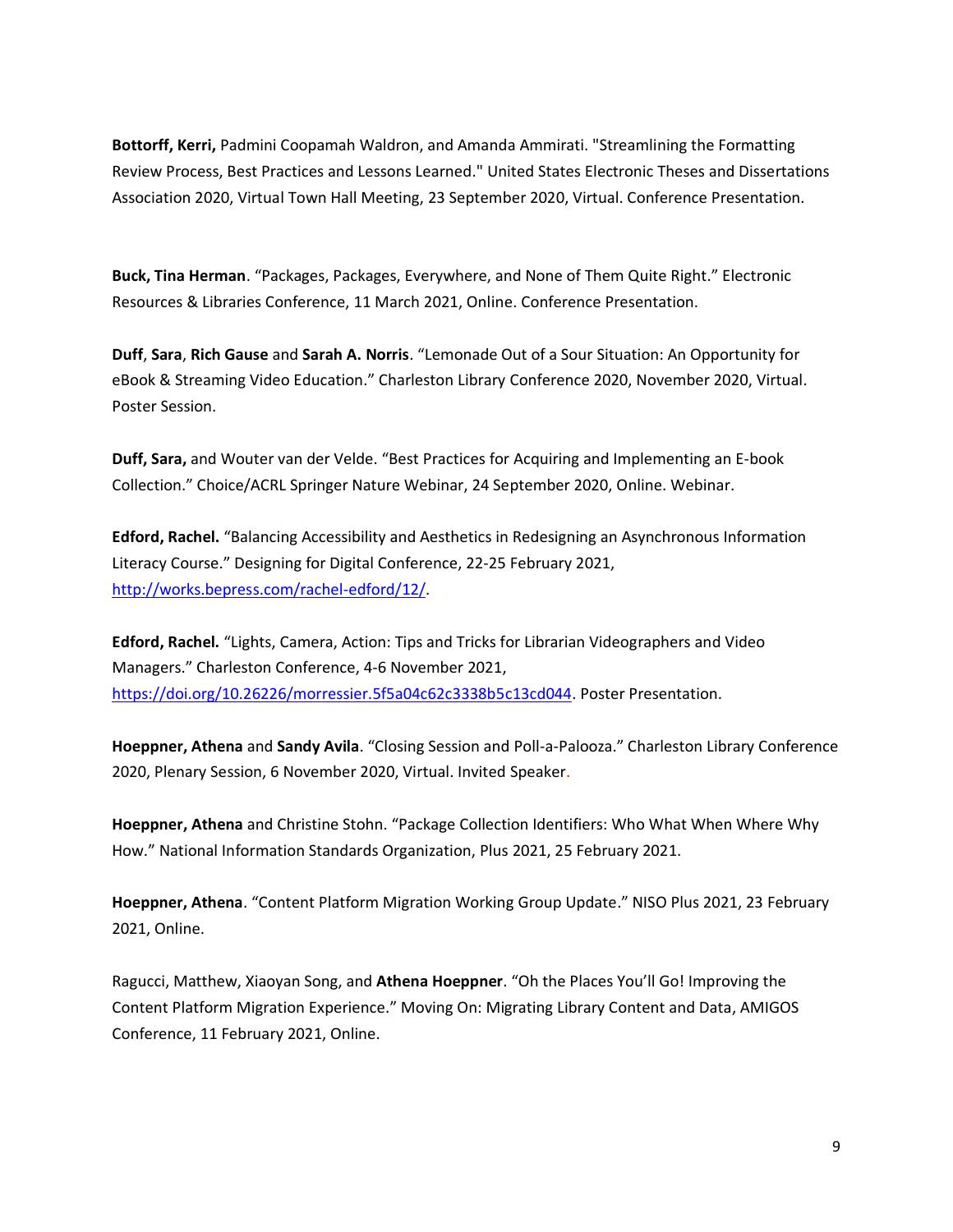**Mazzia, Faye** and **Ying Zhang.** "From the Back Room to the Front Line: Integrating DEI Primary Sources for Discovery." 2021 Minitex Technical Services Symposium, 9 November 2021, Online. Conference Presentation.

**Miller, Katy** and **Christina C. Wray.** "Learning Through Teaching: Self-Transformation as a Result of COVID-19." Adult Higher Education Alliance (AHEA) Annual Conference*,* March 2021, Online.

**Norris**, **Sarah A**. "Copyright in a Post-COVID World: How Remote Teaching Has Informed Copyright and Licensing Support." Kraemer Copyright Conference, June 2021, Downloads: 3, [https://stars.library.ucf.edu/ucfscholar/997/.](https://nam02.safelinks.protection.outlook.com/?url=https%3A%2F%2Fstars.library.ucf.edu%2Fucfscholar%2F997%2F&data=04%7C01%7CPBeile%40ucf.edu%7Cc5da9b02da29463e43ab08d9738c32e2%7Cbb932f15ef3842ba91fcf3c59d5dd1f1%7C0%7C0%7C637667868252070493%7CUnknown%7CTWFpbGZsb3d8eyJWIjoiMC4wLjAwMDAiLCJQIjoiV2luMzIiLCJBTiI6Ik1haWwiLCJXVCI6Mn0%3D%7C1000&sdata=8r9qrNSkkj09CoF%2BbxuRgZZN%2Bkmmvat6yKMKimtPrDA%3D&reserved=0) Lightning Talk.

**Norris**, **Sarah A**., **Sandy Avila**, **Buenaventura Basco**, **Corinne Bishop** and **Lee Dotson. "**Adapting to Faculty & Student Needs for Data and Support for Social Justice and Other Projects." RDAP Summit 2021, March 2021, Downloads: 75 [https://stars.library.ucf.edu/ucfscholar/965/.](https://nam02.safelinks.protection.outlook.com/?url=https%3A%2F%2Fstars.library.ucf.edu%2Fucfscholar%2F965%2F&data=04%7C01%7CPBeile%40ucf.edu%7Cc5da9b02da29463e43ab08d9738c32e2%7Cbb932f15ef3842ba91fcf3c59d5dd1f1%7C0%7C0%7C637667868252070493%7CUnknown%7CTWFpbGZsb3d8eyJWIjoiMC4wLjAwMDAiLCJQIjoiV2luMzIiLCJBTiI6Ik1haWwiLCJXVCI6Mn0%3D%7C1000&sdata=6Pa3llHEIyx0q%2B%2BIVncnl3WwSU728LCflDK7TBzXmDY%3D&reserved=0)

**Nuhn, Peggy L.** ACRL Distance and Online Learning Section, Discussion Group Spring Panel Event, 20 April 2021. Panel Discussion.

**Nuhn, Peggy L.,** and K. K. Kaufmann. "Supporting our Growing Transfer Population: The Value of Being an Informed and Collaborative Librarian." Niche Academy, 31 March 2021, Online. Webinar.

**Wray, Christina C**., and **David Benjamin**. "Warning Not for Sensitive Viewers: Creating Exhibits Policies Encouraging Healthy Public Discourse." American Association for Adult and Continuing Education (AAACE) Annual Conference, October 2020, Online.

Booker, Latrice, Cindy Hohl, Essraa Nawar, Ray Pun, and **Ying Zhang**. "Library Workers of Color Pursuing the MBA Degree AKA Master of Business Administration: A Virtual Discussion on the Opportunities and Challenges." The Conference on Academic Library Management (CALM), 15 March 2021, Online. Panel Discussion.

## Regional Presentations

<span id="page-10-0"></span>Avila, S., **C. Bishop**, and B. Tierney. "Sustaining Connectivity & Shifting to Remote Services During the COVID-19 Crisis: Stories from the UCF Libraries." Florida Association of College and Research Libraries (FACRL) Conference, 9 October 2020, Virtual, [https://stars.library.ucf.edu/ucfscholar/922/.](https://stars.library.ucf.edu/ucfscholar/922/) Poster Session.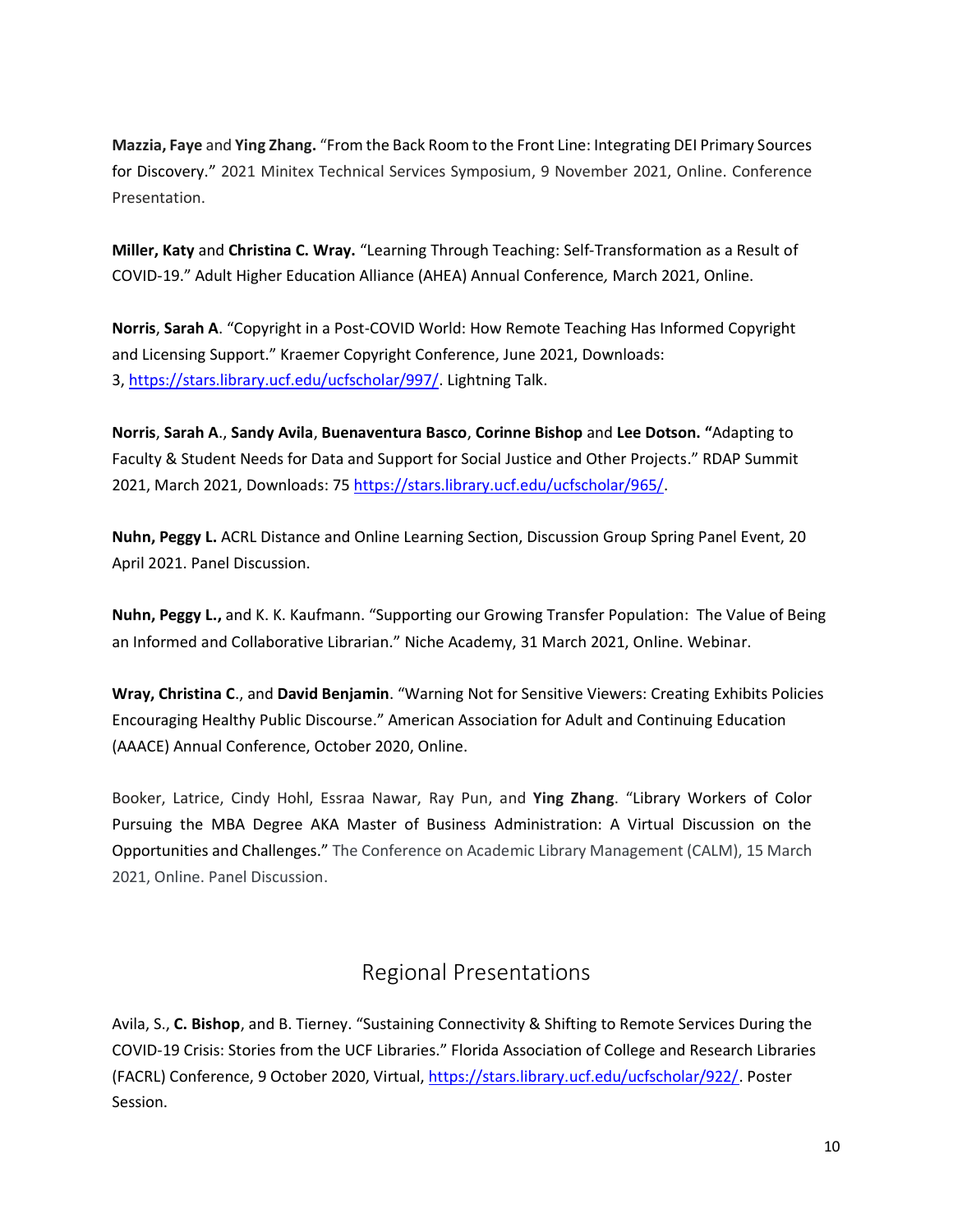**Avila**, **S**., **S. Norris, M. Tong,** and **R. Harrison**. "Responding in a Crisis: Pivoting to a Tele-Reference Service Model During Improbable Times." Southeast Florida Library Information Network (SEFLIN) Regional Conference 2021, 29 July 2021, Virtual. Concurrent Session.

**Avila**, **S**., and **B. Basco**. "Taking the Lead: How STEM Librarians Collaborated to Introduce Data Management Workshops at UCF." STEM Librarians Collaborative 2021 Meeting, STEM Feast: Roundtable Discussions on Data, 22 July 2021, Virtual. Roundtable Discussion.

**Avila**, **S**. "Some Thoughts on Planning for a Virtual ABET Accreditation Library Visit During the Time of COVID-19." Science Librarianship in the Time of COVID-19: Winter 2021 Virtual Conference, 13 January 2021, Virtual. Lightning Talk.

**Avila**, **S**., and **S**. **Norris**. "Tech Fails Got You Down? Tips for Improving Your Online Teaching and Video Tool Experience." Panhandle Academic Libraries Conference, 16 July 2021, Virtual. Lightning Talk.

**Avila, S**., and **L**. **Dubach**. "Collaborating for Change: Devoting Time for Diversity Discussions for Your Library Staff.*"* Florida Library Association Annual Conference, 19-20 May 2021, Virtual. Program Session.

**Avila**, **S., B. Basco, R. Edford,** and **R. Murphey**. "Using Peer Observation to Branch into STEM Curricula Through Patent Education." Florida Library Association Annual Conference, 19-20 May 2021, Virtual. Program Session.

**Buck, Tina Herman.** "Lead, Show, Share, Present: Yes, You Can!" Florida Library Association 2020 Conference, 2020. Lightning Round.

**Buck, Tina Herman,** and **Sara Duff**. "Moving to a Different Library Environment: Perceptions and Statistics." Florida Library Association Conference, October 2020, (Online) Orlando, FL. Poster Session.

**Dotson**, **Lee**. "History in the Open: Supporting Anthropology and History Faculty Projects with Digital Commons." Digital Commons Southeastern User Group, 21 May 2021, [https://ir.una.edu/work/ns/9363d293-614d-486e-a7c7-35e58918d8ff.](https://ir.una.edu/work/ns/9363d293-614d-486e-a7c7-35e58918d8ff)

**Dotson**, **Lee,** and Melissa Minds VandeBurgt. "Getting Buy-in for Digital Library Projects." Sunshine State Digital Network Community Discussions, 6 May 2021, [https://www.youtube.com/watch?v=K22Yv\\_5OjLM.](https://www.youtube.com/watch?v=K22Yv_5OjLM)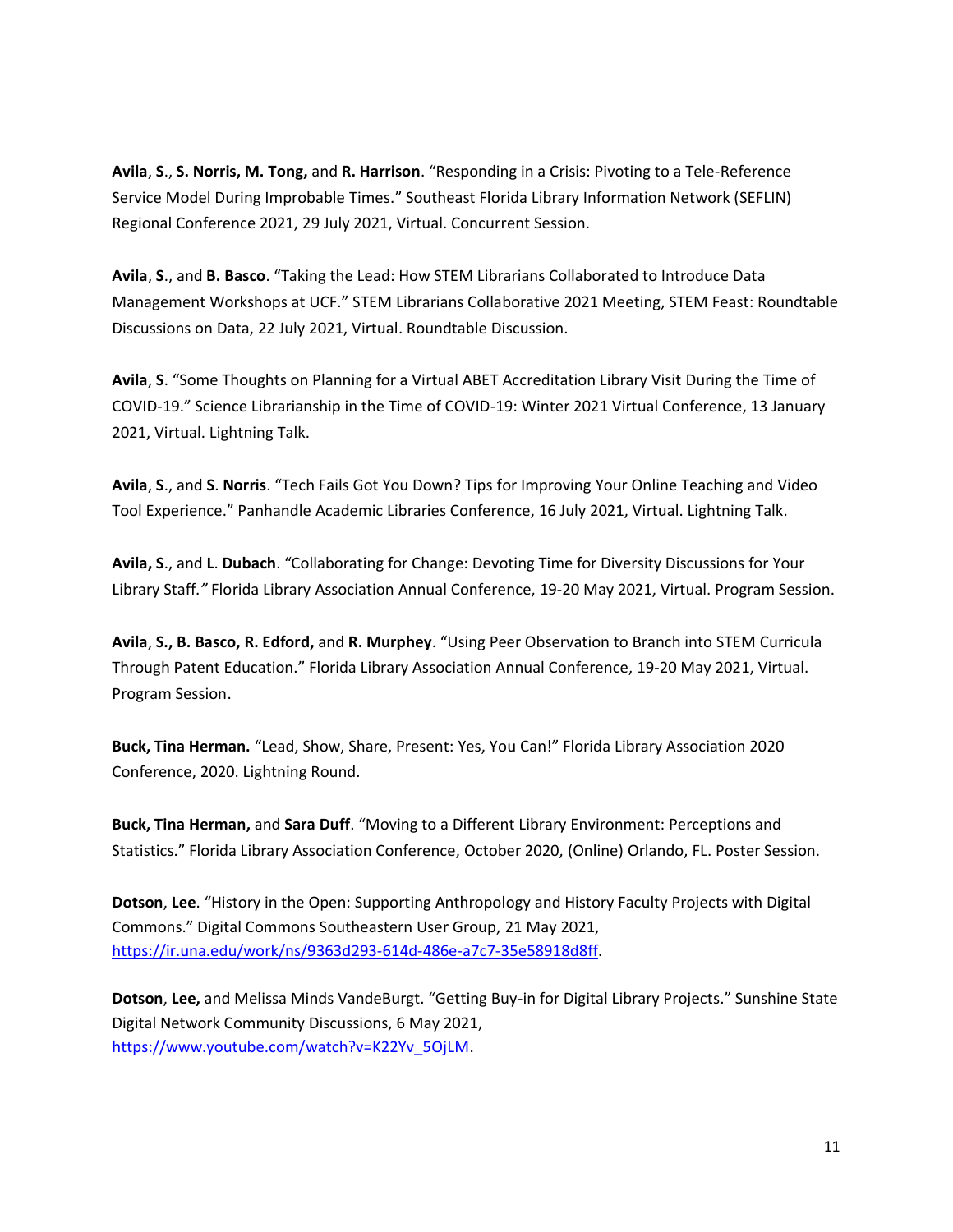**Dubach, Lily. "**Marketing showcase." Florida Library Association Annual Conference, October 2020, Online.

**Dubach, Lily,** and **Sandy Avila.** "Collaborating for Change: Devoting Time for Diversity Discussions for Your Library Staff." Florida Library Association Annual Conference, May 2021, [https://stars.library.ucf.edu/ucfscholar/994/.](https://stars.library.ucf.edu/ucfscholar/994/)

**Duff, Sara,** and Nancy Schuler. Association for Library Collections and Technical Services eForum: Managing Different Acquisitions Models, 21-22 July 2020, Co-moderators.

Shelton, Trey, and **Athena Hoeppner**. "Beastly Breakfast: Communicating the Value of Our Work." Charleston Conference, 6 November 2020, Online.

**Hoeppner, Athena,** and Matthew Ragucci. "Bringing Collections to the Screen." Computers in Libraries Connect, 24 September 2020, Online.

**Hoeppner, Athena.** "Discovery Services." ISLT 9413: Management of Electronic Resources, Instructor: Chris LeBeau, School of Information Science & Learning Technologies, 11 February 2021, (Online) University of Missouri. Lecture.

**Nuhn, Peggy L.,** and K. K. Kaufmann. Florida Summit on Accelerating Transfer Success. Florida Consortium of Metropolitan Research Universities, 26 October 2020. Panelist.

**Piascik, Jeanne.** "OCLC Duplicates." TSSC Metadata Quality Control Subcommittee (MQCS) Meeting, 5 November 2020. Presentation.

**Piascik, Jeanne.** "OCLC Duplicates Reports." Migration Remediation Joint Task Force (MRJTF) Meeting, 25 January 2021. Presentation.

**Samuels**, **Glen**. "Knowing and Remembering." Winter Park Annual Juneteenth Celebration, 19 June 2021. Speaker and Panelist.

**Tong**, **Min**, **Sandy Avila**, **Buenaventura Basco,** and **Sarah A. Norris**. "Improvisation in Improbable Times: Pivoting to a Tele-Reference Service Model." CALA Southeast and Southwest Chapters Joint Online Conference, May 2021, Online. Downloads: 44 [https://stars.library.ucf.edu/ucfscholar/976/.](https://nam02.safelinks.protection.outlook.com/?url=https%3A%2F%2Fstars.library.ucf.edu%2Fucfscholar%2F976%2F&data=04%7C01%7CPBeile%40ucf.edu%7Cc5da9b02da29463e43ab08d9738c32e2%7Cbb932f15ef3842ba91fcf3c59d5dd1f1%7C0%7C0%7C637667868252090483%7CUnknown%7CTWFpbGZsb3d8eyJWIjoiMC4wLjAwMDAiLCJQIjoiV2luMzIiLCJBTiI6Ik1haWwiLCJXVCI6Mn0%3D%7C1000&sdata=%2BoX%2F2VCbparaMYkLJfOtZ%2FCW9Iwr6xNsM9yOKkQUuI8%3D&reserved=0)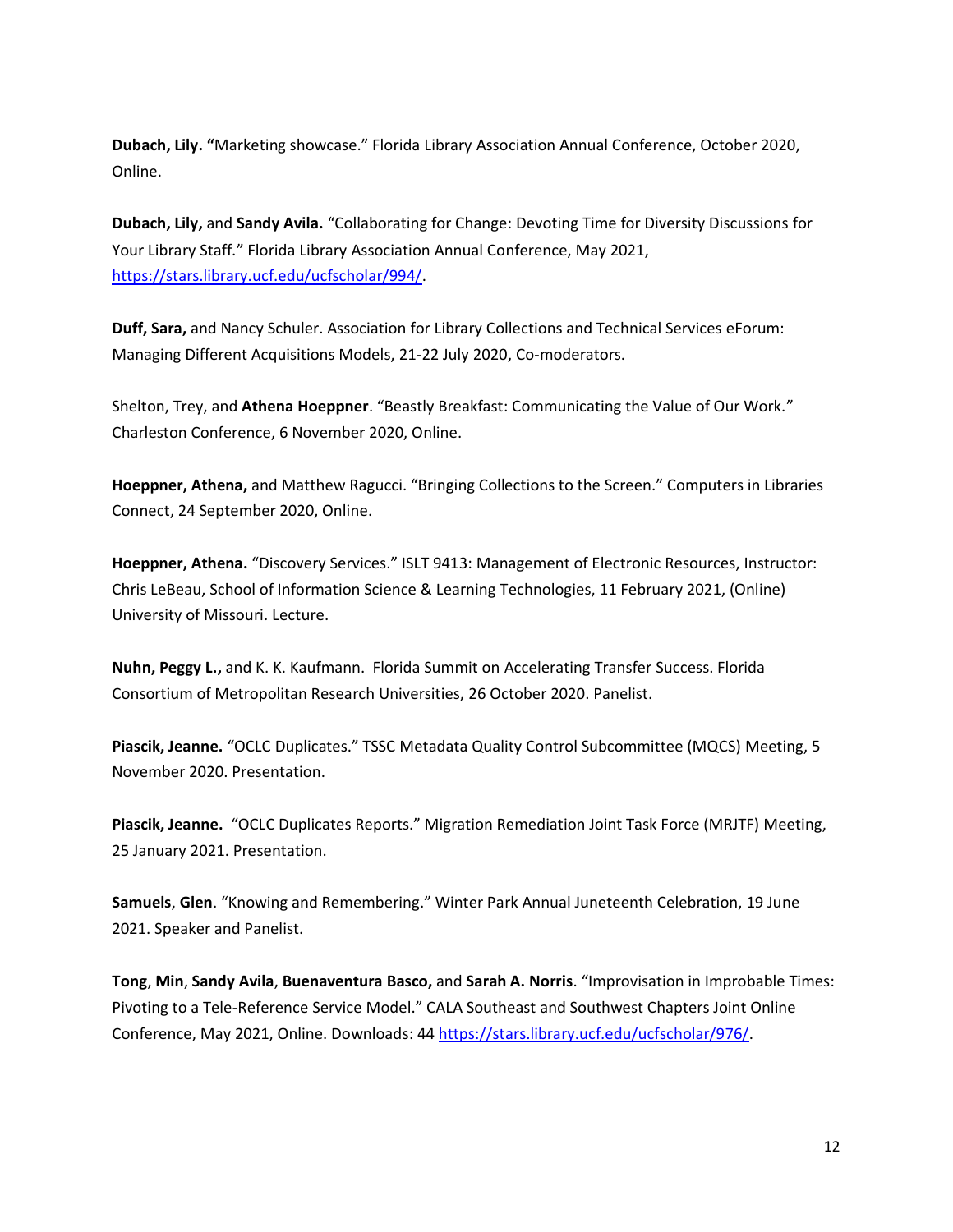**Wray, Christina, Peggy Nuhn,** Carissa Baker, and Katherine Urquhart. "Setting Students up for Success: Incorporating Information Literacy Through Collaboration" Lake-Sumter State College Information Literacy Conference, 6 January 2021. Plenary Session.

## University Presentations

<span id="page-13-0"></span>**Avila, Sandy,** and **Sarah A. Norris**. "Avoiding Pitfalls & Epic Tech Fails." UCF Faculty Center for Teaching and Learning Summer Conference, 10 May 2021, [https://stars.library.ucf.edu/ucfscholar/977/.](https://nam02.safelinks.protection.outlook.com/?url=https%3A%2F%2Fstars.library.ucf.edu%2Fucfscholar%2F977%2F&data=04%7C01%7CPBeile%40ucf.edu%7Cc5da9b02da29463e43ab08d9738c32e2%7Cbb932f15ef3842ba91fcf3c59d5dd1f1%7C0%7C0%7C637667868252100480%7CUnknown%7CTWFpbGZsb3d8eyJWIjoiMC4wLjAwMDAiLCJQIjoiV2luMzIiLCJBTiI6Ik1haWwiLCJXVCI6Mn0%3D%7C1000&sdata=mmjfIjdcdpdljkwdpqRyuHsD2CcQcp7ww3tKAzdj55A%3D&reserved=0)

**Avila, S., B. Basco, C. Bishop, R. Gause, R. Murphey, and S. Norris.** "Foundations of Data Management: Finding Data Sources." UCF Research Cyberinfrastructure, Research Computing and Data Workshops Series. 10 February 2021.

**Avila, S**., and **M. Haught**. "Supporting Hispanic & Latinx Communities Through Florida Libraries." Hispanic Survey Institution Week, 7 October 2020, Panel discussion.

**Basco, B**., and **L. Dotson. "**DMP, Literature Review and Project Budget." NSF Career Virtual Workshop Series 2021, 4 May 2021, Virtual.

**Basco, B. "**Helping Students Succeed in the Computer Science Foundation Exam." PRIME STEM Virtual Bootcamp, 9 October 2020, Virtual. Lightning Round.

Waldron, Padmini Coopamah and **Kerri Bottorff**. "The Final Stretch: Thesis Defense and Final Submission." Honor Undergraduate Theses (HUT), presented one time each semester to HUT students. Workshop.

**Deng**, **Sai**. "Setting the Stage: Metadata & KOS Considerations." Bibliographic Database Project Team, instructed by Dr. Amy Giroux, Texts & Technology, 8 March 2021, University of Central Florida, [https://stars.library.ucf.edu/ucfscholar/954/.](https://stars.library.ucf.edu/ucfscholar/954/)

**Deng**, **Sai**. "A Glimpse into Metadata Inclusiveness: A Preliminary Literature Review Using Nvivo." Plan, Project, and Presentation Palooza, July 2020, University of Central Florida Libraries, [https://stars.library.ucf.edu/ucfscholar/905/.](https://stars.library.ucf.edu/ucfscholar/905/)

Chaudry, Shafaq, **Lee Dotson**, Hank Glaspie, and Glenn Martin. "Research Computing and Data Services at UCF Workshop." Office of Research Webinar Series, 30 September 2021.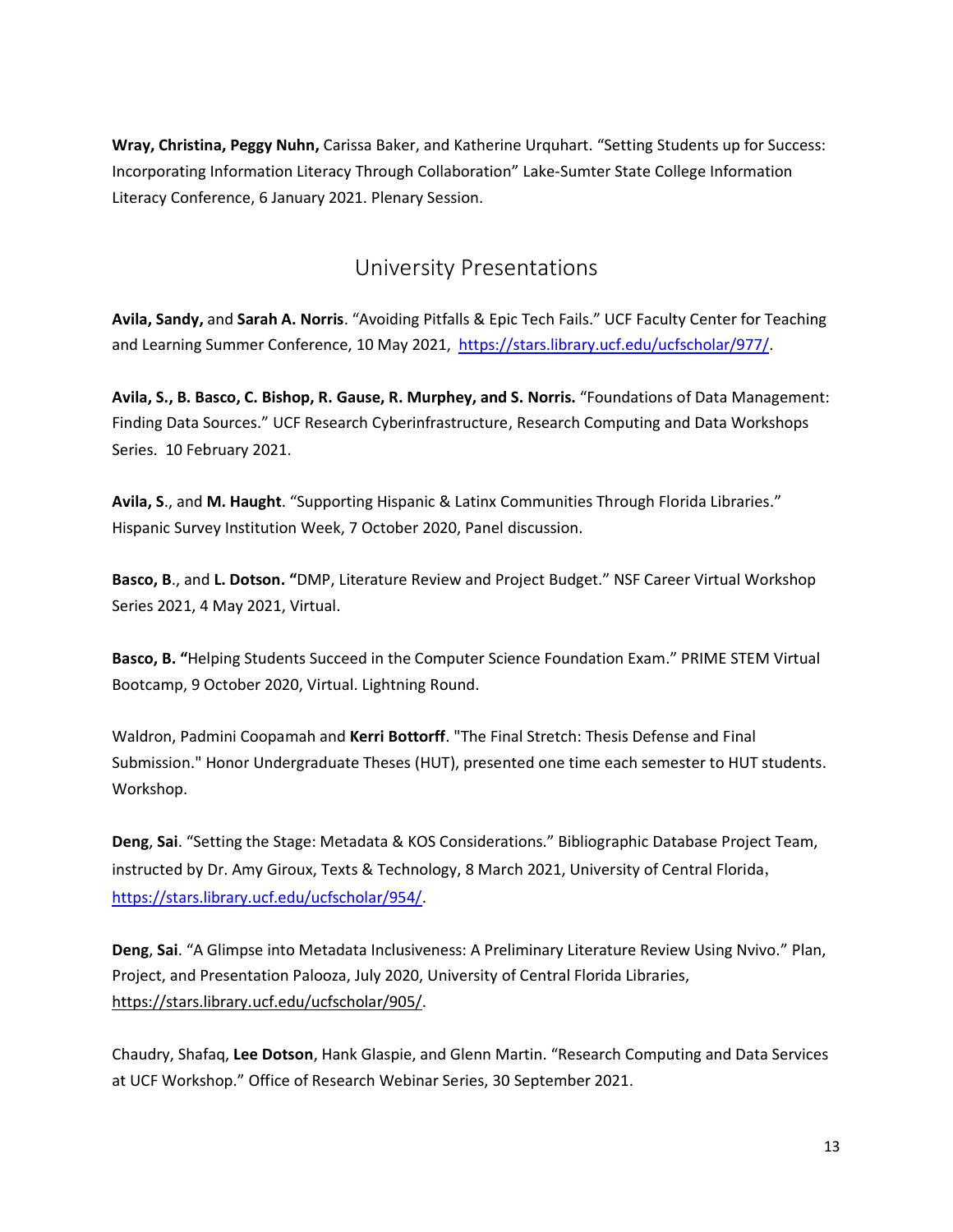**Dovydaitis,** A., and M. **Haught**. "Diverse Families Bookshelf." Diversity Week, 23 October 2020, UCF Libraries. Coordinator and moderator.

**Dovydaitis, Amy,** and **Glen Samuels**. "Film discussion: Don't Be Nice." Diversity Week 2020, 23 October 2020, UCF Libraries. Co-instructors.

**Dovydaitis**, A. "How to Find Picture Books That Promote Diversity and Inclusion." School of Teacher Education KnightEd Workshop Series, 9 September 2020.

**Dovydaitis**, A. "Nearpod." School of Teacher Education KnightEd Workshop Series, 16 September 2019.

**Dovydaitis**, A. "Lexile: More Than Just a Number." School of Teacher Education KnightEd Workshop Series, 23 September 2019.

**Dubach, Lily, and Judy Kuhns**. "Presentation Skills." Regular presentation as part of UCF College of Graduate Studies Pathways to Success Program.

**Dubach, Lily**. "The Future Game: Creatively Facing Unpredictable Futures." UCF Connect Success Coaches, Administrators, and Staff, 6 November 2020. Presentation.

**Dubach**, **Lily, Sandy Avila**, **Penny Beile**, **Sara Duff** and **Sarah A. Norris**. "Free Textbooks Without the Fuss: Implementing Library-Sourced eBooks." UCF Faculty Center for Teaching and Learning Summer Conference, 12 May 2021.

**Duff, Sara**, **Rich Gause** and **Sarah Norris**. "Library Support for Course Materials - Teaching Faculty Session." Online, September 16, 2020.

**Gomez, Gaby,** and **Glen Samuels**. "Diversity in Comics." Stronger Together Showcase and Panel, 20 October 2020. Coordinator and Moderator.

**Haught**, **M**., and **C. Saclolo**. "Bookbinding @ Home." UCF Libraries, 7 July 2020. Coordinator and moderator.

**Haught**, M. and C. **Saclolo.** "Bookbinding @ Home." Diversity Week, UCF Libraries, 19 October 2020. Coordinator and moderator.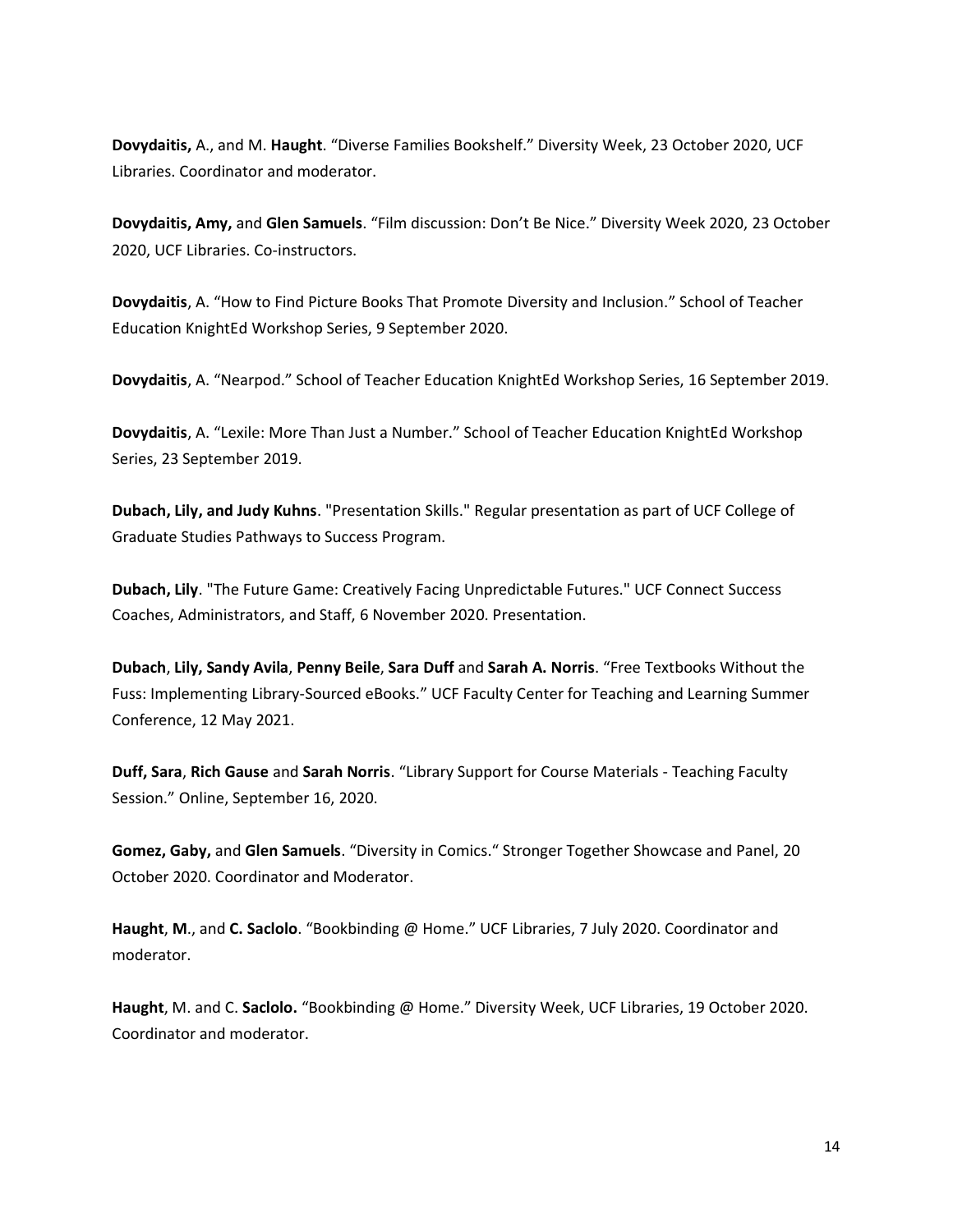**Haught**, M. "Beginner's Crochet: Show Your Pride with Crochet." Diversity Week, UCF Libraries, 20 October 2020. Coordinator and moderator.

**Haught**, M. "Weaving History: Connecting our Present to Our Past." Diversity Week, UCF Libraries, 21 October 2020. Coordinator and moderator.

**Haught**, M. "Family Fiber Arts: Pipe Cleaner Crafts with OCLS." Diversity Week, UCF Libraries, 22 October 2020. Coordinator and moderator.

**Haught,** M. "Guest Speaker: Dr. Rohan Jowallah." Academic Affairs Diversity Speaker Series, 28 October 2020. Coordinator.

**Haught,** M. "UCF Libraries Featured Bookshelf." UCF Department of Housing and Residence Life February Meeting, 17 February 2021.

**Haught**, M. "Make No Mistake, Florida is Crucial: Sen. Lori Wilson and the ERA." UCF Libraries, 12 March 2021. Coordinator and moderator.

**Haught**, M. "Women & Academia in the Time of COVID." UCF Libraries, 26 March 2021. Panel discussion (coordinator and moderator).

**Haught, Megan, Glen Samuels** and Larry Walker. "How faculty and Staff can Support Black Students during Times of Racial Upheaval." UCF Coordinator and Moderator. April 13, 2021.

**Haught, Megan, Glen Samuels** and Andrea Snead. "*Let's Talk about Sex, Gender, and Sexuality,"* UCF Coordinator and Moderator**,** June 23, 2021.

**Hoeppner, Athena**. "Presenting virtually at a conference." Library Faculty Meeting, 8 October 2020, UCF Libraries.

**Kuhns, Judy.** "Show and Tell: Hidden Resources Rosen Style." CD Meeting, 27 May 2021.

**Norris**, **Sarah A**. "Copyright, Fair Use & Online Teaching." UCF Faculty Center for Teaching and Learning Summer Conference, 11 May 2021.

**Norris**, **Sarah A.,** and Barry Mauer. "UCF Libraries: Tools and Strategies for Articulating Your Scholarly Impact." UCF Office of Research Career Series, 2 February 2021.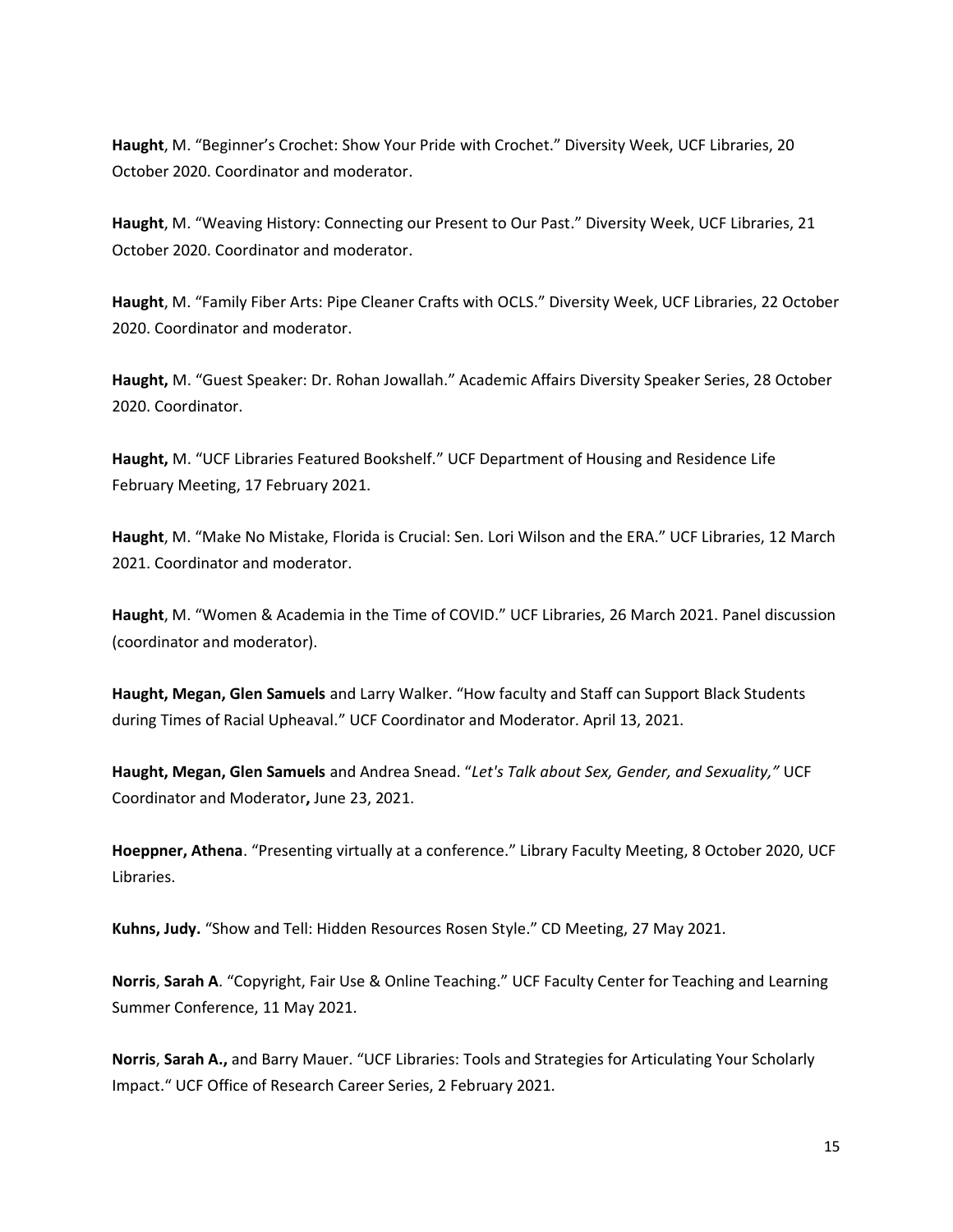**Nuhn, Peggy L.,** and K. K. Kaufmann. Book club discussion of *Supporting transfer student success: The essential role of college and university libraries* with UCF Libraries faculty for eleven weeks covering a chapter each week with a summary discussion, February 15, 2021 - April 26, 2021.

**Samuels**, **Glen**. Diversity in Comics, Diversity Week 2020, UCF Libraries, 19 October 2020. Co-instructor.

**Samuels**, **Glen**, and **Amy Dovydaitis**. "Film Discussion: The Talk." UCF Libraries, 21 October 2020. Coordinator and Moderator.

**Samuels**, **Glen,** and **Gaby Gomez**. "Open Heart, Open Mic." UCF Libraries, 22 October 2020. Coordinator and Moderator.

**Shrauger**, **Kristine**. UCF Women Faculty Mentoring Community. Panelist.

**Shrauger**, **Kristine**. "Embracing Diversity and Inclusion, Part One: About the Issue of Race, The Taboo Unraveled." UCF Alumni, 23 February 2021.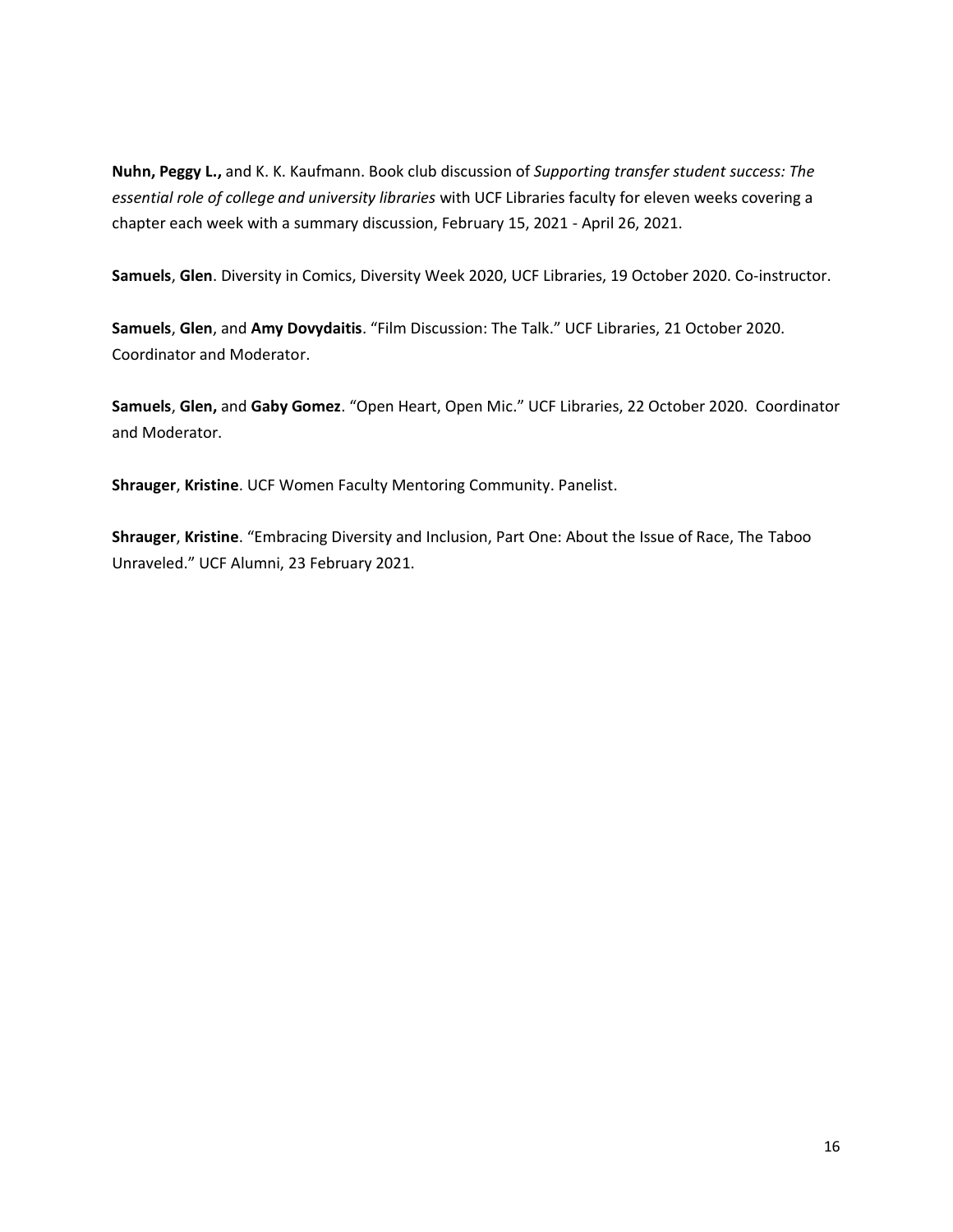# Service to the Profession and the University

#### <span id="page-17-0"></span>**Avila, Sandy**

- Eurasian Academic Libraries Conference 2020 (EALC) 2020
	- o Conference Program Reviewer
- International Federation of Library Associations and Institutions (IFLA)
	- o Chair- Science Technology Libraries Section, 2021- present
	- o Secretary- Science Technology Libraries Section, 2019- 2021
- Association of College & Research Libraries /Science Technology Section (ACRL/STS),
	- o STS Mentorship Program- Mentor, 2020 2021
	- o Hot Topics Discussion Committee- Member, 2018 present
- Florida Association of College & Research Libraries (FACRL)
	- o Virtual Conference Logistics Committee- Chair, 2021- present
	- o Board Member- Secretary, 2018 2020
- Faculty Affairs Committee:
	- o Chair, January 2021- present
	- o Vice-Chair, January 2020- Dec. 2020
- Scholarly Communication Working Advisory Group member, 2017 present
- The United Faculty of Florida at UCF (UFF UCF) Chapter Council Alternate Senator, September 2020- present
- UCF Strategic Planning Council, 2020- present

#### **Basco, Buenaventura**

- EALC-2020: Eurasian Academic Libraries Conference, Nazarbayev University, Nur-Sultan, Kazakhstan, September 29-October 2, 2020, reviewer paper and poster presentation proposals.
- ALA Beta Phi Mu Awards Committee, member, 2021.
- ALA International Relations Round Table (IRRT), International Poster Session, member, 2019 2021.
- ALA International Relations Committee (IRC), Asia & Oceana Sub-Committee, member, 2020- 2021.
- ACRL Science and Technology Section, Professional Development Committee, 2019 -2021.
- APALA, Asian/Pacific American Award for Literature, co-jury chair, 2020 2021.
- ASERL DEI Taskforce Subgroup, member, 2020 2021.
- ALA Awards Committee, 2020-2021.
- Joint Council of Librarians of Color (JCLC) Registration & Conference Evaluation Committee.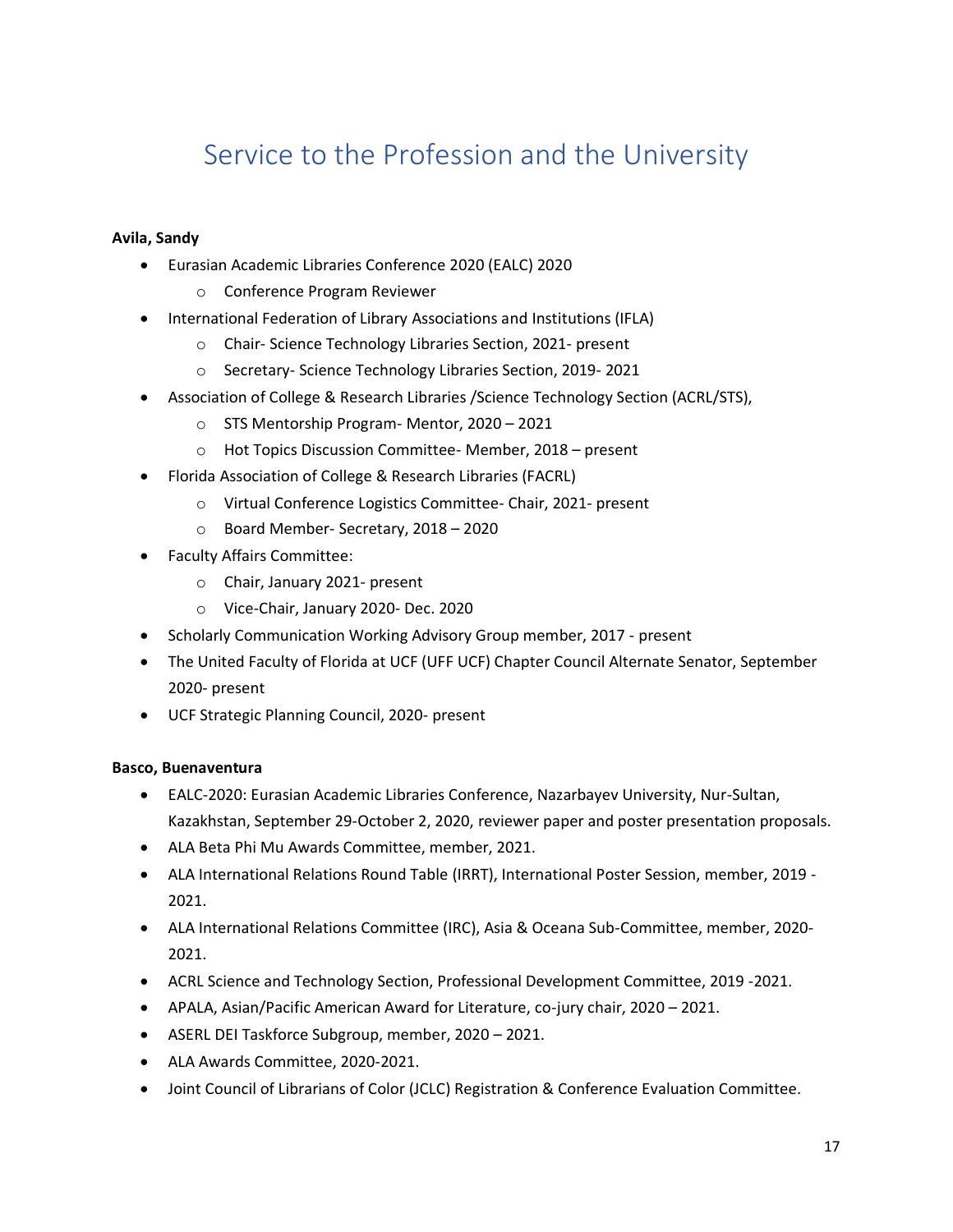- UCF Faculty Senate Graduate Appeals Committee, 2020-2021.
- UCF Dean of Libraries Search Committee, member, 2021.
- UCF Filipino Student Association, advisor, 2020-2021.

#### **Beile, Penny**

- ACRL *College & Research Libraries*, Editorial Board Member and Reviewer, 2020.
- Association of Southeastern Research Libraries, AD/AUL Community of Practice, Founding Member, 2021.
- UCF QEP Advisory Board, Member, 2020.
- UCF College of Undergraduate Studies, OER Bootcamp, Developer and Presenter, 2020.
- UCF Scroll and Quill Review Committee, Member, 2021.
- Office of Diversity and Inclusion, Leadership Council, Founding Member, 2020-2021.
	- o Subcommittee for vision and goals, Member, 2020-2021.
- UCF Dean of Libraries Search Committee, Member, 2021.

#### **Bizon, Joe**

- UCF Libraries Lounge Transition Planning Team, Member.
- UCF Libraries Microfilm shift, Supervisor.
- UCF Libraries Current Periodicals Shift, Supervisor.

#### **Bottorff, Tim**

- ACRL Distance Learning Section (DLS) Discussion Committee, ALA, Member.
- Professional Development Committee, FLA, Member.
- Ad Hoc Research Committee, UCF Rosen College, Member.
- Faculty Senate Budget and Labor Ad Hoc Committee, UCF, Member.
- Information Technology Advisory Committee (ITAC), UCF Libraries, Member.
- Search Committee for Associate Dean for Collections Services & Resource Management, UCF Libraries, Member.
- Search Committee for UCF Dean of Libraries, Member.
- Promotion Coordinating Committee (PCC), UCF Libraries, Secretary.
- *College & Research Libraries,* Reviewer.

#### **Brown, Kelly**

 Post-Crisis Leadership Certificate from the University of South Florida Office Corporate Training and Professional Education.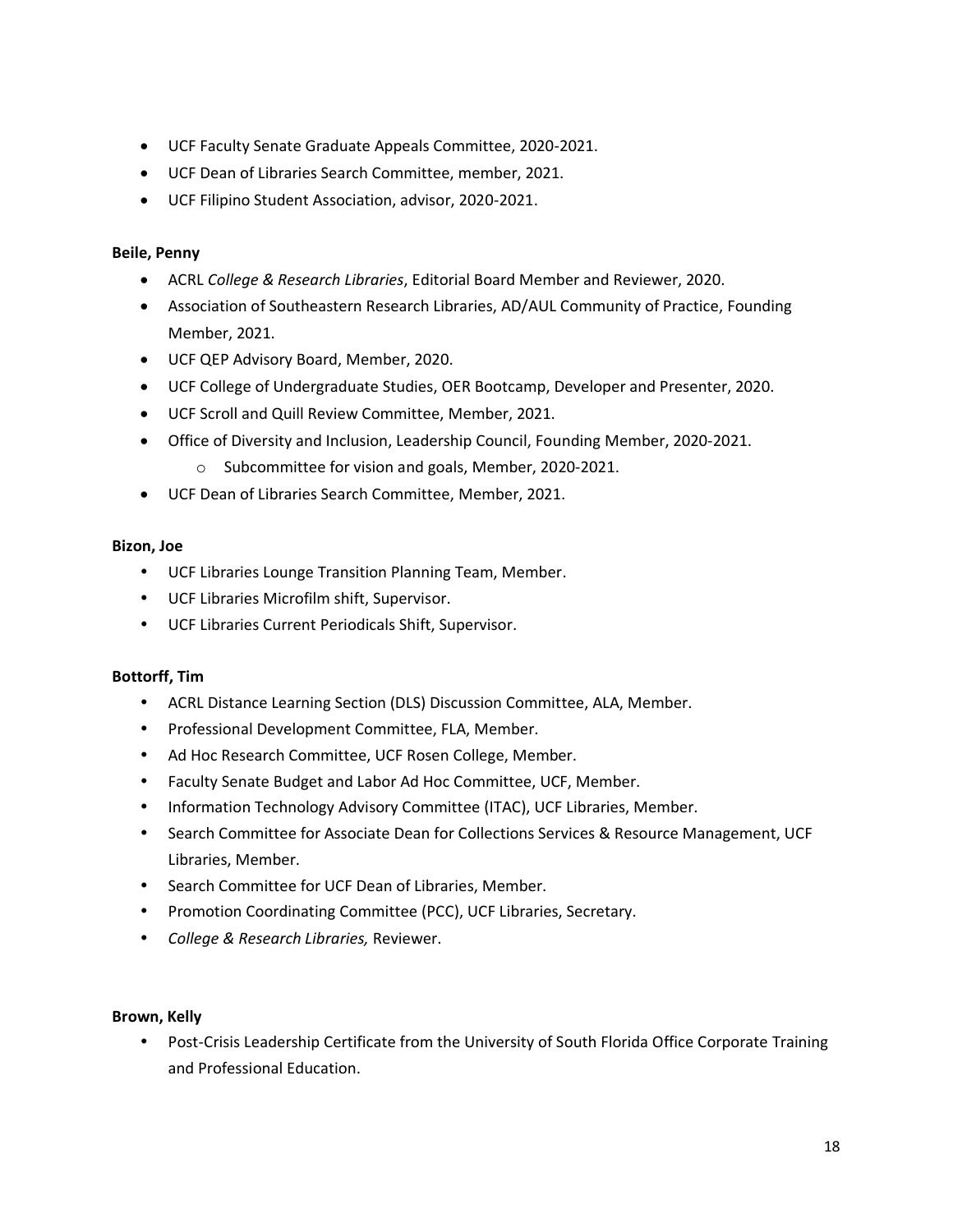#### **Buck**, **Tina Herman**

- ALCTS Continuing Resources Section (CRS) Standards Committee, Member, July 1, 2019 June 30, 2021.
- CORE Metadata/Collections: Metadata Standards Committee, Member, July 1, 2020 June 30, 2021; July 1, 2021 - June 30, 2023.
- Technical Services Standing Committee (TSSC) for the Florida Academic Library Services Cooperative (FALSC), Member, July 1, 2018 - June 30, 2021.
- UCF, Budget & Administrative (B&A) Committee, Member, 2018-2020, 2020-2022.
- UCF Library, Promotion Coordinating Committee, Chair, 2021. Member, 2020-2022.
- UCF Library, Electronic Resources Cataloger Search Committee, Member.
- UCF Library, LibGuides Working Group, 2018 Present.
- UCF Library, Web Working Group, 2015 Present.
- UCF Library, Director's Advisory Group (DAG), Member, 2018 2020.
- UCF Library, Public Services Group: Technical Services representative, October 2015 2021.

#### **Chan**, **Robin**

- FALSC Cataloging/Authorities Working Group, Migration Remediation Joint Task Force
- UCF Libraries Director's Advisory Group
- UCF Libraries Holiday Party Planning Committee
- UCF Libraries Lounge Planning Committee

#### **Correa**, **Eda**

- Electronic Resources Cataloger Librarian position, Search Committee, Member.
- Hispanic American Periodical Index (HAPI), Panel of Indexers, Member.

#### **Dancel**, **Cindy**

- UCF Communications Council, Member.
- UCF Social Media Managers Working Group, Member.
- UCF Libraries Signage Group, Co-chair.
- UCF Libraries Directory Advisory Group, Member.
- UCF Libraries Scholarly Communication Group, Member.
- UCF Libraries Web Working Group, Member.
- UCF Libraries Social Media Group, Member.
- UCF Libraries Video Advisory Team, Member.
- UCF Libraries Open Access Week Planning, Member.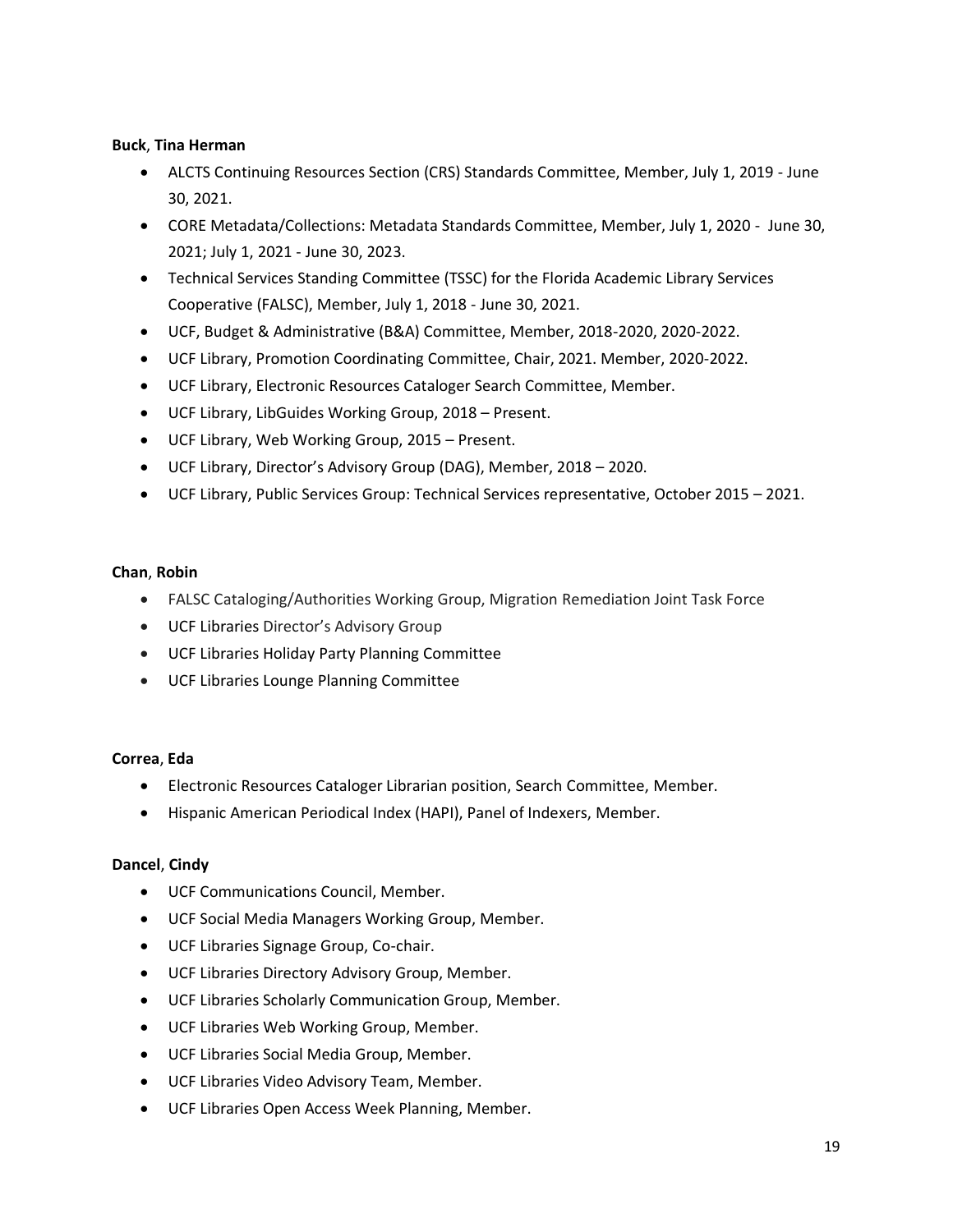- UCF Libraries Holiday Party Planning Committee, Member.
- UCF Libraries Pegasus Palooza Planning Group, Member.
- UCF Libraries Grand Reopening Planning Group, Member.
- UCF Libraries Primo Marketing Group, Member.

#### **Deng, Sai**

- ALA Century Scholarship Jury.
	- o ALA ALCTS SAC Subcommittee on Faceted Vocabularies.
	- o ALA CORE Standards Working Group.
	- o ALA CORE Role of the Professional Librarian in Technical Services Interest Group (RPLTS-IG) Co-chair.
- Digital Library Federation (DLF) Equity and Inclusion Committee.
- Joint Council of Librarians of Color (JCLC) Marketing & Conference Website Committee.
- Wikidata-China Group.
- Chinese American Librarians Association (CALA).
- CALA Academic Resources and Repository System (CALASYS) Subcommittee, Co-Chair.
- CALA Social Media Subcommittee, Chair.
- CALA Public Relations / Fundraising Committee.
- SSDN Metadata Working Group.
- DISC Metadata Standards Review Subgroup.
- Served on PhD student Linda Garrison's dissertation committee.
- UCF Faculty Parking & Transportation Committee.
- Chinese School of Tomorrow, Teacher.
- Greater Orlando Chinese Professionals Association, Vice-President.

#### **Dillon**, **Gerald**

• UCF Libraries Directors Advisory Group (DAG), Member.

#### **Dotson**, **Lee**

- Association of Southeastern Research Libraries Information Technology/Digital Initiatives Interest Group, 2009 - Present.
- IR Admins discussion group, 2017 Present.
- Digital Initiatives Standing Committee, Florida Virtual Campus (FLVC) Members Council on Library Services (MCLS), 2013 - Present.
	- o FL-Islandora Working Group, 2013 Present.
	- o DISC Digital Preservation Working Group, 2018-2019 2020-2021.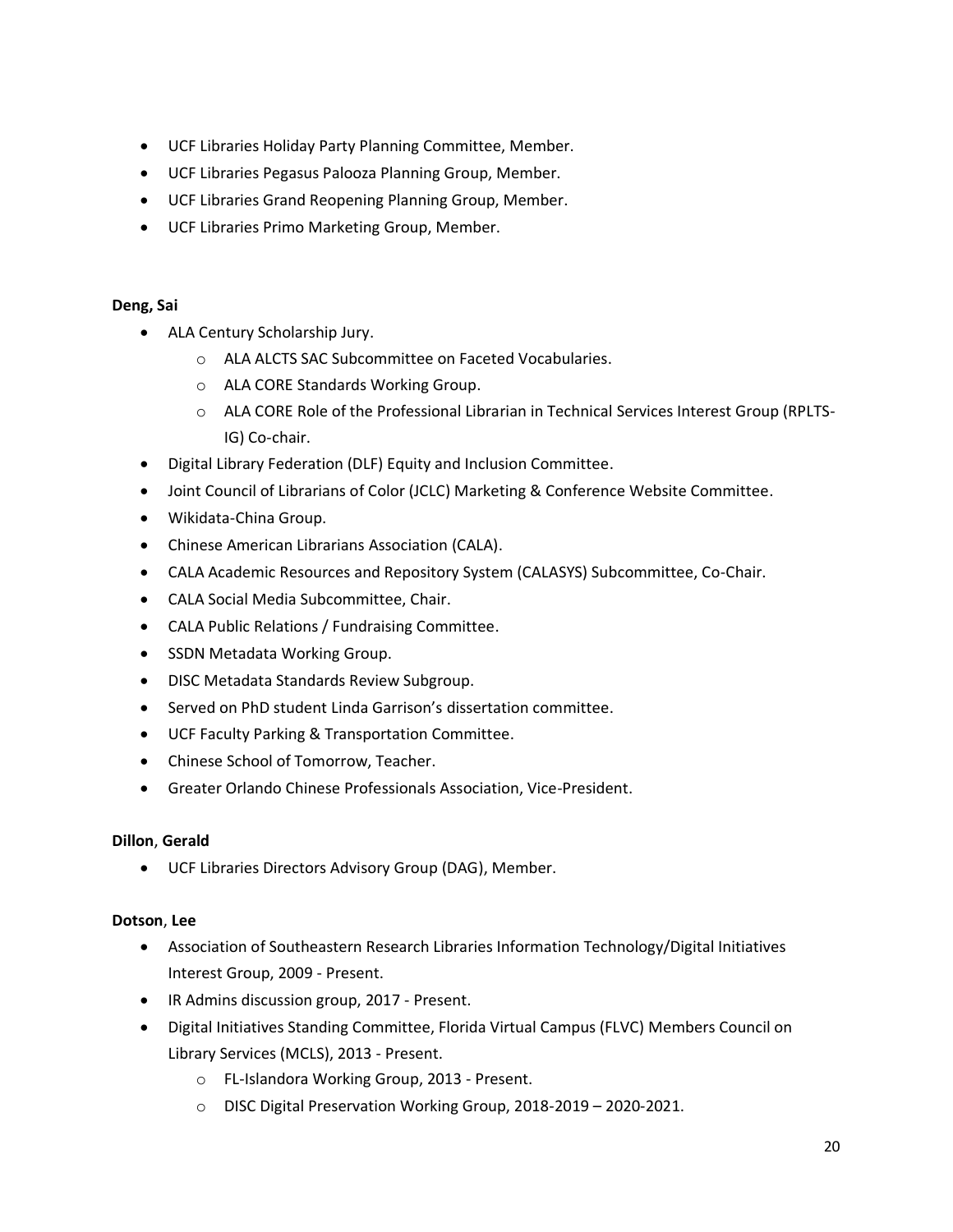- Faculty Senate Information Technology Committee, 2017 Present.
- ITAC (Information Technology Advisory Committee), 2020 Present.
- Faculty Affairs Committee 2018 Present.
	- o Ex-officio, 2021.
	- o Chair, 2020.
- Scholarly Communication Advisory Group, 2013 Present.
- Multipurpose Room Use Policy Task Force, Chair, 2021.

#### **Dovydaitis, Amy**

- ACRL EBSS Curriculum Materials Committee
- UCF Libraires Diversity Week Committee
- UCF Libraires ITAC Committee
- UCF Libraries Web Working Group
- UCF Libraries, Search Committee, Associate Director for Collections Services and Resources Management
- Diverse Families Bookshelf Database

#### **Dubach, Lily**

- ALA Library Instruction Round Table (LIRT), Membership Committee, Member.
- Florida Library Association. Membership & Marketing Committee (now Membership Development Committee), Past Chair, 2020, Member, 2021.
- Florida Association of College & Research Libraries. Conference Scholarship Committee, Member.
- Florida Affordability Collaboration: Open Textbooks Pilot Program Partnership. Member, 2021.
- UCF Affordable Instructional Materials Initiative, Member, 2021.
- UCF Connect Professional Development Committee, Member, 2020 2021.
- UCF Connect Mobile App Team, Member, 2020 2021.
- UCF Libraries Student Learning & Engagement Department Head Search Committee, 2020.
- UCF Libraries Faculty Affairs Committee, Mentoring Coordinator, 2020, Vice Chair, 2021.
- UCF Libraries Employee of the Year. Member, 2020.
- UCF Libraries Scholarly Communication Group, Member, 2020 2021.
- UCF Libraries Video Advisory Team, Member, 2020 2021.
- UCF Libraries Libguides Working Group, Member, 2020.
- UCF Libraries Web Working Group, Member, 2020 2021.
- UCF Libraries Peer Review Instruction Group, Member, 2020 2021.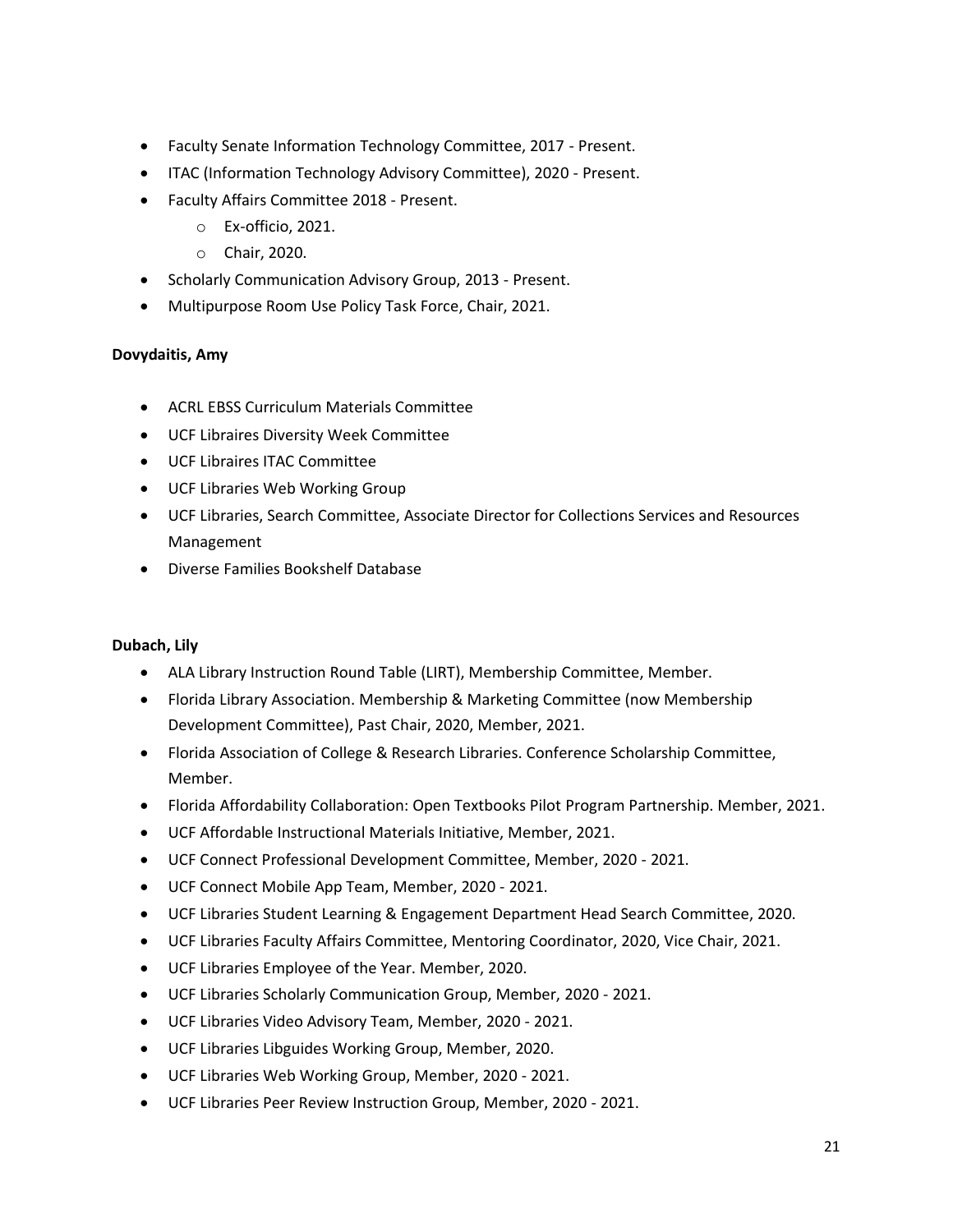#### **Duff, Sara**

- Association for Library Collections and Technical Services (ALCTS).
	- o Acquisitions Section Publications Committee.
	- o Collection Management Section Planning Committee.
- Reference User Services Association (RUSA).
	- o Notable Books Council.
- FALSC Acquisitions & Serials Working Group.
- Duke University Press Library Advisory Board.
- Florida Department of Education Discipline Coordinator for LIS Courses.
- UCF Authors Series Working Group.
- Undergraduate Course Review Committee.

#### **Dwyer, Seth**

- UCF Pride Faculty & Staff Association.
- UCF Libraries Web Working Group.
- UCF Libraries Evacuation Team.

#### **Edford, Rachel**

- ACRL Instruction Section Teaching Methods Committee, Member, 2020 2021.
	- o Featured Teaching Librarian Subcommittee, Chair, 2020 2021.
- ALA Publishing Committee Associate, 2020 2021.
	- o Carnegie Whitney Grant Subcommittee, Member, 2021.
- *Marketing Libraries Journal,* Reviewer, Copyeditor and Proofreader, 2020 2021.
- 28<sup>th</sup> National Conference on Students in Transition, Proposal Reviewer, 2021.
- FACRL Conference Program Committee, Member, 2021.
- Florida Ask-A-Librarian Quality Assurance Workgroup, Member, 2020 2021.
- UCF Think30 Committee, Member, 2020-2021.
- UCF Student Scholar Symposium ,Judge, 2021.
- UCF Libraries' Video Advisory Team, Chair, 2020 2021.
- UCF Libraries Employee of the Year Committee, Member, 2021.
- UCF Libraries Director's Advisory Group, Member, 2020 2021.

#### **Furlong, Michael**

- UCF Connect (EDI) Equity, Diversity, Inclusion, Committee Member.
- Tangelo Park Research Committee, Member.
- ALA Immroth Awards Executive Committee Member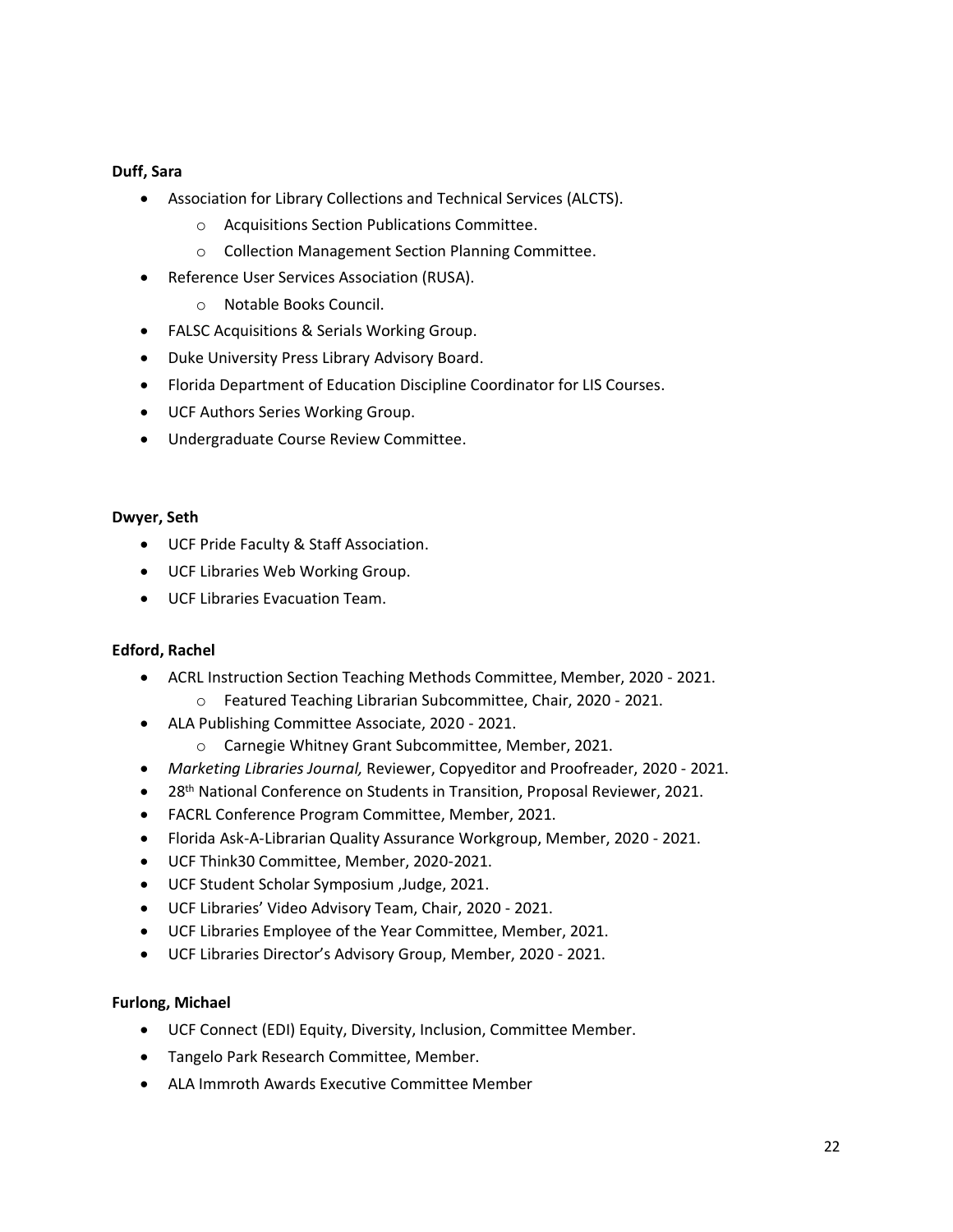- ALA Intellectual Freedom Roundtable liaison to FTRF.
- *Journal of the Fantastic in the Arts,* Peer Reviewer.

#### **Hackler, Andrew**

- Florida Library Association Career Development Committee.
- Florida Library Association Mentoring Program, Program Coordinator, 2021 2022.
- UCF Libraries Re-Open Task Force.

#### **Hadlock, Parick**

• Electronic Resources Cataloger Librarian position, Search Committee, Member.

#### **Hall, Patricia**

- UCF Faculty & Staff Campaign, 2021, Library Ambassador
- UCF Libraries Employee of the Year Award Committee, 2021, Member
- UCF Libraries Evacuation Team Member
- UCF Libraries Mask and Social Distancing Patrol, October 2021, Volunteer
- UCF Library Government Documents Exhibits, Coordinator, "It's All Politics" (May June 2021)
- UCF Libraries' "Book Jacket Queen": Coordinate the distribution of book jackets to faculty & Staff across campus and display of books jackets in the library.
- UCF Black Faculty & Staff Association, Member

#### **Harrison**, **Richard**

- Member, Planning Committee, Florida Undergraduate Research Conference 2022 (to be held at UCF, February 2022)
- Member (Appointed), UCF Faculty Senate Personnel Committee, 2021-present
- Member (Appointed) UCF Faculty Senate Ad Hoc Committee on Diversity, Equity, and Inclusion, 2020-present
- Member (Appointed), UCF Faculty Senate Ad Hoc Committee on Shared Governance, 2019 present
- Member, University Honors Committee, 2015-present
- Charter Member (sole remaining charter member), Undergraduate Research Council, 2003 present
- Charter Member, Planning Committee, Florida Statewide Symposium: Engagement in Undergraduate Research, 2007-present
- Member, Advisory Board, Learning Environment and Academic Research Network (L.E.A.R.N.), Office of Undergraduate Research, September 2016-present
- Alternate Senator (Elected), UFF-UCF Chapter Council, 2020-present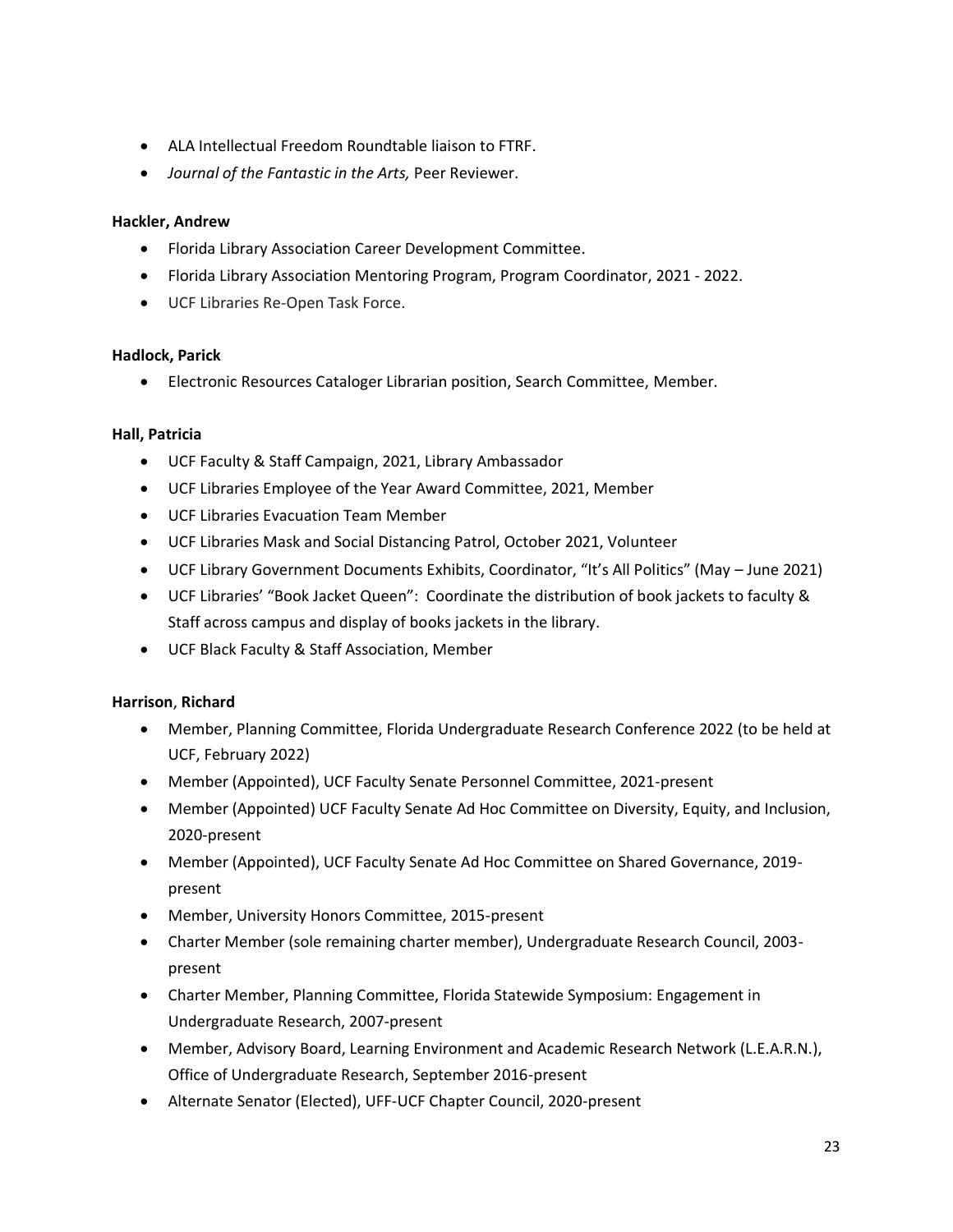#### **Haught, Megan**

- American Libraries Association Librarian Education Reform Discussion Group, 2020-Present
	- o Social media administrator
- UCF Academic Affairs, Diversity Taskforce, January 2017 Present
	- o Diversity Speaker Series Subcommittee, 2020-Present, chair
	- o Video editor
- UCF Libraries Diversity Week, 2016-Present, chair
	- o Guide editor
	- o Video editor
- UCF Libraries Diversity in STEM Guide Working Group, editor
- UCF Libraries Faculty Author Working Group, member
- UCF Libraries Featured Bookshelf, 2016-2021, curator and designer
- UCF Libraries FYE Student Success Sessions Group, member
- UCF Libraries Grand Opening Event Committee, member
- UCF Libraries Instruction Reporting Revamp Group, member
- UCF Libraries Readings on Race, editor and curator
- UCF Libraries Social Media Team Lead, 2018-2021
- UCF Libraries Streaming Video FAQ Guide Working Group, member
- UCF Libraries TOFU (Team of Fun) Working Group
- UCF Libraries Value of Libraries Project, member
- UCF Libraries Web Working Group, member

#### **Hoeppner, Athena**

- ALPSP Awards for Innovation, Judging Panel Member, 2020.
- Charleston Directors. Charleston Conference.
- National Information Standards Organization (NISO).
- Information Policy & Analysis Topic Committee (IPA), Co-Chair.
- Content Platform Migration Workgroup (CPM), Co-Chair.
- NISO Architecture Committee.
- Project COUNTER. Technical Advisory Board.
- Discovery Working Group. Alma-Primo Implementation. FALSC.
- Collection Management and E-Resources Standing Committee. FALSC.
- Electronic Resources Licensing Committee. FALSC.
- Electronic Resources Subcommittee (ERS). CSUL.
- Information Technology Committee. UCF Faculty Senate Committee.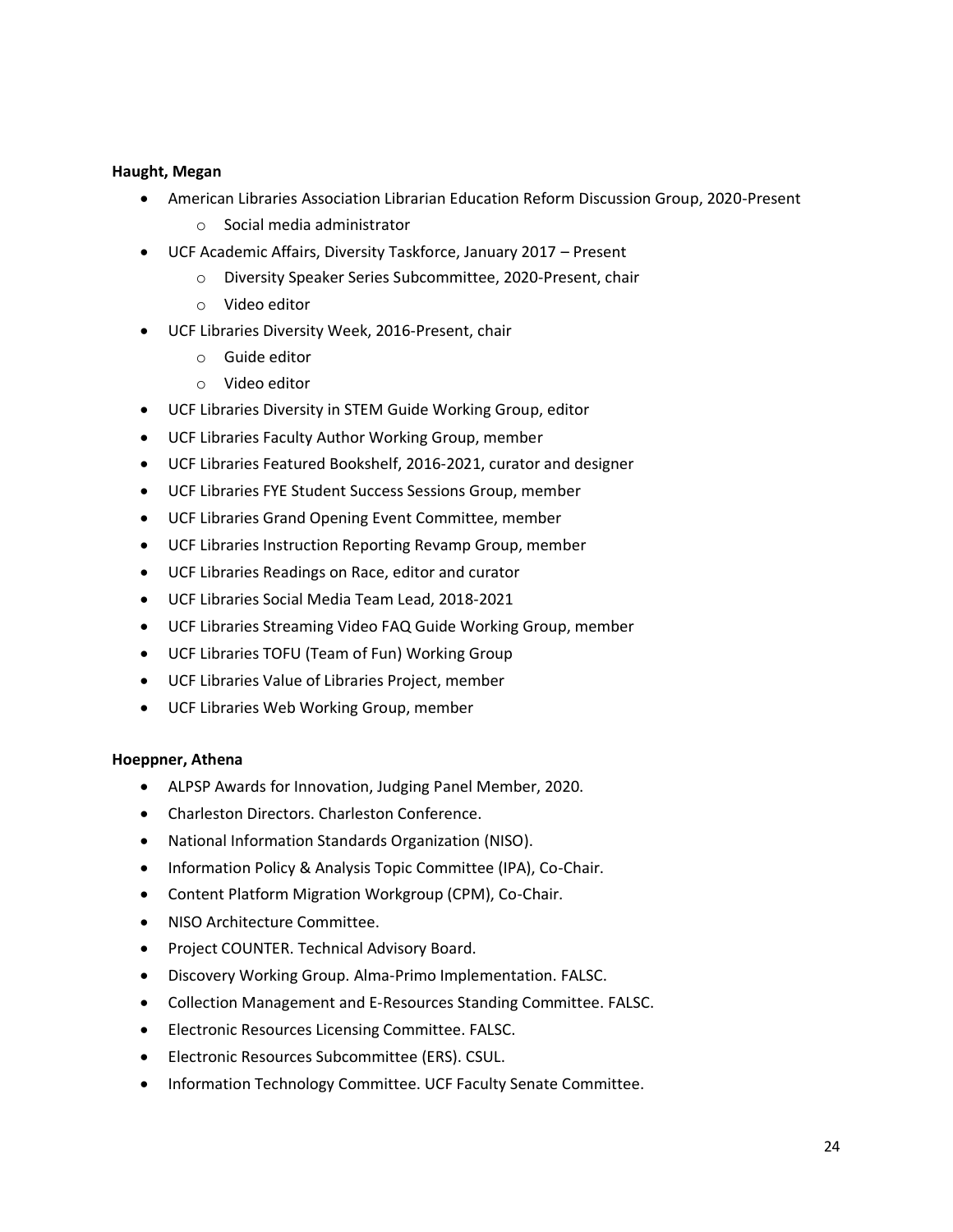- Search Committee for Associate Director for Associate Director, Collection Services & Resource Management
- UCF Libraries Faculty Affairs Committee. Term ended January 2021.
- UCF Libraries Scholarly Communications Task Force.
- UCF Libraries Web Working Group.

#### **Kuhns, Judy**

- Florida Statewide Ask-A-Librarian Quality Assurance Workgroup, Co-chair, 2019 Present.
- FLA Awards & Honors Committee, Member, 2020 2022.
- Web Working Group, Member.
- LibGuides Working Group, Member.

#### **LaMoreaux, Jamie**

- UCF Library Service Award Committee, Member.
- UCF Library Evacuation Team, Member.
- USPS Staff Council, Treasurer
- USPS Staff Council, Scholarship Committee, Chair.

#### **McGill, Justin**

• UCF Libraries Director's Advisory Group.

#### **Meadows, Rebecca**

• UCF Libraries Directors Advisory Group

#### **Miller, Katy**

- Open Textbook Pilot Program Partnership, Member, 2020 2021.
- Florida Academic Libraries Services (FALSC), Textbook Affordability/Open Educational Resources Standing Committee, Co-chair, 2020 - 2021.
- Faculty Senate, Ad Hoc Health and Safety Crisis Response Committee, Member, 2020 Present.
- Faculty Senate, Teaching through the Pandemic Task Force, Member, 2020 Present.
- Division of Digital Learning Virtual Labs Task Force, Member, 2020 2021.
- Affordable Instructional Materials Committee, Member, 2019 2021.
- Division of Digital Learning Awards Committee, Member, 2019 2021.
- UCF Libraries Web Working Group, Member, 2019 Present.
- Faculty Center for Teaching and Learning Advisory Board, Member, 2019 Present.
- UCF Libraries ReOpen Task Force, Member, 2020.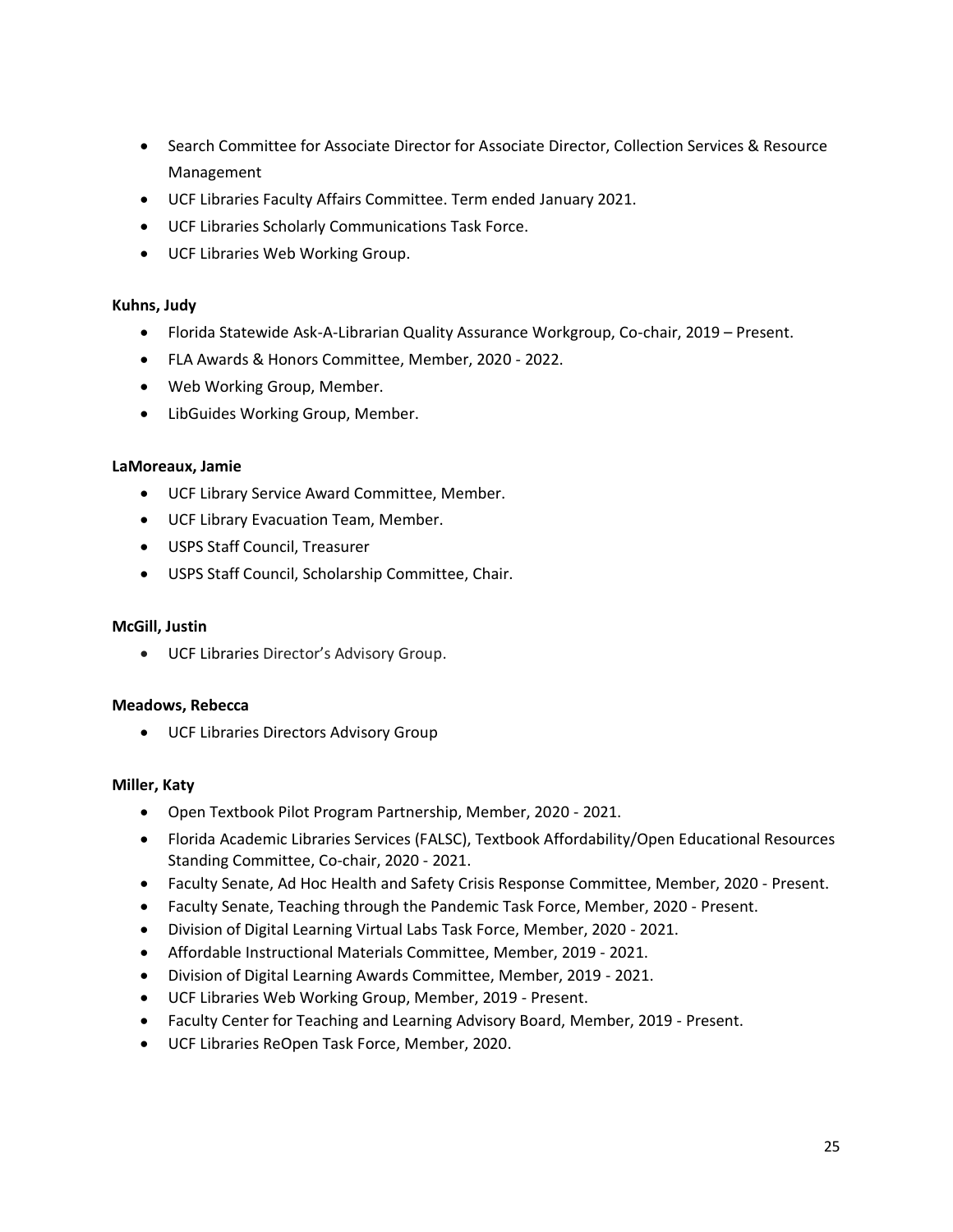#### **Montgomery**, **Renee**

- Employee of the Year Committee, Chair, 2020 Present.
- Scholarly Communication Advisory Group, August 2012 Present.
- Social Media Group Committee, 2018 Present.
- University Fee Appeals Committee
	- o Member, 2017 2020.
	- o Interim Chair, 2020 Present.

#### **Murphey**, **Rebecca M** (Missy)

- Patent and Trademark Resource Center Association
	- o President, April 2020-April 2021
	- o Past-President, April 2021-present
- Faculty Senate
	- o Faculty Senate Steering Committee
	- o Business and Administration (B&A) Committee
	- o Faculty Senate Ad Hoc Internal Communications Committee
- Library Advisory Committee (2018-21 term)
- UCF Libraries Scholarly Communication Working Advisory Group
- Library Evacuation Team Member

#### **Norris, Sarah**

- International Federation of Library Associations (IFLA)
	- o Science and Technology Libraries Section, 2021 2025.
		- Information Coordinator, 2021-2023.
- Florida Association of College and Research Libraries (FACRL)
	- o Marketing & Communications Committee, 2021 2023.
- Journal of Librarianship and Scholarly Communication Peer Reviewer, 2016 Present.
- Florida Scholarly Communications Interest Group, 2012 Present.
- UCF Research Council, 2019 2022.
	- o Internal Research Support Subcommittee, 2021– 2022.
- UCF Faculty Excellence Advisory Committee, 2017 Present.
	- o Mid-Career Faculty Subcommittee, 2020 2021.
- UCF Libraries Faculty Affairs Committee, 2016 2020.
	- o Ex-Officio, 2020.
- UCF Libraries Promotion Coordinating Committee, 2021 2023.
	- o Vice Chair, 2021.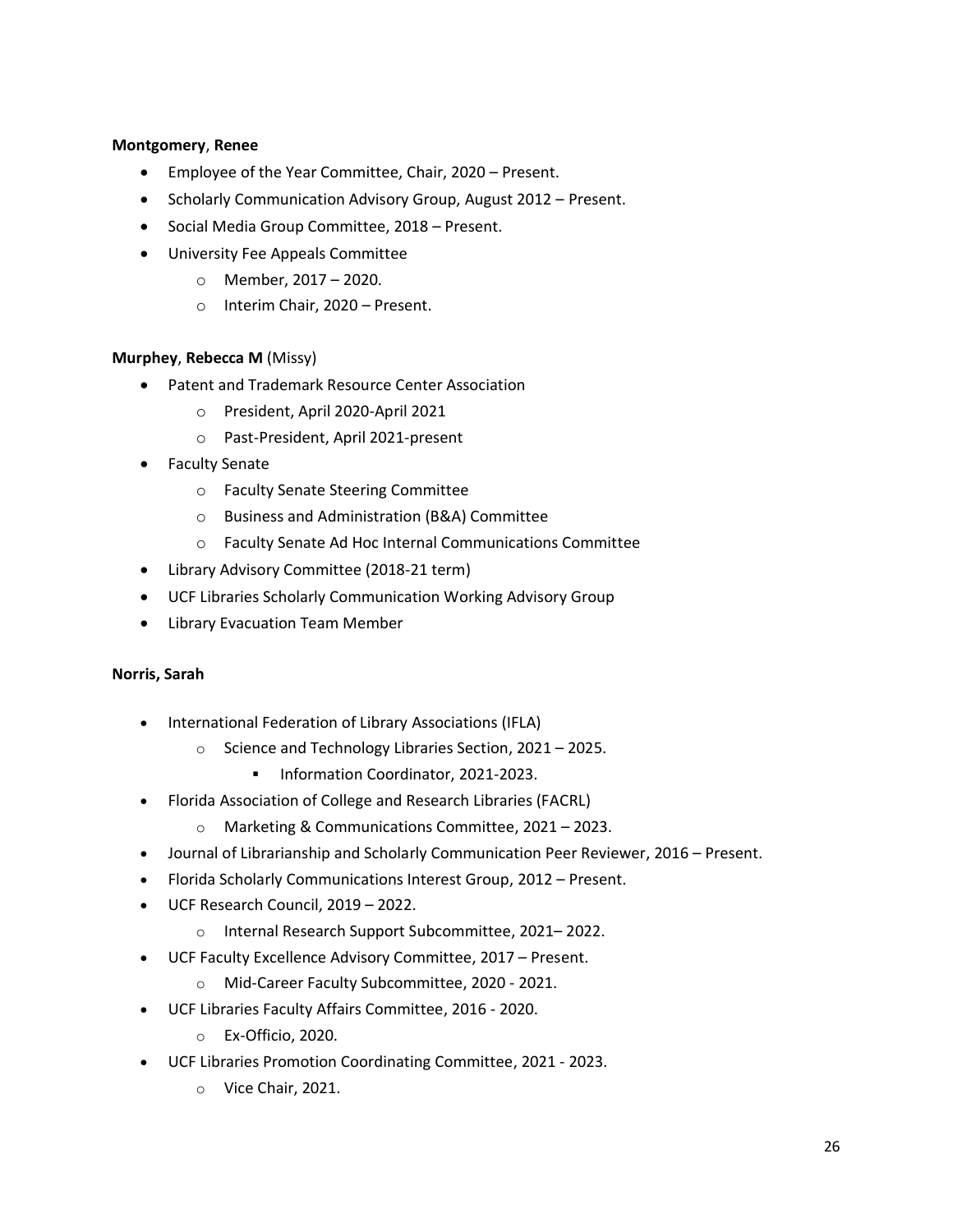• UCF Libraries Web Working Group, 2015 - Present.

#### **Nuhn, Peggy**

- UCF Faculty Senate Academic Calendar Committee, Member.
- UCF Connect 4DX Initiative: Connect Librarians' Team
- UCF Connect Transfer Success Team
- DirectConnect to UCF Teams Project: "Team 6: Transfer Process and Preparation: Readiness"
- UCF Libraries Peer Review Instruction Group, Member, 2020 2021

#### **Ogreten, Burak**

- UCF Community Veterans History Project. Member. 2012 Present
- Digital Collections Interest Group. Member. 2013 Present
- Web Working Group. Member. 2015 Present
- Library Evacuation Team. Member. 2015 Present

#### **Piascik, Jeanne**

- "Change the Subject" documentary film showing and panel discussion (panel member, co-chair of organizing committee), October 13, 2020.
- Association for Library Collections and Technical Services (ALCTS) Cataloging and Metadata Management Section (CaMMS) Subject Analysis Committee, Member.
- SAC Working Group on Alternatives to LCSH "Illegal Aliens" Member.
- ALCTS Program Committee, Member.
- Cataloging and Authorities Working Group (CAWG)
	- o Bib Subgroup, Member.
	- o CAWG Training Subgroup, Member.
	- o OCLS Duplicates Remediation, Project Lead.
- Joint Use Working Group (JUWG) from the Cataloging and Authorities WG, Liaison.
- Migration Remediation Joint Task Force (MRJTF), Member.
- SuperUsers Group, Member.
- Change the Subject Task Group (of the Technical Services Standing Committee), Co-Chair.
- CSUL Cataloging, Authorities and Metadata Committee (CAM), Co-Chair.
- CAM Authorities Subcommittee, Member.
- Search Committee for the Electronic Resources Cataloger Librarian, Chair.
- Building Planning Committee, Member.
- ReOpen Task Force, Member.
- Web Working Group, Member.
- Faculty Advisory Committee (FAC), Member.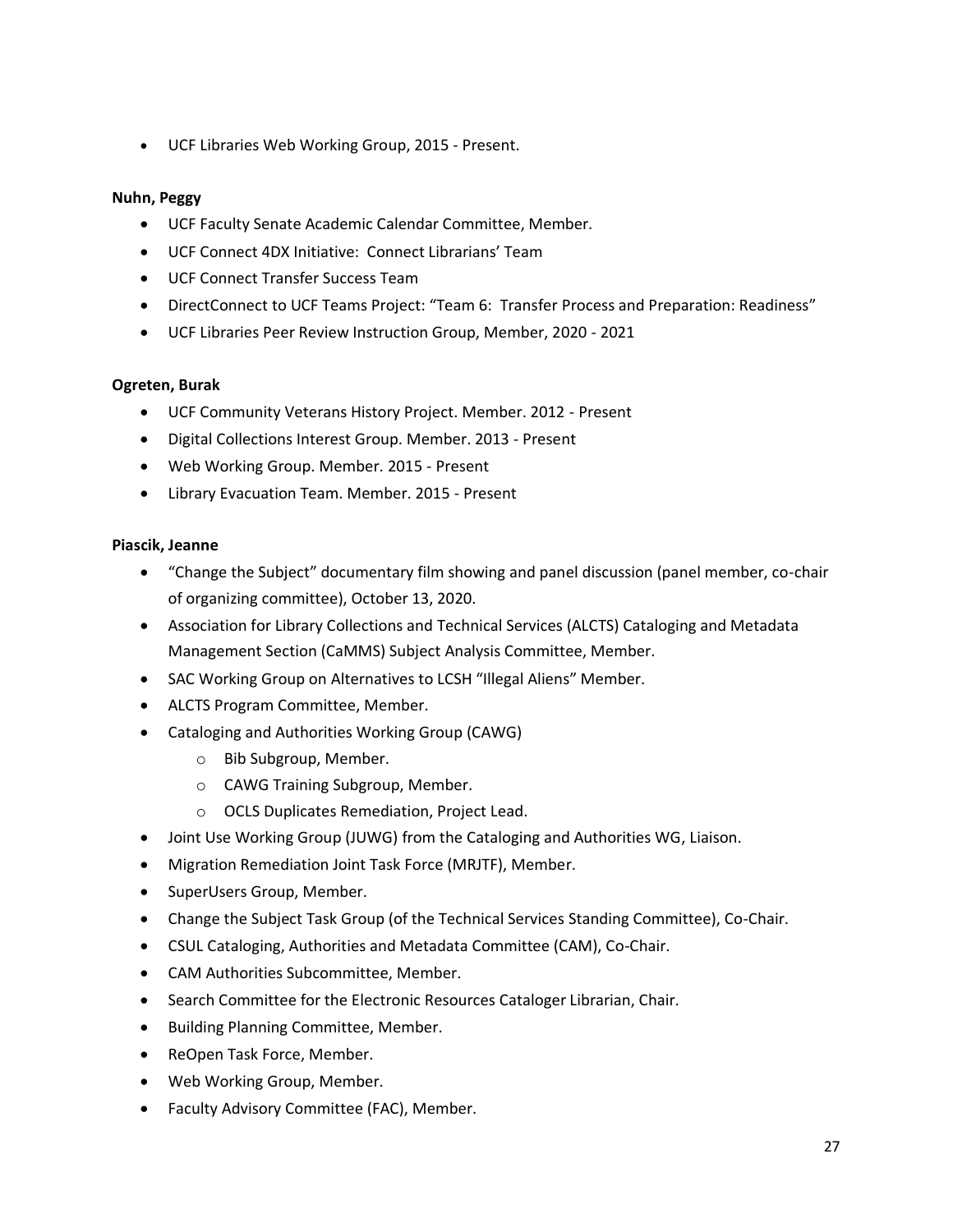#### **Roopnarine, Shane**

- Elected Vice-President/President-Elect of the Florida Library Association (2021-2022)
	- o Executive Board Member
	- o Committee Member (Ex-Officio): Advocacy and Legislative, Awards and Honors, Communications, Conference Planning, Executive, Finance, Human Resources, Intellectual Freedom, Membership, and Professional Development
- Chair, Coalition Building Committee, Intellectual Freedom Roundtable, ALA, (2019-2021)
- Member, Executive Board, Intellectual Freedom Roundtable, ALA (2019-2021)
- Member, Information Literacy Best Practices Committee, Instruction Section, ACRL (2020-2022)
- Member, Information Technology Advisory Committee (2019-2021)
- American Library Association
	- o Association of College and Research Libraries
	- o Intellectual Freedom Round Table
- Florida Library Association

#### **Samuels**, **Glen**

- Association for Southeastern Research Libraries, Diversity, Equity and Inclusion Taskforce, cochair, August 2020 – Present.
	- o Startup Tech Retention Subcommittee
	- o Mission, Vision & Strategic Planning Recruitment Subcommittee
- Orlando Museum of Art, Art Selection Committee, "Create.Listen.Learn", 1st Thursdays, panelist and judge, August 6, 2020.
- UCF Academic Affairs, Diversity Taskforce, co-chair, November 2020 Present.
	- o Diversity Speaker Series Subcommittee
	- o DEI Curriculum Subcommittee
- UCF Dr. John T. Washington Center Committee, research lead, October 2020 Present.
- College of Arts and Humanities Alumni Chapter Board, community outreach chair, April 2020 Present.
- UCF Dean of Libraries Search Committee, member, February- August 2021.

#### **Shrauger**, **Kristine**

- Faculty Senate, secretary.
- Search Committee, Vice President for Diversity, Equity, and Inclusion, member.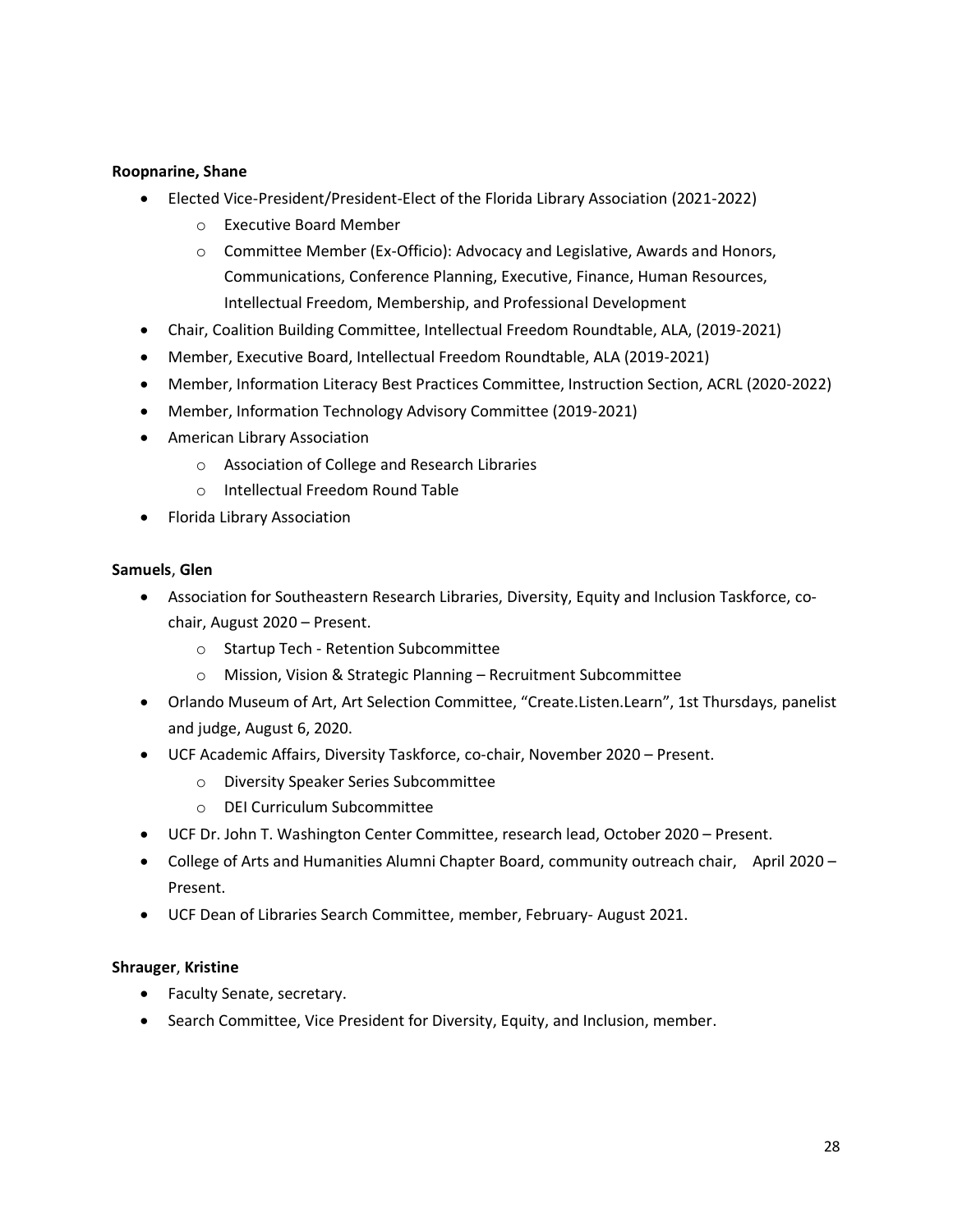#### **Spyers-Duran, Peter**

- Alma Cataloging training
- Asian Pacific American Librarians Association (APALA), Treasurer, 2018 2020.
- APALA Executive Board, Member, 2018 2020.
- APALA Finance and Fundraising Committee, Co-chair.
- JRNL Oversight Committee, Member.
- Faculty & Staff Benefits Committee, 2020 2021.
- UCF Library Evacuation Committee, Member.
- Associate Director of Technical Services and Resource Management Search Committee, Member.

#### **Sypolt, Terrie**

- Southeastern Library Association, Outstanding Southeastern Author Award Committee, 2020- 2021
- UCF Graduate Curriculum Committee, 2020-2021, vice chair
- CCIE Graduate Council, 2020 and 2021, member, Ex-officio
- CCIE Research Committee, 2020 and 2021, member, Ex-officio.
	- o Assisted with the research for faculty workloads
	- $\circ$  Assisted with research for the white paper on Community Advancement and Social Action (CASA) Institute

#### **Todd, Andrew**

- Grants and Scholarships Committee, Medical Library Association, Chair.
- Florida Ask-a-Librarian Statewide Quality Assurance Workgroup Committee, Co-chair.
- Medical Library Association, Information Services, New Members Caucus, Delegate.

#### **Tong, Min**

- International Federation of Library Associations (IFLA)
	- o Information Literacy Section (2021 2025), member
- Business Reference and Services Section (BRASS) Membership Committee (2019-2021), member
- Business Reference and Services Section (BRASS) Nominating Committee (2021-2023), member
- Chinese American Librarians Association (CALA) 2020-2025 Strategic Plan Task Force, member
- CALA Best Service Awards Committee (2021-2022), co-chair
- Research Incentive Award Committee, UCF (2020), member
- UCF Libraries Professional Development Research Award (PDRA) Committee (2020-2021), chair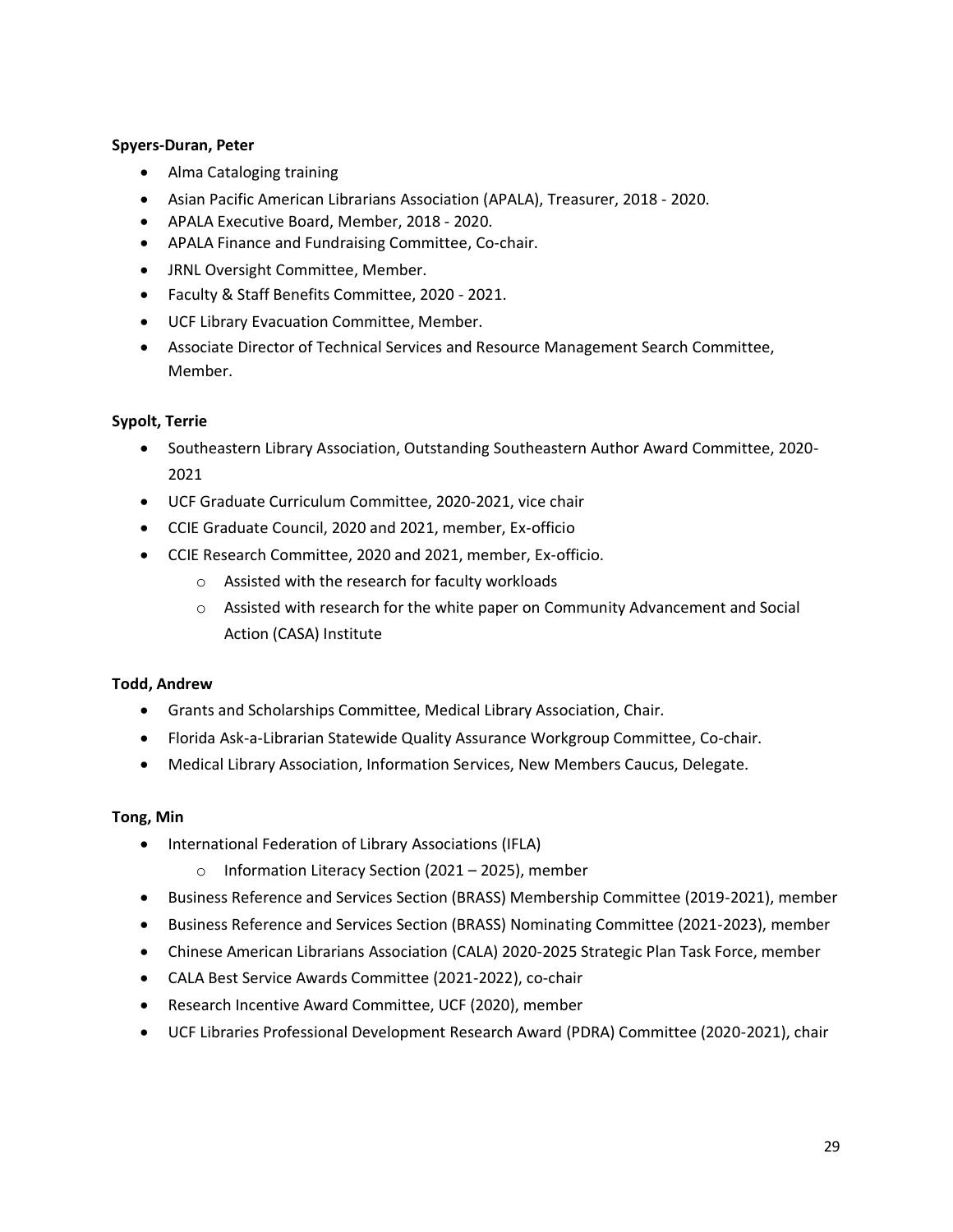#### **Venecek, John**

- Association of College and Research Libraries (ACRL) Digital Scholarship Section Liaison Committee, member (spring 2018—spring 2021).
- UCF Policy & Procedures Committee, member (fall 2019—present).
- UCF Travel Awards Committee, member (fall 2019—present).
- Undergraduate Research Council, member (fall 2008—present).
	- o Undergraduate Research Showcase, humanities judge (spring 2021).
- Knights Write Showcase, judge (spring 2021).
- Director's Advisory Group (DAG), member (fall 2019—fall 2021).
- Events Planning Committee, member (2019-fall 2020).

#### **Wray, Christina**

• Communications in Information Literacy journal, Reviewer.

#### **Xanthopoulos**, **Lindsey**

- Access Services Conference Marketing Committee, 2021 Conference.
- FALSC Circulation/Resource Sharing Alma Implementation Working Group, Chair.
- FALSC Alma Implementation Team.
- UCF University Master Planning Committee.
- UCF Return to Study Commons Taskforce.
- UCF Libraries 21<sup>st</sup> Century Library Planning Committee.
- UCF Libraries Reopening Task Force.
- UCF Libraries Information Technology Advisory Committee.
- UCF Libraries Events Planning Working Group.
- UCF Libraries Course Reserves Remote Support Working Group.
- UCF Libraries TOFU (Team of Fun) Working Group.
- UCF Libraries ILS Implementation Team.
- UCF Libraries Ingest Planning Working Group.
- UCF Libraries Public Services Group (Reference, LibTech, Circulation).
- UCF Libraries Holiday Party: Cookie X-travaganza, Presenter.
- UCF Libraries Room Use Policy for 4<sup>th</sup> Floor Multipurpose Room Task Force.
- UCF Libraries Signage Group.
- UCF Libraries Primo VE: Discovery Interface Customization Group.
- UCF Libraries Alma Freeze/Alma Circulation Migration Group.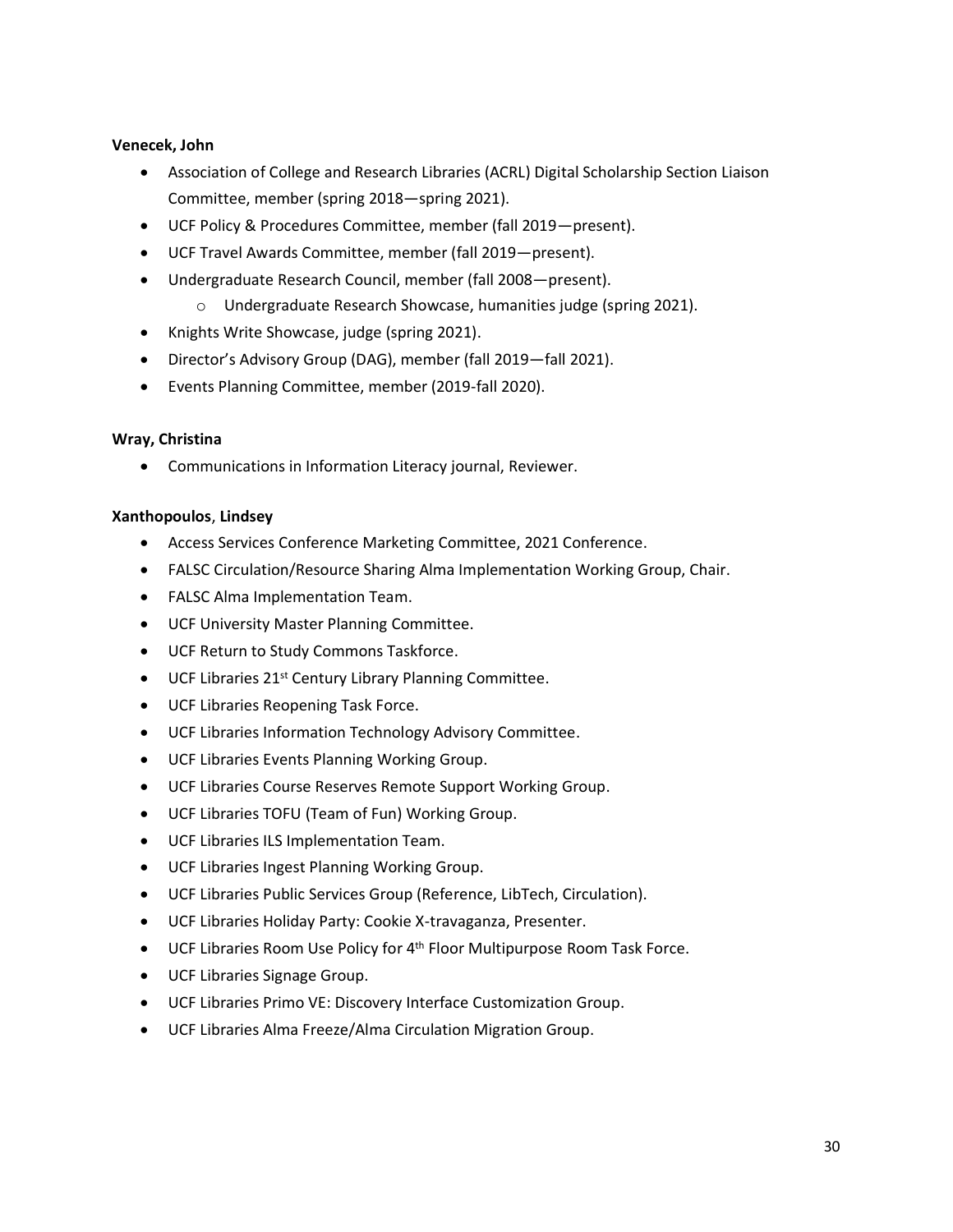#### **Zhang, Ying**

#### **International Federation of Library Associations and Institutions (IFLA)**

o 2021- Elected inaugural member for the North America Regional Division Committee

#### **Florida Academic Libraries Service Cooperative (FALSC)**

o 2020- ILS Coordinator, Ex Libris Alma & Primo VE implementation for UCF

#### **Council of State University Libraries (CSUL)**

<span id="page-31-0"></span>o 2020 - Chair, Collection Advisory Committee (CAC)

## Grants, Awards, and Honors

#### Grants

<span id="page-31-1"></span>**Spyers-Duran**, **Peter, Amy Dovydaitis**, and **Kristine Shrauger**. *Analyzing CMC biography subject headings for race and gender.* Professional Development Research Award 2021. \$2000.00.

**Venecek**, **John** and Barry Mauer. *Design a research skills course for Humanities majors that will be made freely available in Canvas Commons upon completion*. Digital Learning Course Redesign Initiative (DL CRI) 2021. \$20,000.

### Awards, Honors, and Other Recognition

<span id="page-31-2"></span>**Dvorecky, Anna.** UCF Libraries' Employee of the Year, 2020.

**Dubach, Lily.** Florida Library Association, Outstanding New Librarian Award, October 2020.

**Dubach, Lily.** Florida Library Association, Region 3 Director Nominee, 2021.

**Edford, Rachel**. Bloomsbury Digital Resources Scholarship for the 2020 Charleston Library Conference.

**Hoeppner, Athena.** Anne Marie Cunningham Award for Service. National Information Standards Organization, 2021.

**Nuhn, Peggy.** Research Incentive Award, UCF Center for Faculty Excellence, 2021.

**Zhang,Ying**. "2021 Outstanding Library Leadership Award in Memory of Margret Fung."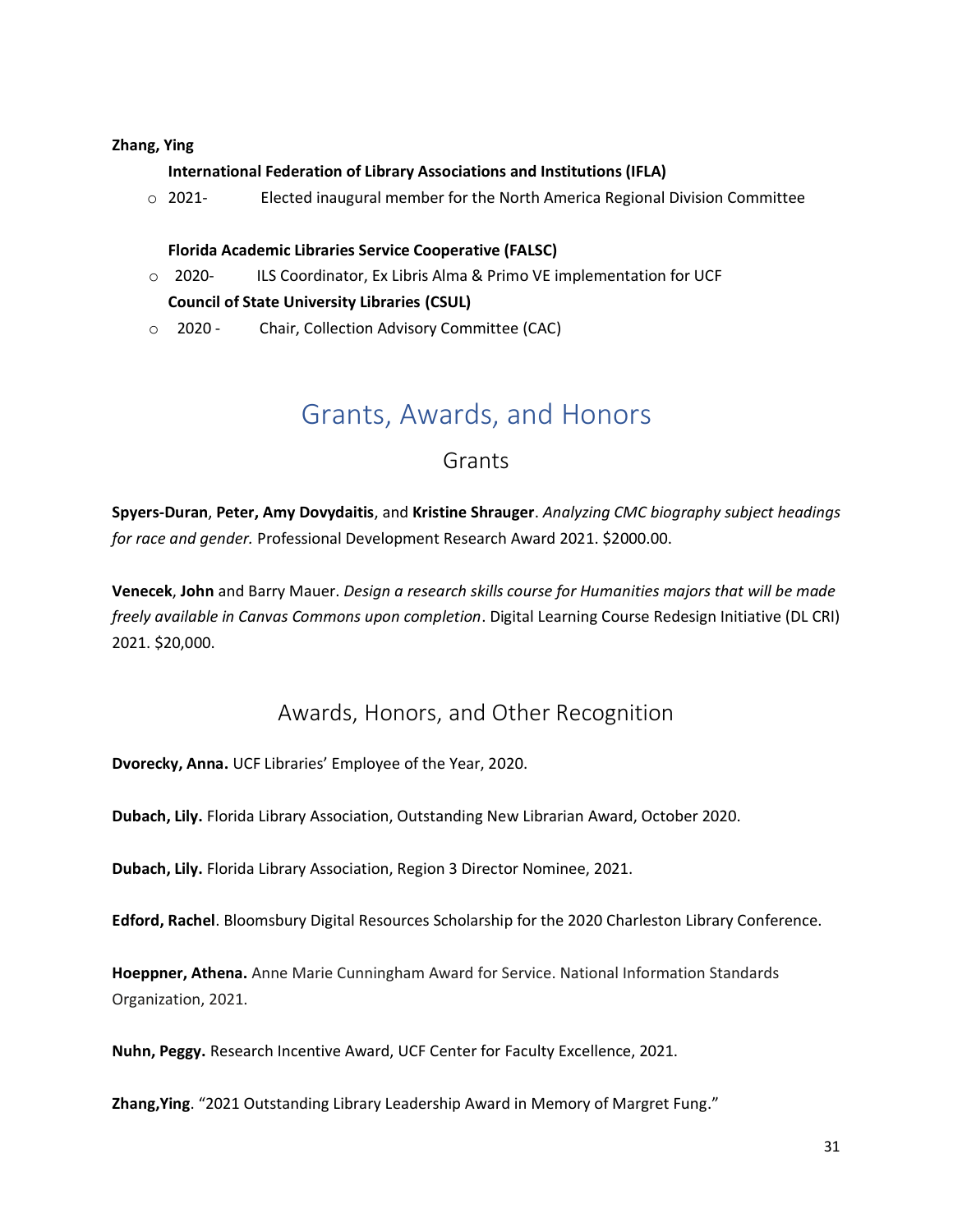# <span id="page-32-0"></span>Professional Development

#### **Ayoub**, **Yousef**

• Alma Cataloging training

#### **Bishop, Corinne**

- Southeast Data Librarian Symposium (SELDS), Practical Data Literacy Instruction: Fundamentals for Teaching Any Topic or Tool. October 2020
- PPIRS International. Social Science Datasets, October 2020
- FLA/FACRL webinar Series: Building Data Services Workshop Series: An Interactive Conversation, April 2021, and Correlation Does Not Equal Causality: Data Literacy for Everyone, February 2021.
- Research Data & Preservation (RDAP) Summit, March 2021

#### **Bottorff**, **Tim**

- Distance Library Services Conference (virtual), Nov 3-4, 2020.
- FLA Annual Conference (virtual), October 28-29, 2020.
- FLA Annual Conference (virtual), May 19-20, 2021.
- UCF training: Fraud Awareness, Title IX training, Black America Since MLK diversity series.

#### **Correa**, **Eda**

- Alma Cataloging training
- RDA webinar. Aug. 3, 2020

#### **Crist**, **Alice**

• Alma Cataloging training

#### **Dancel**, **Cindy**

- ASERL SCUNC, 3/11-3/12
- Adobe Maxx Conference, 10/26-10/28/21
- Primo Training, various dates
- Stay Savvy, various topics/dates
- Diversity Success Chronicles: An Afternoon With Kim Haas (PBS Host and Producer), 2/16
- Intro to Technology, Design, and Collaboration for High-Impact Educational Experiences, 2/24
- Copyright Basics, 3/17
- Florida ACE Women's Network Presents: Leading with Community Collaboration
- Diversity Speaker Series: How Faculty and Staff can Support Black Students , 4/14
- Social Responsibility and Libraries, 5/10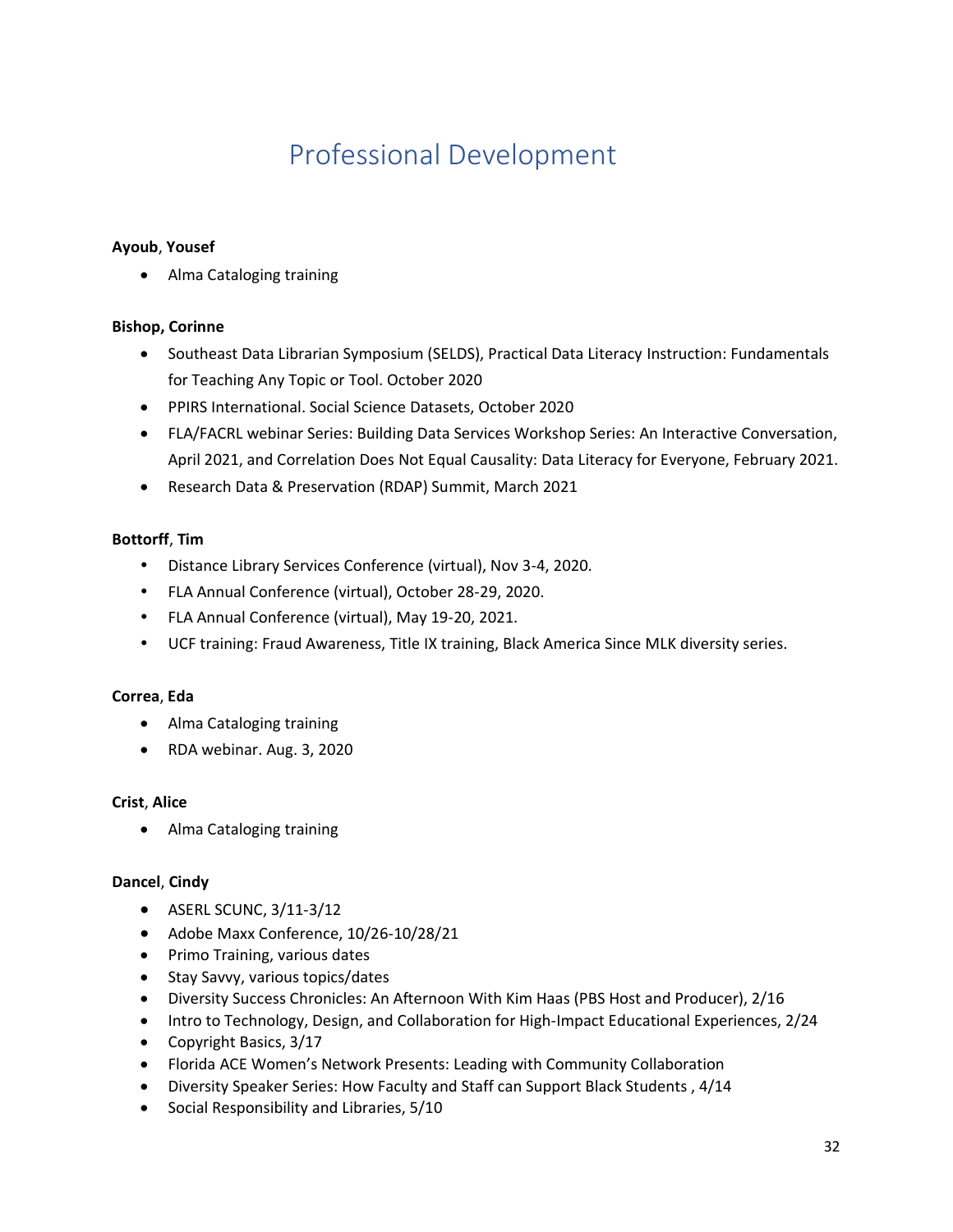- Data Carpentries, 6/16
- It's an Equity Issue: Collaborating to Provide eTexts at Illinois State University, 6/16
- Carpentries Workshop, 6/23
- Digital Afterlife, 7/13
- Social Media Accessibility, 7/21
- LinkedIn Learning
	- o Social Media Monitoring: Strategies and Skills
	- o Photoshop Masking and Compositing
	- o Using Wacom Tablets with Photoshop
	- o Learning Adobe Animate
	- o Create Signage Plans
	- o Integrated Marketing Strategies
	- o WordPress Essential Training
	- o Designing a Typographic Swiss Style Poster

#### **Deng**, **Sai**

- Alma Cataloging training
- Introduction to Conscious Editing Series, SSDN. September 2020.
- "Other" rights statements, SSDN. September 2020.
- ALCTS webinar: Research data discovery: Developing a data catalog. September 2020.
- DLF Forum, NDSA's Digital Preservation (DigiPres) program, Conversations on Five Years of Digitizing Hidden Collections. Virtual. November 2020.
- American Library Association (ALA) Annual Conference 2020 (Virtual). 2020.
- Chinese American Library Association (CALA) Annual Conference 2020 (Virtual). 2020.

#### **Dotson**, **Lee**

- Northeast Florida Library Information Network (NEFLIN) Technology Conference 2021, May 2021.
- Digital Commons Southeastern User Group, May 2021.
- Carpentries Instructor Certification, April 2021.
- Southern Miss Institutional Repository Conference (SMIRC), hosted virtually by the University of Southern Mississippi, April 2021.
- Research Data Access & Preservation (RDAP) Summit 2021, March 2021.
- Midwest Data Librarian Symposium, October 2020.
- U.S. Electronic Thesis and Dissertation Association (USETDA) Conference, September 2020.
- Carpentries Instructor Training, September 2020.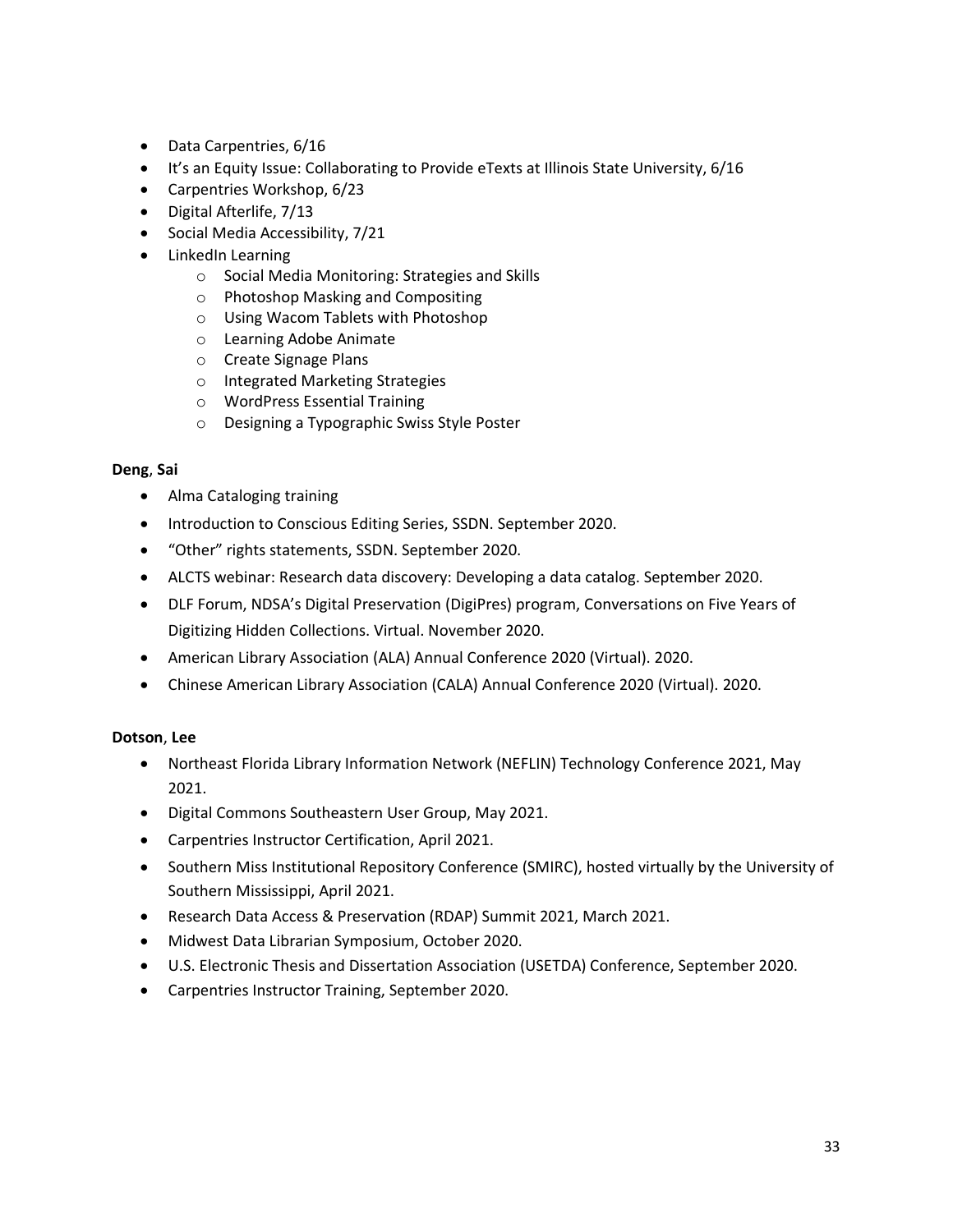#### **Dubach**, **Lily**

- Black Lives: Racism & the Struggle for Justice in the American Democracy, July 2, 2020.
- Digitization & Archives During Emergency Circumstances, July 20, 2020.
- Panhandle Academic Libraries Virtual Conference, July 24, 2020.
- Accessibility and Online Instruction, July 30, 2020.
- Black America Since MLK by Barbara Thompson, August 4 & 18, 2020.
- Data Visualization: The What, Why, and How, August 6, 2020.
- Maximizing Impact with Video for Your Library's Website: Adobe Premiere Pro Basics, August 27, 2020.
- Presentation Skills 101 with Patricia Morgan, September 14, 2020.
- Self-Defense Class for UCF, September 16, 2020.
- SEFLIN Virtual Conference, September 18, 2020.
- Libraries in Process Community Call: OER Advocacy in a Time of Remote Teaching by Katy Miller, October 7, 2020.
- Supporting Hispanic/Latinx Communities through Florida Libraries, October 7, 2020.
- Service with a Mask: Managing Emotions and Stress During COVID-19 by Dr. Alicia Grandey, October 8, 2020.
- Change the Subject Screening and Panel Presentation with Jeanne Piascik and others, October 13, 2020.
- Lessons from Astronauts on Dealing with Isolation by Dr. Lauren Blackwell Landon, October 15, 2020.
- FACRL Annual Conference, October 16, 2020..
- Research Process, Methods, and Relationships for Academic Librarians: A Three-Part Webcast Series (Association of College and Research Libraries Series)
- Florida Library Association Annual Conference, October 28 29, 2020.
- Intro to Federal Agencies: NIH, November 9, 2020.
- How We Created Open Pedagogy Approaches, November 20, 2020.
- Wikipedia as a Prime Open Educational Resource, November 23, 2020.
- Orienting to Open Educational Resources and Open Pedagogy, January 7, 2021.
- Renewable Assignment Design, January 13, 2021.
- Assessment Strategies with OER and Open Pedagogy, January 15, 2021.
- OER in the Sciences, January 21, 2021.
- Assessments (Instructors Drop-In: Learn, Share), February 1, 2021.
- Making Videos for Education and Instruction, February 10, 2021.
- SPARC Open Education Policy in the U.S. and Canada, March 4, 2021.
- Controlled Digital Lending with Perry Collins and Lily Pang, April 6, 2021.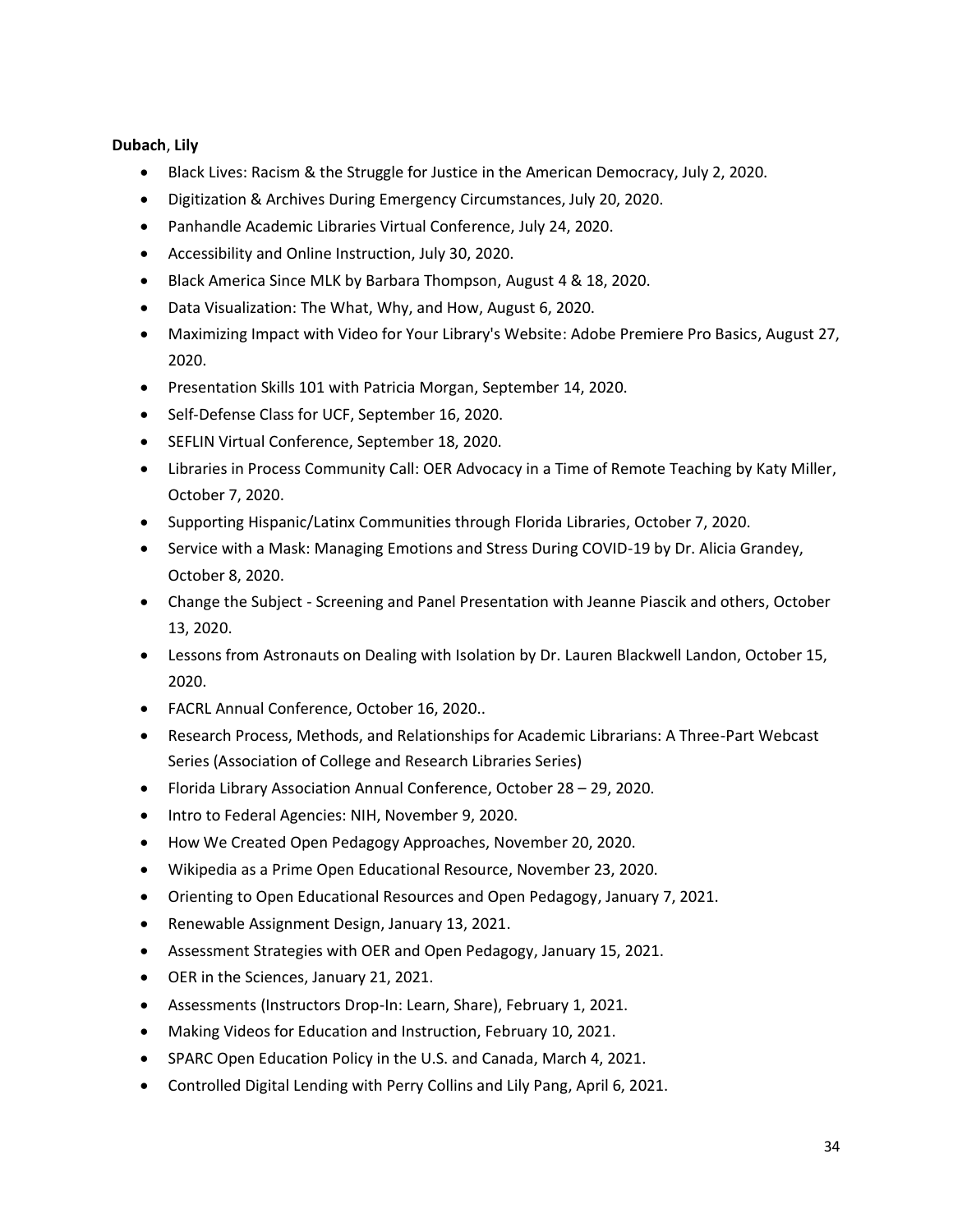- DOLS Discussion Group Spring Panel Event with Peggy Nuhn et al., April 20, 2021.
- Design Your Own Research Adventure, May 7, 2021.
- Faculty Center for Teaching & Learning Conference, May 10 12, 2021.
- Florida OER Summit, May 13 14, 2021.
- OpenCon Cleveland Virtual Conference, May 13 14, 2021.
- Florida Library Association Annual Conference, May 19 21, 2021.
- Open Education Network Summer Summit, June 14 18, 2021.
- American Library Association Annual Conference, June 23 29, 2021.

#### **Dvorecky, Anna**

• Alma Cataloging training

#### **Furlong, Michael**

• Completed all coursework (48 credit hours) and passed comprehensive exams for Ed.D. Higher Education Leadership Doctoral program, and successfully defended dissertation defense proposal.

#### **Hadlock, Parick**

• Alma Cataloging training

#### **Hall, Patricia**

• Received training for the new libraries catalog (Alma) and mastered the new cataloging processes to continue cataloging the Florida Documents Collection.

#### **Haught, Megan**

- *Explainer Videos II: Learn How to Create Fun, Innovative Videos for Your Online Classes*. Webinar. ALA. July 21, 2020.
- *Purpose-Drive, Mission-Led Marketing: Why Purpose is Paramount to Building Trust Today.* Webinar. August 19, 2020.
- *Swank Digital Campus New User Interface training*. Webinar. Swank Digital Campus. August 2020.
- *Why Do Most Diversity Trainings fail?* Webinar. ASERL. September 10, 2020.
- *Creating a Strategic Library Communication Plan to Convey the Library's Value and Values.*  Webinar. ALA. September 16, 2020.
- *Connecting with Virtual Users (AKA Promote AAL).* Webinar. TBLC. September 24, 2020.
- *Adobe Max.* Virtual conference. October 20-22, 2020.
- *Why did I leave the profession? The DEI Perspective.* Webinar. ASERL. December 10, 2020.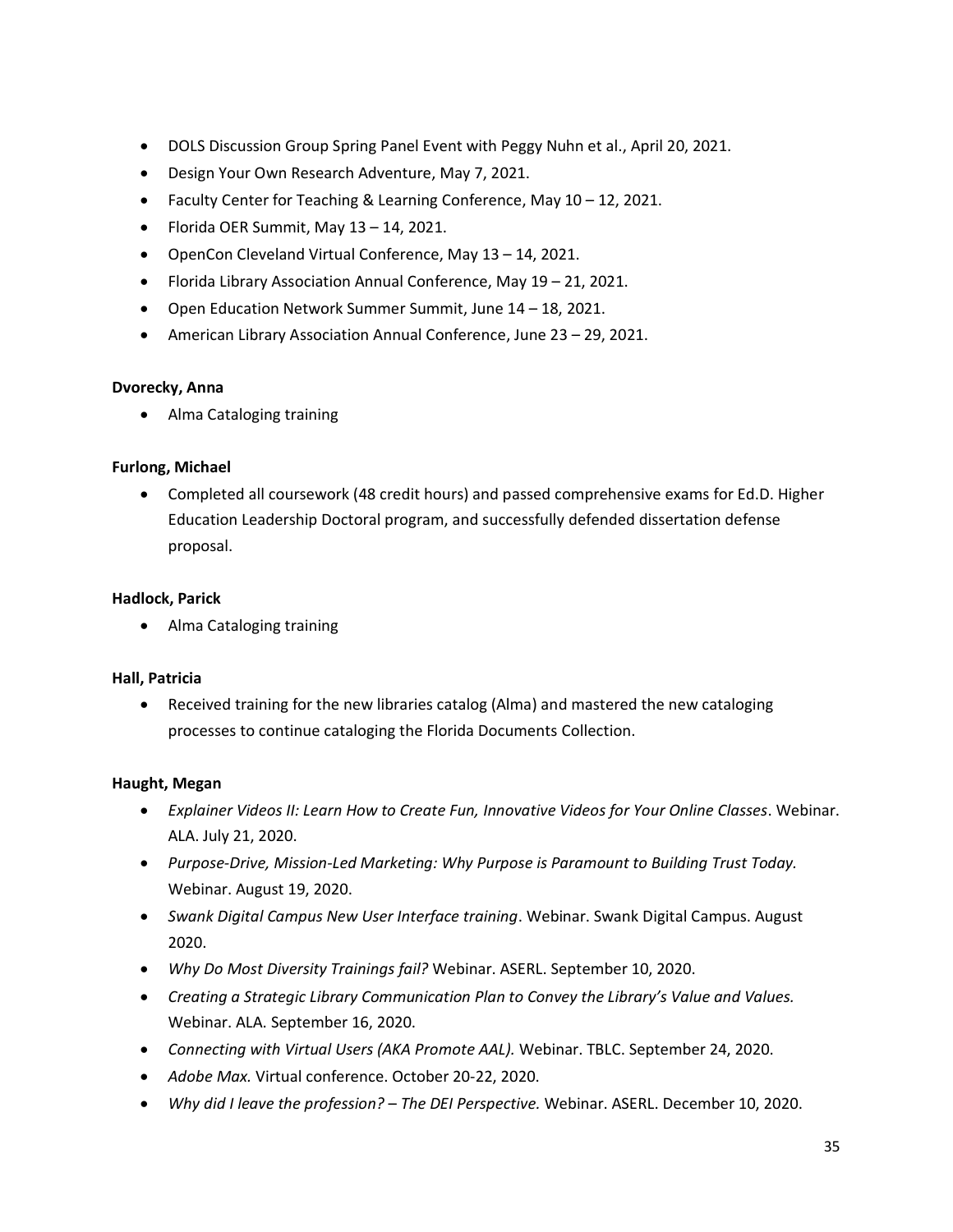- *Florida ACE Women's Network Presents: Leadership During Challenging Times.* Webinar. ACE Women's Network. February 26, 2021.
- Happy Little Cloud-Based Learning Series. Webinar. UCF SDES.
	- o *Learning "Canva".* March 5, 2021.
	- o *Intro to "Adobe Illustrator".* March 25, 2021.
	- o *Beginning "Adobe Premiere Pro".* May 6, 2021.
	- o *Welcome to "WordPress".* June 16, 2021.

#### **Healy, David**

• Alma Cataloging training

#### **Jimenez, Mike**

• Alma Cataloging training

#### **Johnson, Jacqui**

• Alma Cataloging training

#### **Kahlil, Ashley**

• Alma Cataloging training

#### **Kirwan, Katie**

• Diversity Training: Black America since MLK, Rise and Fall of Jim Crow, Embracing Diversity and Inclusion, and Uprooting Racism.

#### **Kuhns, Judy**

- *Black America Since MLK: And Still I Rise* (Diversity Workshop). August 4 & 18, 2020.
- Rosen College Webinar Series "People" People Working or Not Working in Isolation: Coping Tools for the Hospitality Industry. October 1, 2020.
- Libraries in Process Community Call: OER advocacy in a time of remote teaching, webinar-ASERL Scholarly Communications Interest Group. October 7, 2020.
- Rosen College Webinar Series, "People" People Working or Not Working in Isolation: Coping Tools for the Hospitality Industry: Service with a Mask: Managing Emotions and Stress during COVID-19. October 8, 2020.
- How to Uncover Diverse Voices for Research and Teaching: Strategies with Primary Source Archives, Choice. October 13, 2020.
- FACRL Annual Conference. October 15, 2020.
- FLA 2020 Virtual Conference. October 28-29, 2020.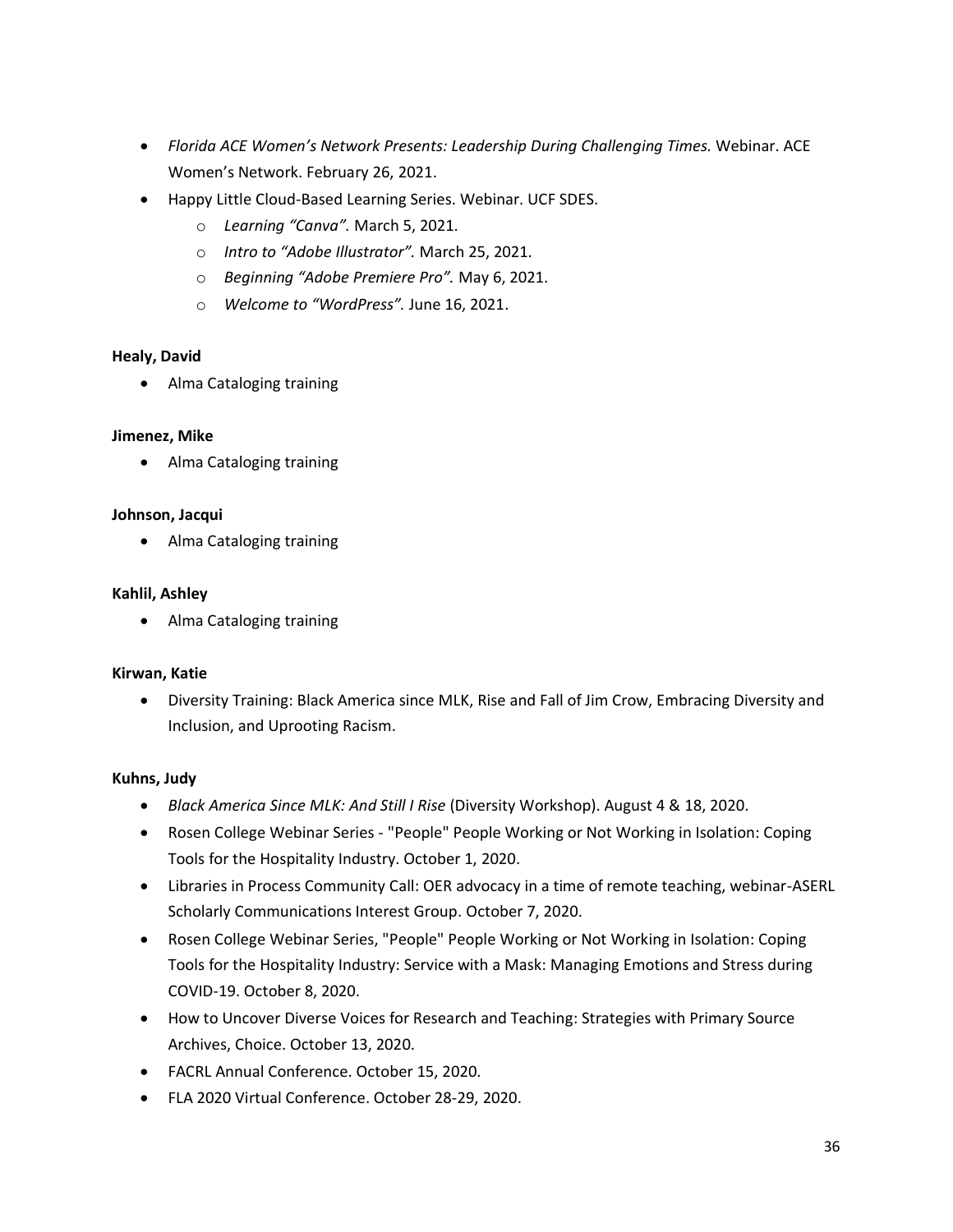- Rosen College Webinar Series Events During a Pandemic: How to Create Impactful and Effective Virtual Experiences. November 12, 2020.
- Choice/ACRL webinar: Dissertations Development: Giving Students the Tools to Produce Better Outcomes. November 12, 2020.
- Addressing "First Generation" Challenges for Students, Faculty, and Staff, Teaching Colloquium, Rosen College Diversity and Inclusion Committee. January 22, 2021.
- Re-Thinking Online Reference: Providing Online Reference Services and Resources to Students and Faculty During COVID-19, Florida Library Webinars. February 1, 2021.
- Book Club: "Supporting Transfer Student Success: The Essential Role of College and University Libraries." February - April 2021.
- Florida ACE Women's Network Presents: Leadership During Challenging Times. February 26, 2021.
- Sage Research Methods Instructional Session. March 19, 2021.
- Live panel discussion: When You Picture a Scientist, Who Do You See?, ProQuest. March 24, 2021.
- Sage Business Cases Instructional Session. April 1, 2021.
- ASERL webinar: Making the most of your new cache of Adam Matthew content. April 12, 2021.
- FLA Annual Conference. May 19 & 20, 2021.

#### **Mazzia, Faye**

• Alma Cataloging training

#### **Nuhn, Peggy**

- "Florida Summit on Accelerating Transfer Success", Florida Consortium of Metropolitan Research Universities October 26, 2020.
- "The Future of the Student-Focused Library", webinar. *The Chronicle of Higher Education*. June 29, 2021.

#### **Ogreten, Burak**

- This is the Way: Copyright, Fair Use & Baby Yoda with Sarah Norris, July 2020
- Digitization & Archives during Emergency Circumstances with David Benjamin, July 2020
- Instruction 180: Moving Special Collections Instruction Online in a Pandemic, July 2020
- UCF Human Resources Kognito at-risk for FAC & STF web course, September 2020
- UCF Human Resources Annual Code of Conduct Refresher 2020, September 2020
- UCF Human Resources Fostering a Civil Workplace, November 2020
- UCF HR Training Library Title IX Training-Emp. ITX015, November 2020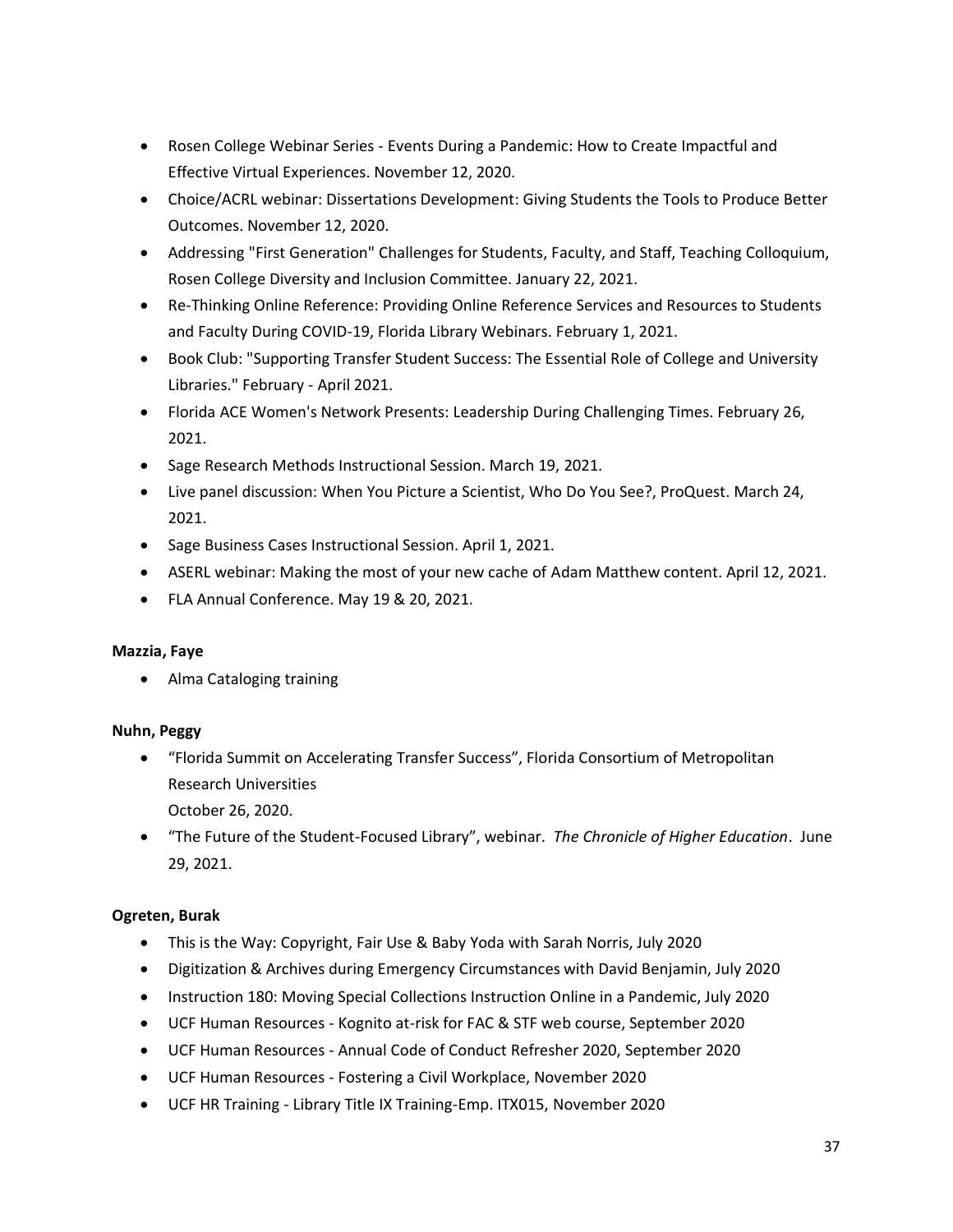- Exlibris Alma Online Training: Orientation #1 (Introduction to Alma Training New UI), February 2021
- Exlibris Alma Online Training: Orientation #2 (Introduction to Alma Training New UI), February 2021
- Exlibris Alma Online Training: Navigation and Searching #1, February 2021
- Exlibris Alma Online Training: Navigation and Searching #2, February 2021
- Exlibris Alma Online Training: Resource Management #1, February 2021
- Exlibris Alma Online Training: Resource Management #2, February 2021
- Exlibris Alma Online Training: Resource Management #3, February 2021
- Exlibris Alma Online Training: Resource Management #4, February 2021
- Exlibris Alma Online Training: Resource Management #5, February 2021
- Exlibris Alma Online Training: Resource Management #6, February 2021
- UCF Human Resources 2021 Annual Notices to Employees web course, March 2021
- ASERL webinar "Metadata through a DEI Lens: Creating More Inclusive Cataloging in the MARC Environment", March 2021
- FALSC Webinar Primo VE customization Part 1, March 2021
- FALSC Webinar Primo VE overview of features Part 2, March 2021
- Florida International University, Digital Collections "Managing Digital Collections: Case Studies in the Ethics of Privacy", March 2021
- ASERL webinar "The Pandemic's Impact on Serving Special Collections Researchers", March 2021
- FALSC/FLVC Training Ex Libris Spring Workshops: Introduction, April 2021
- FALSC/FLVC Training Ex Libris Spring Workshops: Technical Services Session 3, April 2021
- FALSC/FLVC Training Ex Libris Spring Workshops: Technical Services Session 4, April 2021
- FLVC webinar "Digital Functionality in Alma" Webinar, April 2021
- FALSC/FLVC presentation "Open Session on Aleph Freeze and Alma Go-Live", April 2021
- FLVC webinar "Primo VE: A Longer Look", May 2021
- FLVC webinar "Empowering Libraries Through Controlled Digital Lending: The Internet Archive's Open Libraries Program", May 2021

#### **Piascik, Jeanne**

- Alma Cataloging training
- OCLC workshops (May 20, June 17, September 17, 2020).
- RDA Update Forum, August 3, 2020.
- Music OCLC Users Group (MOUG) Virtual Conference, February 22-24, 2021.
- American Library Association Virtual Annual Conference, June 2020.
- Online Audiovisual Catalogers (OLAC) virtual meeting, June 29, 2020.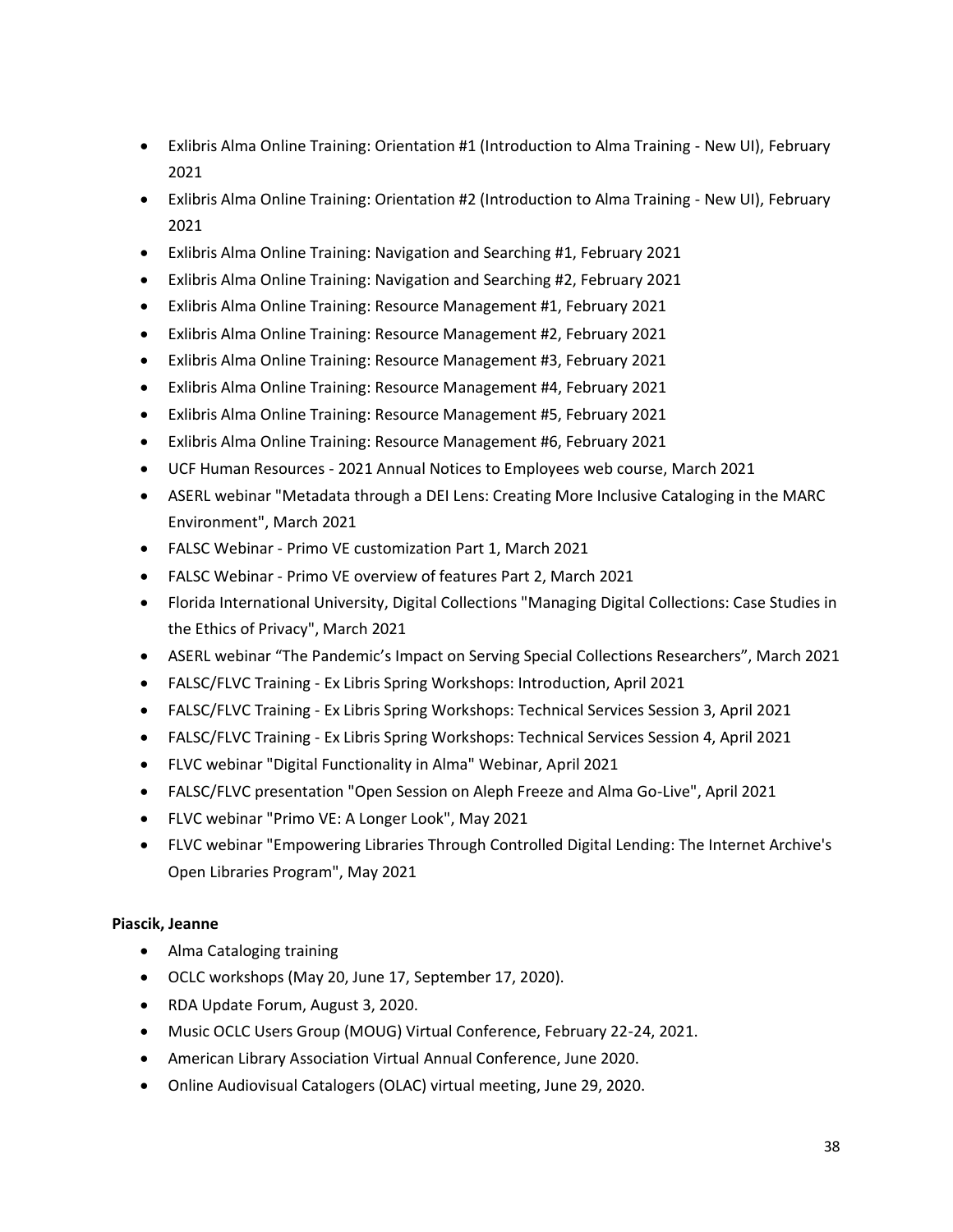#### **Roopnarine, Shane**

- American Library Association
- Association of College and Research Libraries
- Intellectual Freedom Round Table
- Florida Library Association

#### **Santiago, Jorge**

• Alma Cataloging training

#### **Spyers-Duran, Peter**

- Alma Cataloging training
- Be the Inspiration They Want and Need with Linda Bruno, PLAN, May 19, 2020.
- MarcEdit webinar series
- Alma Migration Remediation Joint Task Force meetings.
- Metadata Quality Control Subcommittee meetings.
- FALSC Super Users Meetings

#### **Sterchele, Linda**

• Alma Cataloging training

#### **Tripp, Dawn**

- *Embrace the Change, not the Conflict: Conversations in the Workplace webinar. Florida Library* Webinars, June 18, 2021.
- *Remote Tools for Librarians* Webinar. Florida Library Webinars, June 17, 2021.
- UCF Primo Training. June 8, 2021.
- *How Faculty and Staff Can Support Black Students during Times of Racial Upheaval*. Diversity Speaker Series. April 14, 2021.
- *Re-Thinking Online Reference, Providing Online Reference Services and Resources to Students and Faculty* webinar. Florida Library Webinars, February 24, 2021.
- *How to Win an Exemplary Reference Award* webcourse. AAL Team Think Webcourse, February 17, 2021.
- *The Right Chat Reference from Open to Close* web training. AAL Team Think web training, February 17, 2021.
- *The Power of Words* webinar. Florida Library Webinars, January 26, 2021.
- *Customer Training in a Digital World* webinar. Florida Library Webinars, January 8, 2021.
- *Trendcasting 2021 and Beyond* webinar. Florida Library Webinars, December 17, 2020.